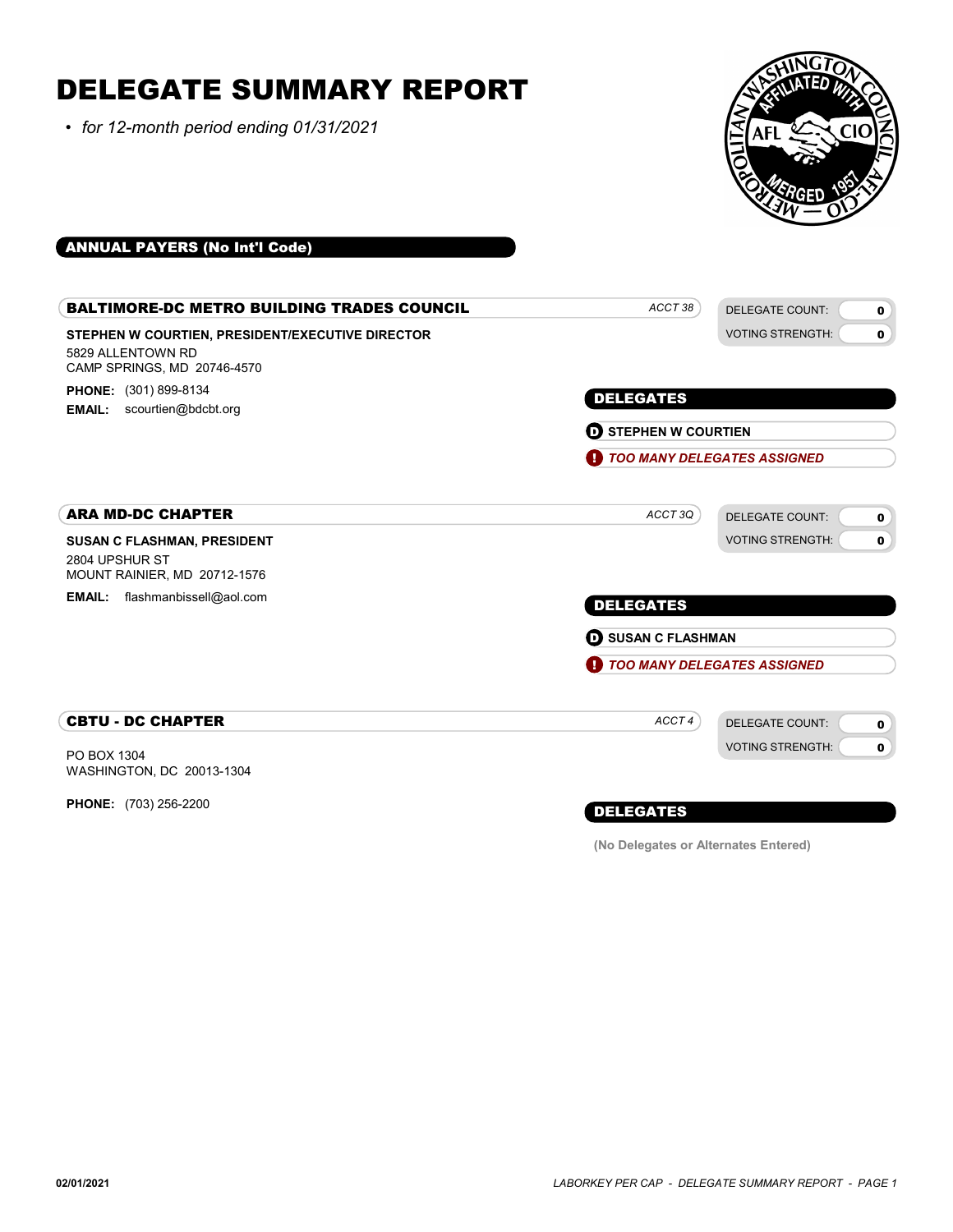| <b>VOTING STRENGTH:</b><br>$\mathbf{0}$<br><b>DELEGATE COUNT:</b><br>0 |
|------------------------------------------------------------------------|
|                                                                        |
|                                                                        |
|                                                                        |
|                                                                        |
|                                                                        |
|                                                                        |
| <b>VOTING STRENGTH:</b><br>$\mathbf 0$                                 |
|                                                                        |
|                                                                        |
| <b>DELEGATE COUNT:</b><br>0                                            |
| <b>VOTING STRENGTH:</b><br>0                                           |
|                                                                        |
|                                                                        |
|                                                                        |
|                                                                        |
| <b>DELEGATE COUNT:</b><br>0                                            |
| <b>VOTING STRENGTH:</b><br>0                                           |
|                                                                        |
|                                                                        |
|                                                                        |
|                                                                        |
|                                                                        |
|                                                                        |
| DELEGATE COUNT:<br>0                                                   |
| <b>VOTING STRENGTH:</b><br>$\mathbf 0$                                 |
|                                                                        |
|                                                                        |

|  | <b>TOO MANY DELEGATES ASSIGNED</b> |
|--|------------------------------------|
|  |                                    |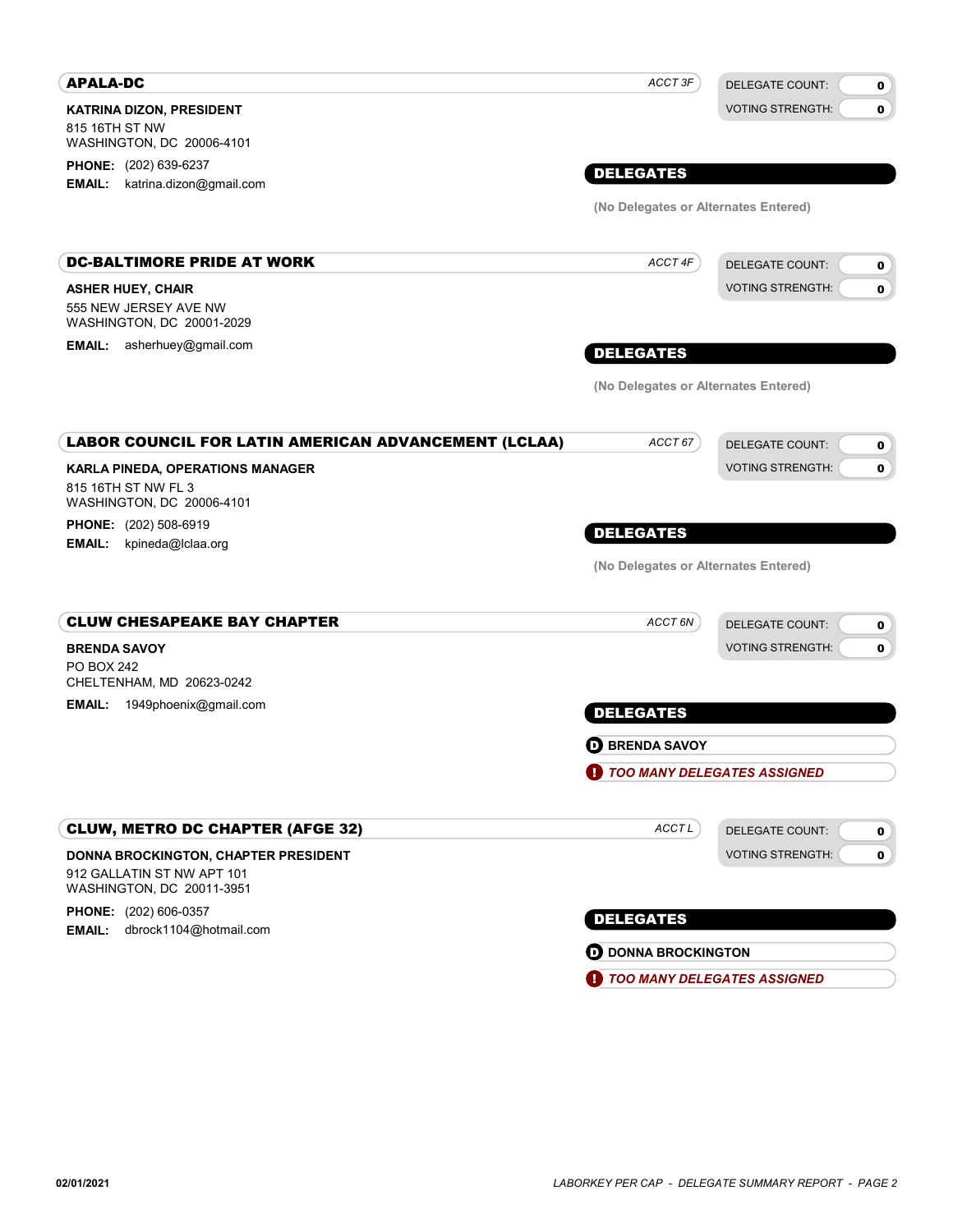| <b>AFGE 12</b>                                                                                            | ACCT 7Q                      | <b>DELEGATE COUNT:</b><br>5                    |  |
|-----------------------------------------------------------------------------------------------------------|------------------------------|------------------------------------------------|--|
| LARHONDA D. GAMBLE, MA, MHRM, PRESIDENT<br>200 CONSTITUTION AVE NW RM N-1503<br>WASHINGTON, DC 20210-0001 |                              | <b>VOTING STRENGTH:</b><br>646                 |  |
| PHONE: (202) 693-6430                                                                                     | <b>DELEGATES</b>             |                                                |  |
| EMAIL: m-LaRhonda-Gamble-UNION@dol.gov                                                                    |                              |                                                |  |
|                                                                                                           | <b>D</b> LARHONDA D. GAMBLE  |                                                |  |
|                                                                                                           | <b>O GREGORY GREEN</b>       |                                                |  |
|                                                                                                           | <b>OD</b> DAVID HERSHFIELD   |                                                |  |
|                                                                                                           | <b>D</b> DAVID H RICHARDSON  |                                                |  |
|                                                                                                           | <b>D</b> DR. ELIZABETH SMALL |                                                |  |
| <b>AFGE 17</b>                                                                                            | ACCT 5E                      | <b>DELEGATE COUNT:</b><br>5                    |  |
| DOUGLAS MASSEY, PRESIDENT<br>810 VERMONT AVE NW RM B-30<br>WASHINGTON, DC 20420-0001                      |                              | <b>VOTING STRENGTH:</b><br>539                 |  |
| PHONE: (202) 461-5457<br>EMAIL: douglas.massey@hotmail.com                                                | <b>DELEGATES</b>             |                                                |  |
|                                                                                                           |                              | <b>D</b> DOUGLAS MASSEY                        |  |
| AFGE 32                                                                                                   | ACCT 56                      | <b>DELEGATE COUNT:</b><br>$\mathbf{2}$         |  |
| MARLO BRYANT-CUNNINGHAM, PRESIDENT<br>894 LOWE RD<br>MIDDLE RIVER, MD 21220                               |                              | <b>VOTING STRENGTH:</b><br>200                 |  |
| <b>EMAIL:</b> marlo.bryantcunningham@gmail.com                                                            | <b>DELEGATES</b>             |                                                |  |
|                                                                                                           | <b>DERIC BRYANT</b>          |                                                |  |
|                                                                                                           | <b>D</b> TAMALA DOTSON       |                                                |  |
|                                                                                                           | <b>O LORETTA REEVES</b>      |                                                |  |
|                                                                                                           | TOO MANY DELEGATES ASSIGNED  |                                                |  |
| AFGE 65                                                                                                   | ACCT 4Q                      | <b>DELEGATE COUNT:</b><br>$\blacktriangleleft$ |  |
| DAVID SCHLEIN, PRESIDENT                                                                                  |                              | <b>VOTING STRENGTH:</b><br>15 <sub>1</sub>     |  |
| 402 G ST SE<br>WASHINGTON, DC 20770-2618                                                                  |                              |                                                |  |
| davidschlein@gmail.com<br><b>EMAIL:</b>                                                                   | <b>DELEGATES</b>             |                                                |  |

**D** ROSCOE RIDLEY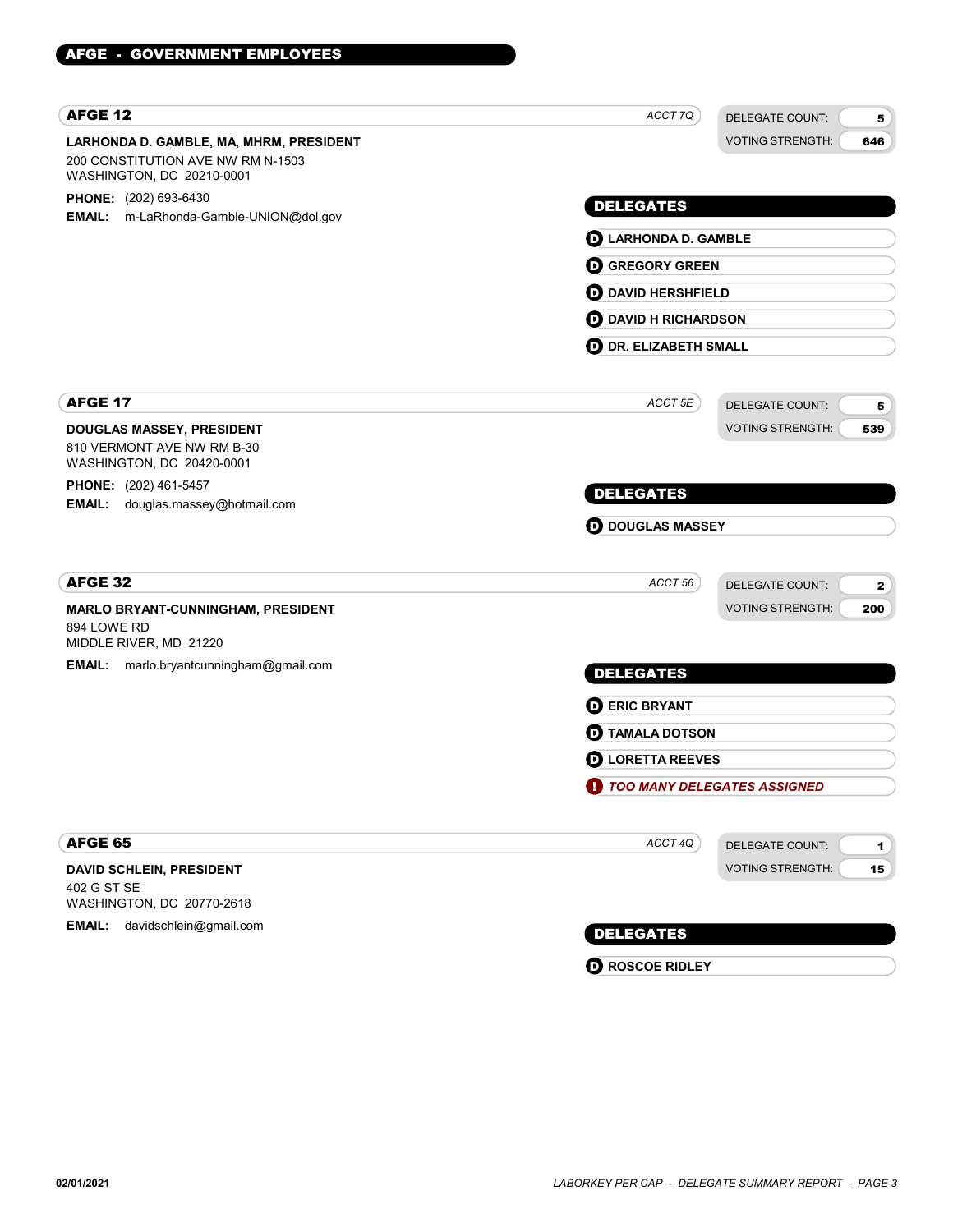| <b>AFGE 383</b>                                                                                  | ACCT 5G<br><b>DELEGATE COUNT:</b><br>3          |
|--------------------------------------------------------------------------------------------------|-------------------------------------------------|
| <b>BETH MCBRIDE, PRESIDENT</b>                                                                   | <b>VOTING STRENGTH:</b><br>267                  |
| PO BOX 77933<br>WASHINGTON, DC 20013-8933                                                        |                                                 |
| PHONE: (202) 442-9315                                                                            |                                                 |
| <b>EMAIL:</b><br>bj2375@gmail.com                                                                | <b>DELEGATES</b>                                |
|                                                                                                  | <b>O BETH MCBRIDE</b>                           |
|                                                                                                  | <b>O KENNETH PITTS</b>                          |
|                                                                                                  | <b>D</b> ANIKA WALKER                           |
| <b>AFGE 476</b>                                                                                  | ACCT 6H<br><b>DELEGATE COUNT:</b><br>4          |
| ASHAKI ROBINSON-JOHNS, PRESIDENT                                                                 | <b>VOTING STRENGTH:</b><br>368                  |
| 4151 7TH ST SW ROOM 3240<br>WASHINGTON, DC 20410-0001                                            |                                                 |
| <b>PHONE:</b> (202) 402-7545                                                                     | <b>DELEGATES</b>                                |
| ashaki.robinson-johns@hud.gov<br>EMAIL:                                                          | <b>D</b> MONIQUE S BIGGS                        |
|                                                                                                  | <b>O CYNTHIA CARTER</b>                         |
|                                                                                                  | <b>O CHRISTOPHER MCLENNON</b>                   |
|                                                                                                  | <b>D</b> ASHAKI ROBINSON-JOHNS                  |
|                                                                                                  | <b>O</b> RODNEY ROSE                            |
|                                                                                                  | TOO MANY DELEGATES ASSIGNED                     |
|                                                                                                  |                                                 |
| <b>AFGE 631</b>                                                                                  | ACCT 5S<br><b>DELEGATE COUNT:</b><br>3          |
| <b>BARBARA J. MILTON, PRESIDENT</b><br>PO BOX 54585, 620 54TH ST NE<br>WASHINGTON, DC 20032-9185 | <b>VOTING STRENGTH:</b><br>202                  |
| PHONE: (202) 787-2405                                                                            | <b>DELEGATES</b>                                |
| bjm1277@aol.com<br><b>EMAIL:</b>                                                                 |                                                 |
|                                                                                                  | <b>D</b> BARBARA MILTON                         |
| <b>AFGE 1000</b>                                                                                 | ACCTE<br><b>DELEGATE COUNT:</b><br>$\mathbf{1}$ |
| LISA BLACKWELL, PRESIDENT<br>4058 MINNESOTA AVE NE STE 2500<br>WASHINGTON, DC 20019-3540         | <b>VOTING STRENGTH:</b><br>48                   |
| PHONE: (202) 698-5042                                                                            | <b>DELEGATES</b>                                |
| afgel1000@yahoo.com<br><b>EMAIL:</b>                                                             |                                                 |

**D** LISA BLACKWELL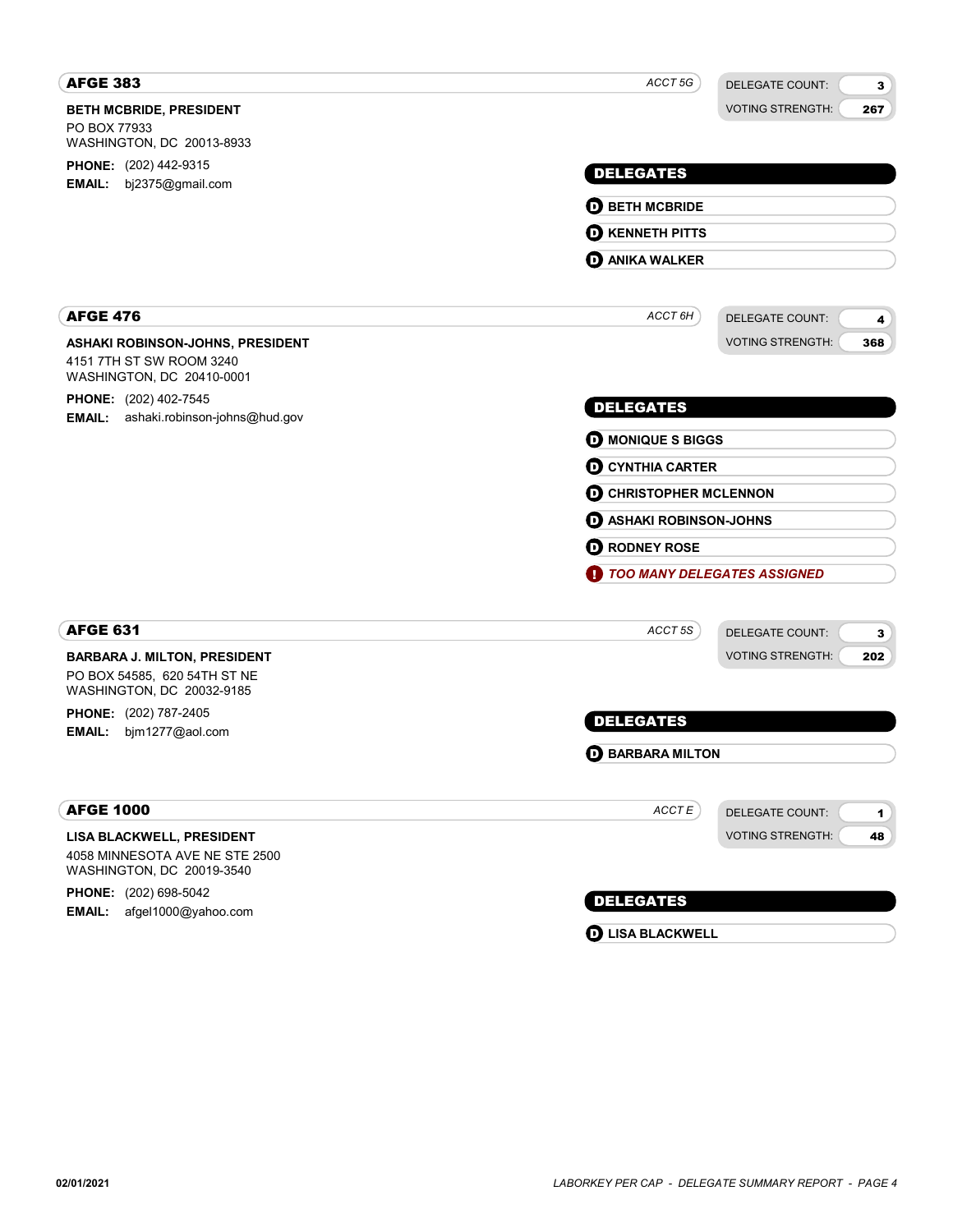| ACCT 6R<br><b>DELEGATE COUNT:</b><br>4            |  |
|---------------------------------------------------|--|
| <b>VOTING STRENGTH:</b><br>334                    |  |
| <b>DELEGATES</b>                                  |  |
|                                                   |  |
| <b>D</b> FELICIA SHARP                            |  |
| ACCT <sub>8J</sub><br><b>DELEGATE COUNT:</b><br>1 |  |
| <b>VOTING STRENGTH:</b><br>54                     |  |
| <b>DELEGATES</b>                                  |  |
| <b>D</b> FRANCIS NICHOLS                          |  |
| <b>D</b> DEANDRE TYLER                            |  |
| <b>TOO MANY DELEGATES ASSIGNED</b>                |  |
| ACCT 8E<br>DELEGATE COUNT:<br>$\mathbf{1}$        |  |
| <b>VOTING STRENGTH:</b><br>26                     |  |
|                                                   |  |
| <b>DELEGATES</b>                                  |  |
| <b>O OTTIS JOHNSON</b>                            |  |
| ACCT 7F<br><b>DELEGATE COUNT:</b><br>4            |  |
| <b>VOTING STRENGTH:</b><br>317                    |  |
| <b>DELEGATES</b>                                  |  |
| <b>O CINDY MCNEIL</b>                             |  |
| <b>O GINA WALTON</b>                              |  |
| <b>O</b> JOHNICE WALTON                           |  |
| <b>O LETITIA WEST</b>                             |  |
| <b>O ANTHONY LEE WRIGHT</b>                       |  |
|                                                   |  |

**1** TOO MANY DELEGATES ASSIGNED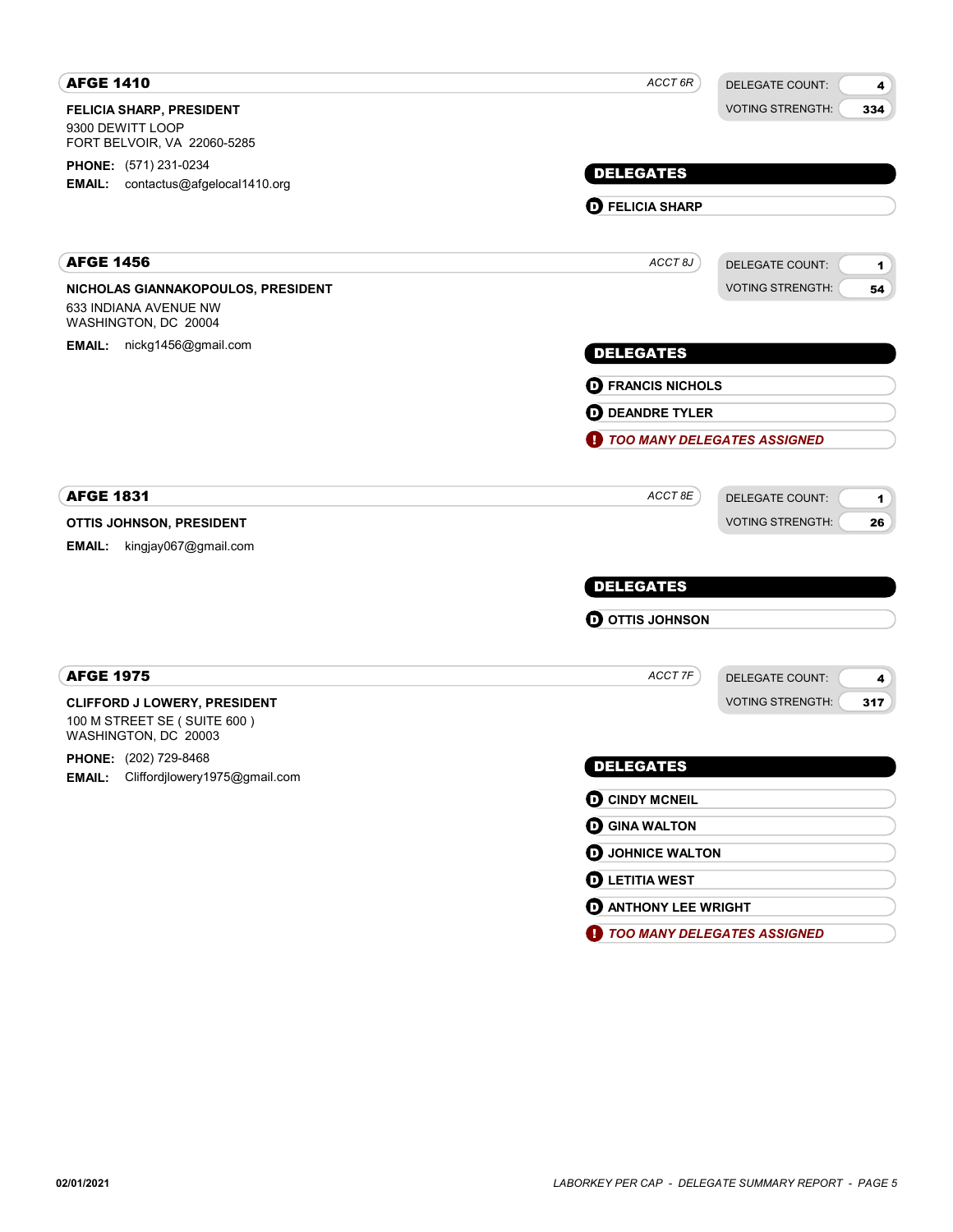| <b>AFGE 2211</b>                                                                             | ACCT 6A                              | <b>DELEGATE COUNT:</b><br>$\mathbf{2}$ |
|----------------------------------------------------------------------------------------------|--------------------------------------|----------------------------------------|
| PETER BURRIS, PRESIDENT<br>PO BOX 44782, L ENFANT PLAZA STATION<br>WASHINGTON, DC 20026-4782 |                                      | <b>VOTING STRENGTH:</b><br>122         |
| PHONE: (202) 205-2054                                                                        |                                      |                                        |
| EMAIL: harperpb@gmail.com                                                                    | <b>DELEGATES</b>                     |                                        |
|                                                                                              | (No Delegates or Alternates Entered) |                                        |
| <b>AFGE 2725</b>                                                                             | ACCT 3X                              | DELEGATE COUNT:<br>$\mathbf{3}$        |
| <b>MIRANDA GILLIS, PRESIDENT</b>                                                             |                                      | <b>VOTING STRENGTH:</b><br>292         |
| PO BOX 75960                                                                                 |                                      |                                        |
| WASHINGTON, DC 20013-0960                                                                    |                                      |                                        |
| <b>PHONE:</b> (202) 842-4540<br><b>EMAIL:</b> mgillis@afge2725.com                           | <b>DELEGATES</b>                     |                                        |
|                                                                                              | <b>OD</b> DOREEN BROOMFIELD          |                                        |
|                                                                                              | <b>O MIRANDA GILLIS</b>              |                                        |
|                                                                                              |                                      |                                        |
| <b>AFGE 2741</b>                                                                             | ACCT 4W                              | <b>DELEGATE COUNT:</b><br>4            |
| <b>BARBARA JONES, PRESIDENT</b>                                                              |                                      | <b>VOTING STRENGTH:</b><br>397         |
| 105 MADISON ST NW<br>WASHINGTON, DC 20011-2311                                               |                                      |                                        |
| EMAIL: jonesbj21@yahoo.com                                                                   | <b>DELEGATES</b>                     |                                        |
|                                                                                              | <b>D</b> BARBARA JONES               |                                        |
| <b>AFGE 2782</b>                                                                             | ACCT 7Y                              | <b>DELEGATE COUNT:</b><br>5            |
| JOHNNY T ZUAGAR, PRESIDENT                                                                   |                                      | <b>VOTING STRENGTH:</b><br>676         |
| PO BOX 130                                                                                   |                                      |                                        |
| SUITLAND, MD 20752-0130<br>PHONE: (301) 763-3175                                             |                                      |                                        |
| EMAIL: johnny.t.zuagar@census.gov                                                            | <b>DELEGATES</b>                     |                                        |
|                                                                                              | <b>O</b> RUSS DAVIS                  |                                        |
|                                                                                              | <b>O EDWARD HILL</b>                 |                                        |
|                                                                                              | <b>D</b> FRANK SILBERSTEIN           |                                        |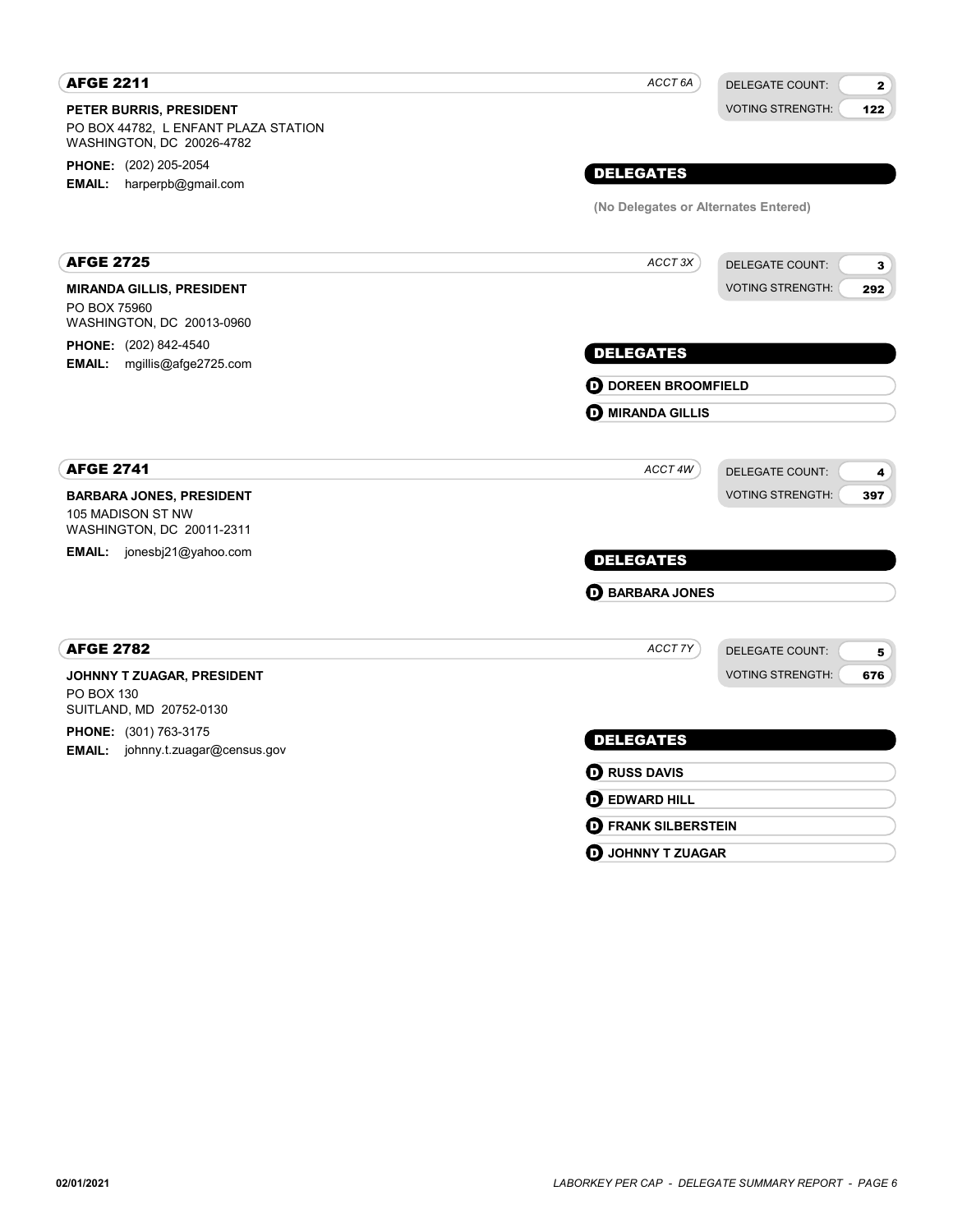| <b>AFGE 2876</b>                                                 | ACCT 5U                              | <b>DELEGATE COUNT:</b><br>$\mathbf{2}$  |
|------------------------------------------------------------------|--------------------------------------|-----------------------------------------|
| <b>TINA MINGO</b>                                                |                                      | <b>VOTING STRENGTH:</b><br>146          |
| PO BOX 2990<br>WASHINGTON, DC 20013-2990                         |                                      |                                         |
| <b>PHONE:</b> (202) 512-2010                                     |                                      |                                         |
| EMAIL: tmingo@gpo.gov                                            | <b>DELEGATES</b>                     |                                         |
|                                                                  | (No Delegates or Alternates Entered) |                                         |
| <b>AFGE 2978</b>                                                 | ACCT 7G                              | <b>DELEGATE COUNT:</b><br>1             |
| <b>CARROLL WARD, PRESIDENT</b>                                   |                                      | <b>VOTING STRENGTH:</b><br>52           |
| PO BOX 77441<br>WASHINGTON, DC 20013-8441                        |                                      |                                         |
| <b>PHONE:</b> (202) 609-7182<br>EMAIL: afgecarroll2978@gmail.com | <b>DELEGATES</b>                     |                                         |
|                                                                  | <b>O CARROLL WARD</b>                |                                         |
| <b>AFGE 3331</b>                                                 | ACCT 4M                              | <b>DELEGATE COUNT:</b><br>3             |
| <b>NATE JAMES, PRESIDENT</b>                                     |                                      | <b>VOTING STRENGTH:</b><br>215          |
| PO BOX 1320<br>LAUREL, MD 20725-1320                             |                                      |                                         |
| <b>PHONE:</b> (202) 304-4741                                     |                                      |                                         |
| <b>EMAIL:</b> james.nathaniel@epa.gov                            | <b>DELEGATES</b>                     |                                         |
|                                                                  | (No Delegates or Alternates Entered) |                                         |
| <b>AFGE 3615</b>                                                 | ACCT 7H                              | <b>DELEGATE COUNT:</b><br>4             |
| <b>LEGLORIA WARRICK</b>                                          |                                      | <b>VOTING STRENGTH:</b><br>367          |
| 5107 LEESBURG PIKE STE 603B<br>FALLS CHURCH, VA 22041-3223       |                                      |                                         |
| PHONE: (703) 605-8331<br>EMAIL: glow3615@gmail.com               | <b>DELEGATES</b>                     |                                         |
|                                                                  | <b>D</b> PATREESE BROCK              |                                         |
|                                                                  | <b>OD</b> DRUE NEIL                  |                                         |
|                                                                  | <b>D</b> LEGLORIA WARRICK            |                                         |
| <b>AFGE COUNCIL 1</b>                                            | ACCT 4V                              | <b>DELEGATE COUNT:</b><br>$\mathbf{0}$  |
| <b>DEANDRE TYLER, PRESIDENT</b>                                  |                                      | <b>VOTING STRENGTH:</b><br>$\mathbf{0}$ |
| 9528 MARY GENEVA LN<br>OWINGS MILLS, MD 21117-6984               |                                      |                                         |
| PHONE: (202) 842-6140                                            | <b>DELEGATES</b>                     |                                         |
| <b>EMAIL:</b><br>kingjay067@gmail.com                            |                                      |                                         |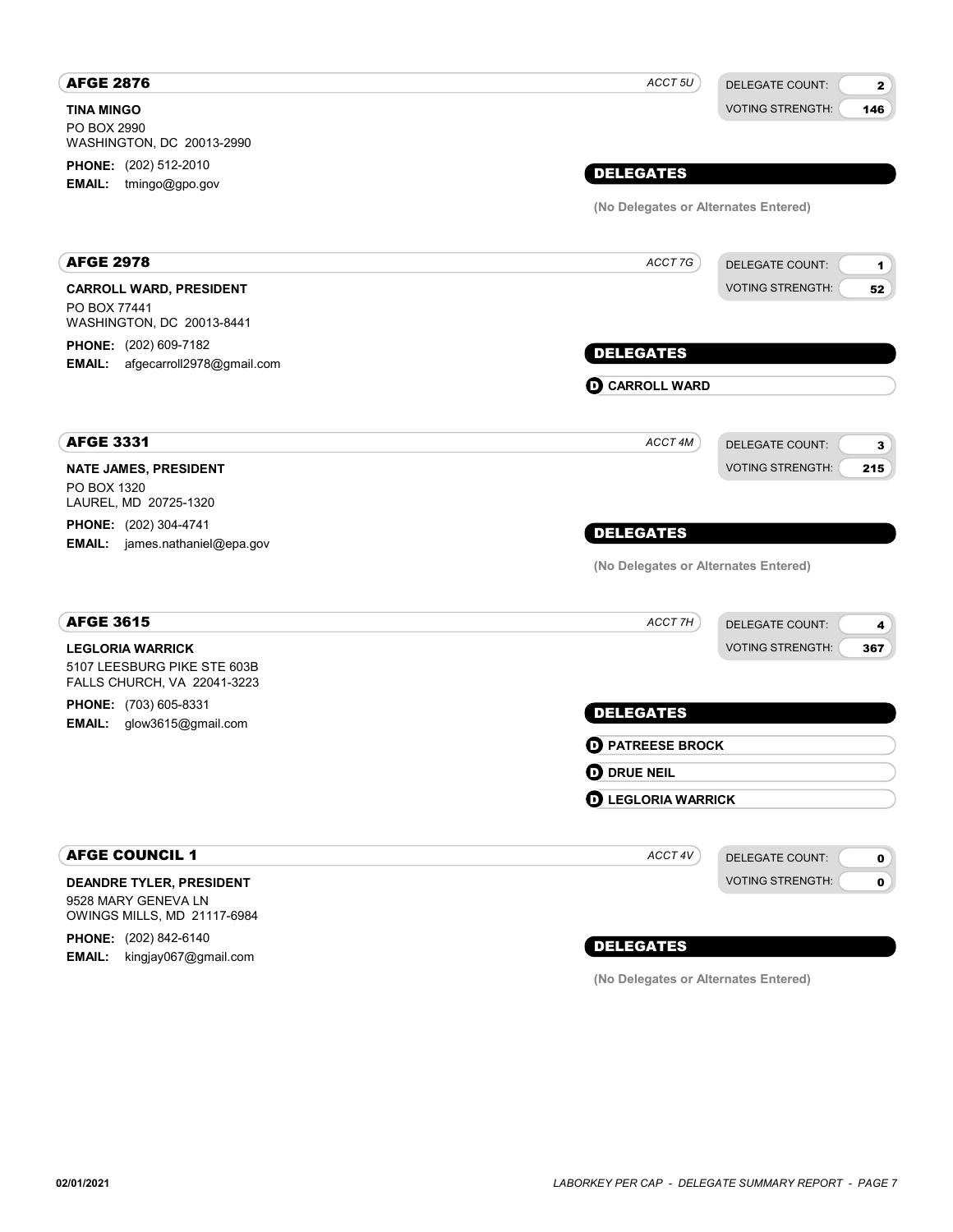| <b>AFGE DISTRICT 14</b>                                                                        | ACCT T                               | <b>DELEGATE COUNT:</b><br>$\mathbf 0$                                           |
|------------------------------------------------------------------------------------------------|--------------------------------------|---------------------------------------------------------------------------------|
| OTTIS JOHNSON, JR., NATIONAL VICE PRESIDENT<br>80 M ST SE STE 340<br>WASHINGTON, DC 20003-3554 |                                      | <b>VOTING STRENGTH:</b><br>$\bullet$                                            |
| <b>PHONE:</b> (202) 639-6486                                                                   | <b>DELEGATES</b>                     |                                                                                 |
| Ottis.johnson@afge.org<br><b>EMAIL:</b>                                                        | <b>O ERIC BUNN</b>                   |                                                                                 |
|                                                                                                | TOO MANY DELEGATES ASSIGNED          |                                                                                 |
| <b>AFGE COUNCIL 211</b>                                                                        | ACCT 9Y                              | <b>DELEGATE COUNT:</b><br>$\mathbf 0$<br><b>VOTING STRENGTH:</b><br>$\mathbf 0$ |
|                                                                                                | <b>DELEGATES</b>                     |                                                                                 |
|                                                                                                | (No Delegates or Alternates Entered) |                                                                                 |
| <b>AFGE COUNCIL 222</b>                                                                        | ACCT 6M                              | <b>DELEGATE COUNT:</b><br>$\mathbf 0$                                           |
| HOLLY SALAMIDO, PRESIDENT<br>P.O. BOX 23462<br>WASHINGTON, DC 20026                            |                                      | <b>VOTING STRENGTH:</b><br>$\mathbf 0$                                          |
| <b>PHONE:</b> (202) 402-5243                                                                   | <b>DELEGATES</b>                     |                                                                                 |

(No Delegates or Alternates Entered)

EMAIL: holly.salamido@hud.gov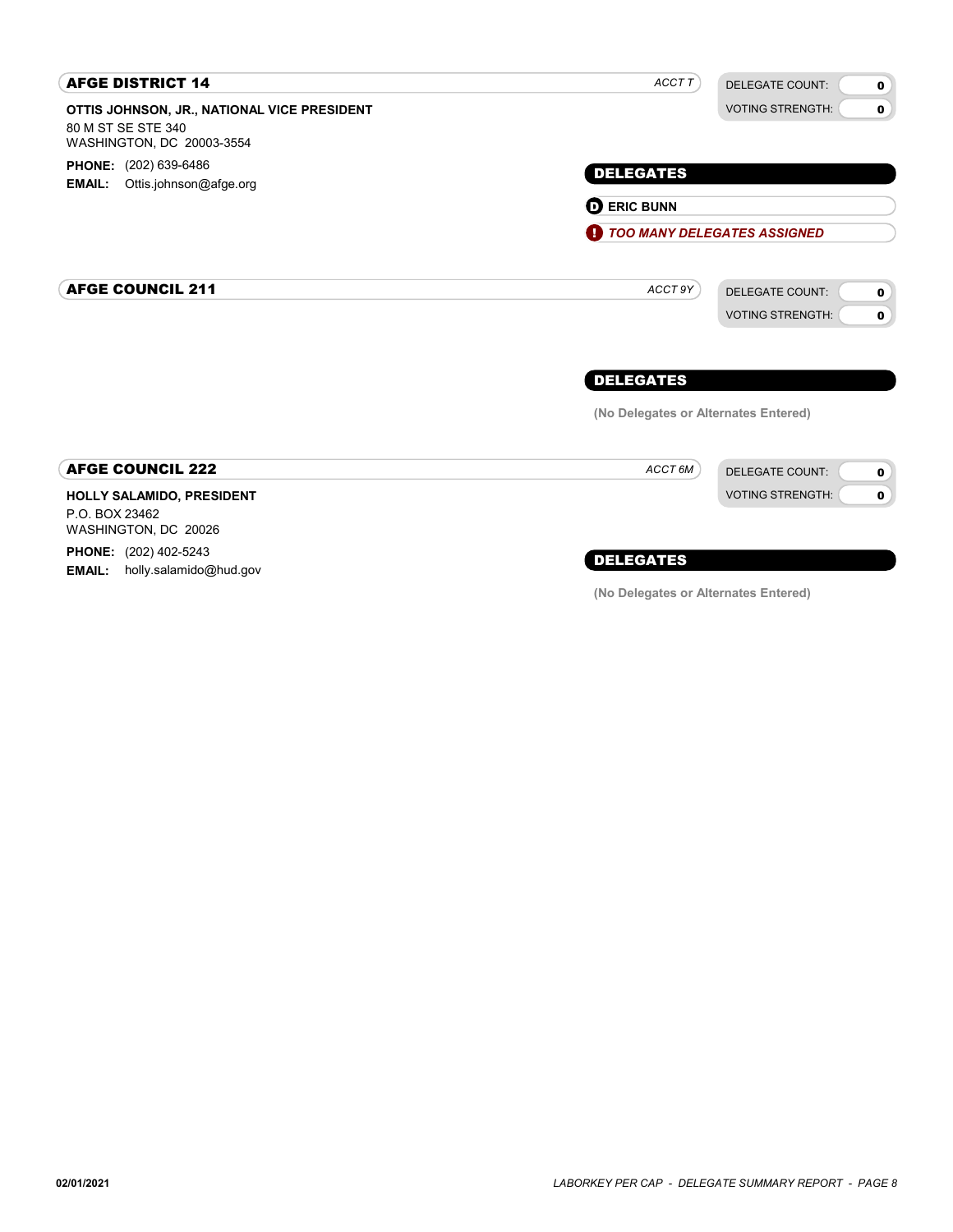### AFM 161-710

### ED MALAGA, PRESIDENT

4400 MACARTHUR BLVD NW STE 306 WASHINGTON, DC 20007-2521

PHONE: (202) 337-9325

EMAIL: emalagajr@gmail.com

| ACCT 5C | DELEGATE COUNT:         |
|---------|-------------------------|
|         | <b>VOTING STRENGTH:</b> |

4 367

### DELEGATES

**O** DOUG ROSENTHAL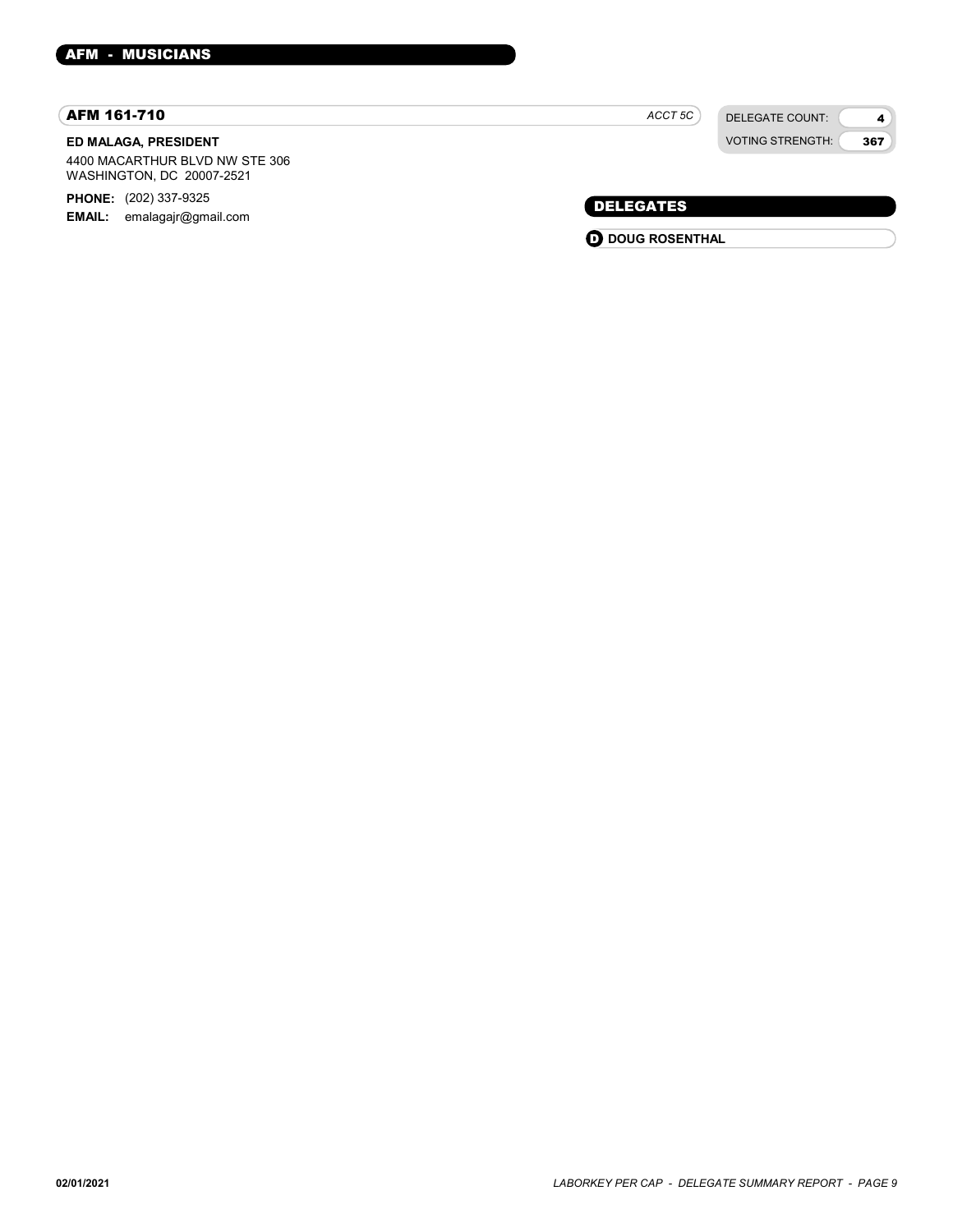#### AFSA/CSO 4

### RICHARD JACKSON, PRESIDENT 2417 BENNING RD NE

WASHINGTON, DC 20002

PHONE: (202) 526-4700

EMAIL: rjackson@councilofschoolofficers.org

ACCT 4L

DELEGATES **O** BARBARA CHILDS **D** ARTHUR LINDER

DELEGATE COUNT: VOTING STRENGTH:

3 248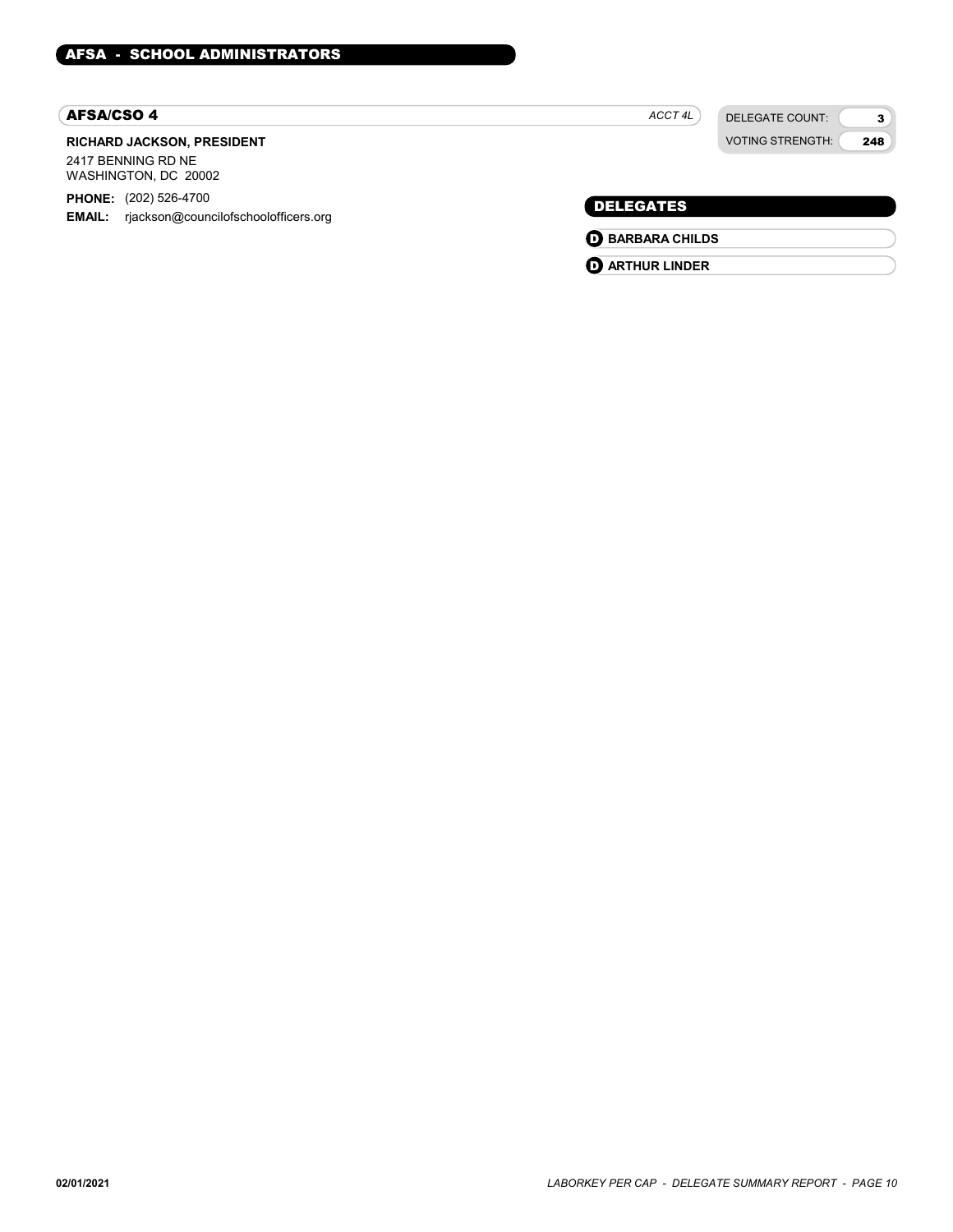### AFSCME - STATE, COUNTY & MUNICIPAL EMPLOYEES

| <b>AFSCME 241</b>                                                          | ACCT 42                              | <b>DELEGATE COUNT:</b><br>1.           |
|----------------------------------------------------------------------------|--------------------------------------|----------------------------------------|
| <b>WANDA J GRAY, PRESIDENT</b>                                             |                                      | <b>VOTING STRENGTH:</b><br>49          |
| 3334 PUMPHREY DR                                                           |                                      |                                        |
| DISTRICT HEIGHTS, MD 20747-4307                                            |                                      |                                        |
| <b>PHONE:</b> (240) 882-9834<br>EMAIL: wvaughan45@gmail.com                | <b>DELEGATES</b>                     |                                        |
|                                                                            | (No Delegates or Alternates Entered) |                                        |
|                                                                            |                                      |                                        |
| <b>AFSCME 626</b>                                                          | ACCT 6D                              | <b>DELEGATE COUNT:</b><br>$\mathbf{1}$ |
| <b>TYREE DOUGLASS, PRESIDENT</b>                                           |                                      | <b>VOTING STRENGTH:</b><br>29          |
| 1110 DEVONSHIRE DRIVE<br>OXON HILL, MD 20745                               |                                      |                                        |
| <b>PHONE:</b> (443) 455-0267                                               |                                      |                                        |
| tyfindmeatm@gmail.com<br><b>EMAIL:</b>                                     | <b>DELEGATES</b>                     |                                        |
|                                                                            | (No Delegates or Alternates Entered) |                                        |
| <b>AFSCME 631</b>                                                          | ACCT 4U                              | <b>DELEGATE COUNT:</b>                 |
|                                                                            |                                      | 3<br><b>VOTING STRENGTH:</b>           |
| <b>WYNTON JOHNSON, PRESIDENT</b><br>209 POST OAK CT                        |                                      | 248                                    |
| HYATTSVILLE, MD 20785-4735                                                 |                                      |                                        |
| <b>PHONE:</b> (702) 453-6310                                               | <b>DELEGATES</b>                     |                                        |
| <b>EMAIL:</b><br>kentlandboxing@yahoo.com                                  |                                      |                                        |
|                                                                            | (No Delegates or Alternates Entered) |                                        |
| <b>AFSCME 658</b>                                                          | ACCT 4H                              | <b>DELEGATE COUNT:</b><br>1            |
| <b>CARRIE GALLAGHER, PRESIDENT</b>                                         |                                      | <b>VOTING STRENGTH:</b><br>16          |
| 10806 BURR OAK WAY<br><b>BURKE, VA 22015</b>                               |                                      |                                        |
| <b>PHONE:</b> (517) 488-3642<br>carriegallagher@gmail.com<br><b>EMAIL:</b> | <b>DELEGATES</b>                     |                                        |
|                                                                            | <b>D</b> LAUREL MARTIN               |                                        |
|                                                                            |                                      |                                        |
| <b>AFSCME 709</b>                                                          | ACCT 7D                              | <b>DELEGATE COUNT:</b><br>$\mathbf 1$  |
| <b>DEBRA WALKER, PRESIDENT</b>                                             |                                      | <b>VOTING STRENGTH:</b><br>98          |
| 100 M ST SE STE 250                                                        |                                      |                                        |
| WASHINGTON, DC 20003-3542                                                  |                                      |                                        |
| <b>PHONE:</b> (202) 234-6506<br>dcwalk12@gmail.com<br><b>EMAIL:</b>        | <b>DELEGATES</b>                     |                                        |
|                                                                            | <b>O DEBRA WALKER</b>                |                                        |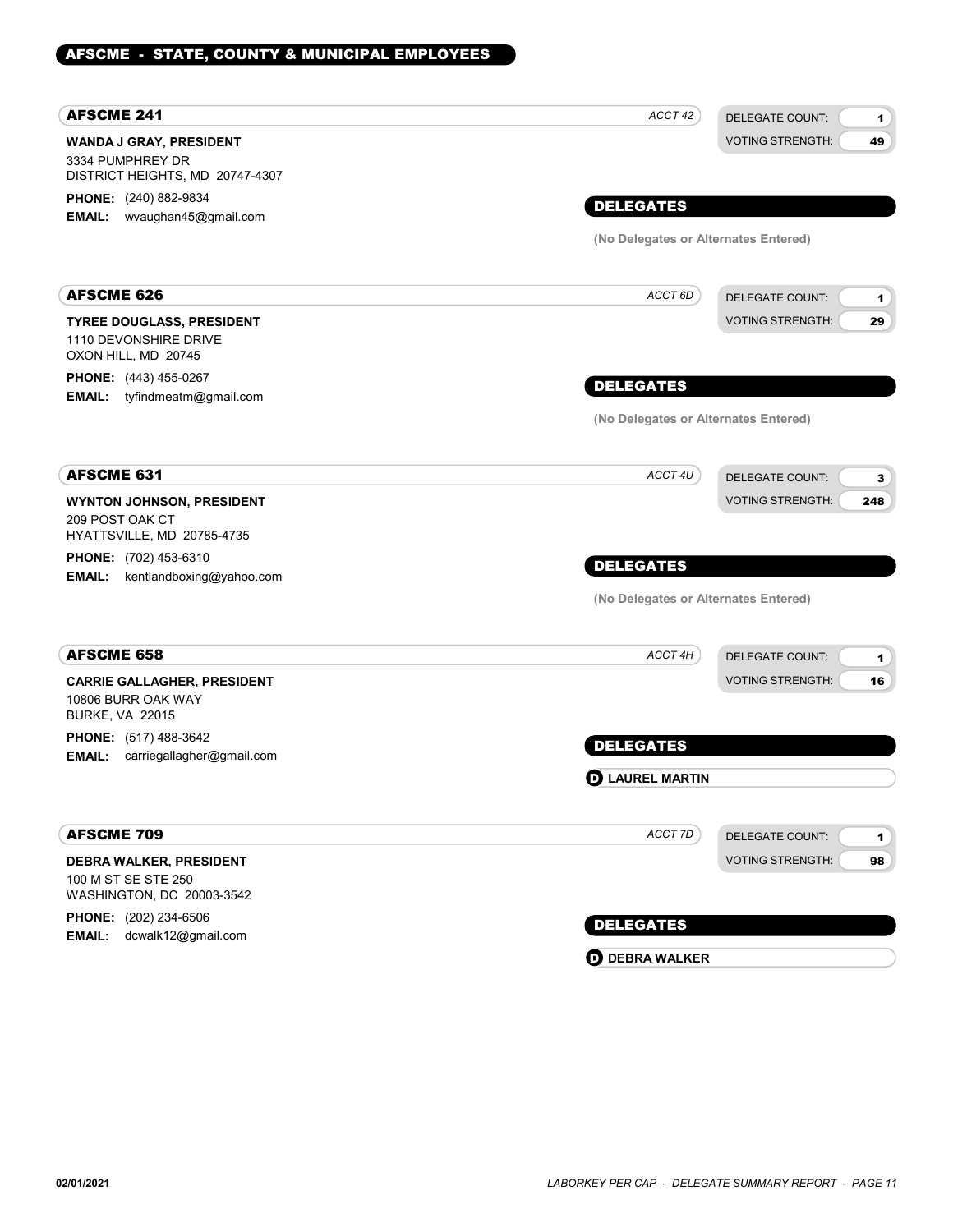| <b>AFSCME 877</b>                                                                                          | ACCT 6F                                  | <b>DELEGATE COUNT:</b><br>$\blacksquare$ |
|------------------------------------------------------------------------------------------------------------|------------------------------------------|------------------------------------------|
| <b>DARRIN ROACH, PRESIDENT</b>                                                                             |                                          | <b>VOTING STRENGTH:</b><br>33            |
| 100 M ST SE STE 250<br>WASHINGTON, DC 20003-3542                                                           |                                          |                                          |
| <b>PHONE:</b> (202) 395-2908                                                                               |                                          |                                          |
| <b>EMAIL:</b> darrin.roach@dc.gov                                                                          | <b>DELEGATES</b>                         |                                          |
|                                                                                                            | (No Delegates or Alternates Entered)     |                                          |
| <b>AFSCME 1072</b>                                                                                         | ACCT 4K                                  | <b>DELEGATE COUNT:</b><br>5              |
| <b>TODD HOLDEN, PRESIDENT</b>                                                                              |                                          | <b>VOTING STRENGTH:</b><br>455           |
| 7040 HUNTER LANE                                                                                           |                                          |                                          |
| HYATTSVILLE, MD 20782<br><b>PHONE:</b> (240) 605-1516                                                      |                                          |                                          |
| EMAIL: todd@afscme1072.org                                                                                 | <b>DELEGATES</b>                         |                                          |
|                                                                                                            | <b>D</b> DAWN JACKSON                    |                                          |
| <b>AFSCME 1170</b>                                                                                         | ACCT 7E                                  | <b>DELEGATE COUNT:</b><br>$\blacksquare$ |
| <b>RHONDA WALLACE, PRESIDENT</b>                                                                           |                                          | <b>VOTING STRENGTH:</b><br>44            |
| 1400 MERCANTILE LN STE 188<br>UPPER MARLBORO, MD 20774-5394                                                |                                          |                                          |
| PHONE: (301) 583-3170                                                                                      | <b>DELEGATES</b>                         |                                          |
| <b>EMAIL:</b> rkwallace@co.pg.md.us                                                                        | (No Delegates or Alternates Entered)     |                                          |
|                                                                                                            |                                          |                                          |
| <b>AFSCME NUHHCE 1199DC</b>                                                                                | ACCT <sub>6S</sub>                       | <b>DELEGATE COUNT:</b><br>5              |
| <b>WANDA SHELTON-MARTIN, EXECUTIVE DIRECTOR</b><br>8181 PROFESSIONAL PL STE 101<br>LANDOVER, MD 20785-7213 |                                          | <b>VOTING STRENGTH:</b><br>908           |
| PHONE: (301) 577-0800                                                                                      | <b>DELEGATES</b>                         |                                          |
| EMAIL: wsheltonmartin@nuhhce1199dc.org                                                                     |                                          |                                          |
|                                                                                                            | <b>O SIRENA CHILDRESS</b>                |                                          |
|                                                                                                            | <b>O WANDA SHELTON-MARTIN</b>            |                                          |
|                                                                                                            | <b>D</b> CLINTRECE SIMMONS               |                                          |
|                                                                                                            | $\boldsymbol{\Theta}$ FELICIA WHITE-SIMS |                                          |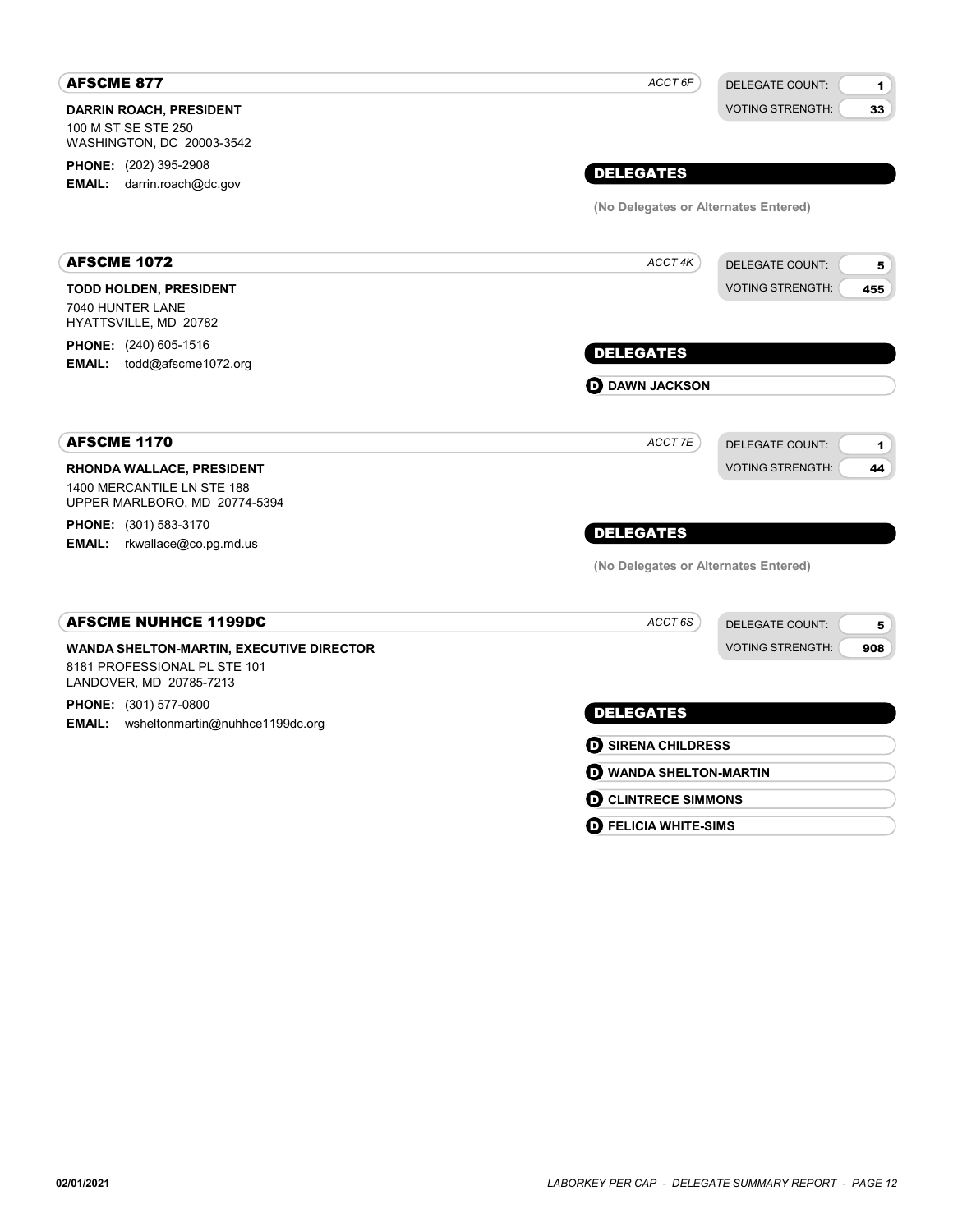| <b>AFSCME 1200</b>                                            | ACCT 34<br><b>DELEGATE COUNT:</b>    | 1  |
|---------------------------------------------------------------|--------------------------------------|----|
| MICHAEL COLEY, PRESIDENT<br>5029 BLAINE ST NE                 | <b>VOTING STRENGTH:</b>              | 65 |
| WASHINGTON, DC 20019-5315                                     |                                      |    |
| PHONE: (202) 442-8267<br>mhcjazz@hotmail.com<br><b>EMAIL:</b> | <b>DELEGATES</b>                     |    |
|                                                               | (No Delegates or Alternates Entered) |    |
|                                                               |                                      |    |
| <b>AFSCME 1207</b>                                            | ACCT 45<br><b>DELEGATE COUNT:</b>    | 1  |
| <b>MARY BREW, PRESIDENT</b>                                   | <b>VOTING STRENGTH:</b>              | 51 |
| 848 21ST STREET, NE, APT 11<br>WASHINGTON, DC 20002           |                                      |    |
| Marybrew843@gmail.com<br><b>EMAIL:</b>                        | <b>DELEGATES</b>                     |    |
|                                                               | (No Delegates or Alternates Entered) |    |
| <b>AFSCME 1209B</b>                                           | ACCT 75<br><b>DELEGATE COUNT:</b>    | 1  |
| DEANDRE THOMPSON, PRESIDENT                                   | <b>VOTING STRENGTH:</b>              | 37 |
| 9907 GRANT ST<br>LANHAM, MD 20706-4719                        |                                      |    |
| <b>EMAIL:</b> deandrebutch69@yahoo.com                        | <b>DELEGATES</b>                     |    |
|                                                               | (No Delegates or Alternates Entered) |    |
| <b>AFSCME 1209C</b>                                           | ACCT 4Z<br><b>DELEGATE COUNT:</b>    | 1  |
| TIMOTHY KALINE, PRESIDENT                                     | <b>VOTING STRENGTH:</b>              | 17 |
| 4906 BLACKFOOT RD<br>COLLEGE PARK, MD 20740-1820              |                                      |    |
| PHONE: (301) 474-9491                                         | <b>DELEGATES</b>                     |    |
| <b>EMAIL:</b> tkeifine@comcast.net                            |                                      |    |
|                                                               | (No Delegates or Alternates Entered) |    |
| <b>AFSCME 1297</b>                                            | ACCT M<br><b>DELEGATE COUNT:</b>     | 1  |
| <b>DONNA RICE, PRESIDENT</b>                                  | <b>VOTING STRENGTH:</b>              | 62 |
| 1740 GRAYS RD<br>PORT REPUBLIC, MD 20676                      |                                      |    |
| PHONE: (301) 860-3700                                         | <b>DELEGATES</b>                     |    |
|                                                               |                                      |    |

PHONE: (301) 860-3700 EMAIL: ricedonna74@yahoo.com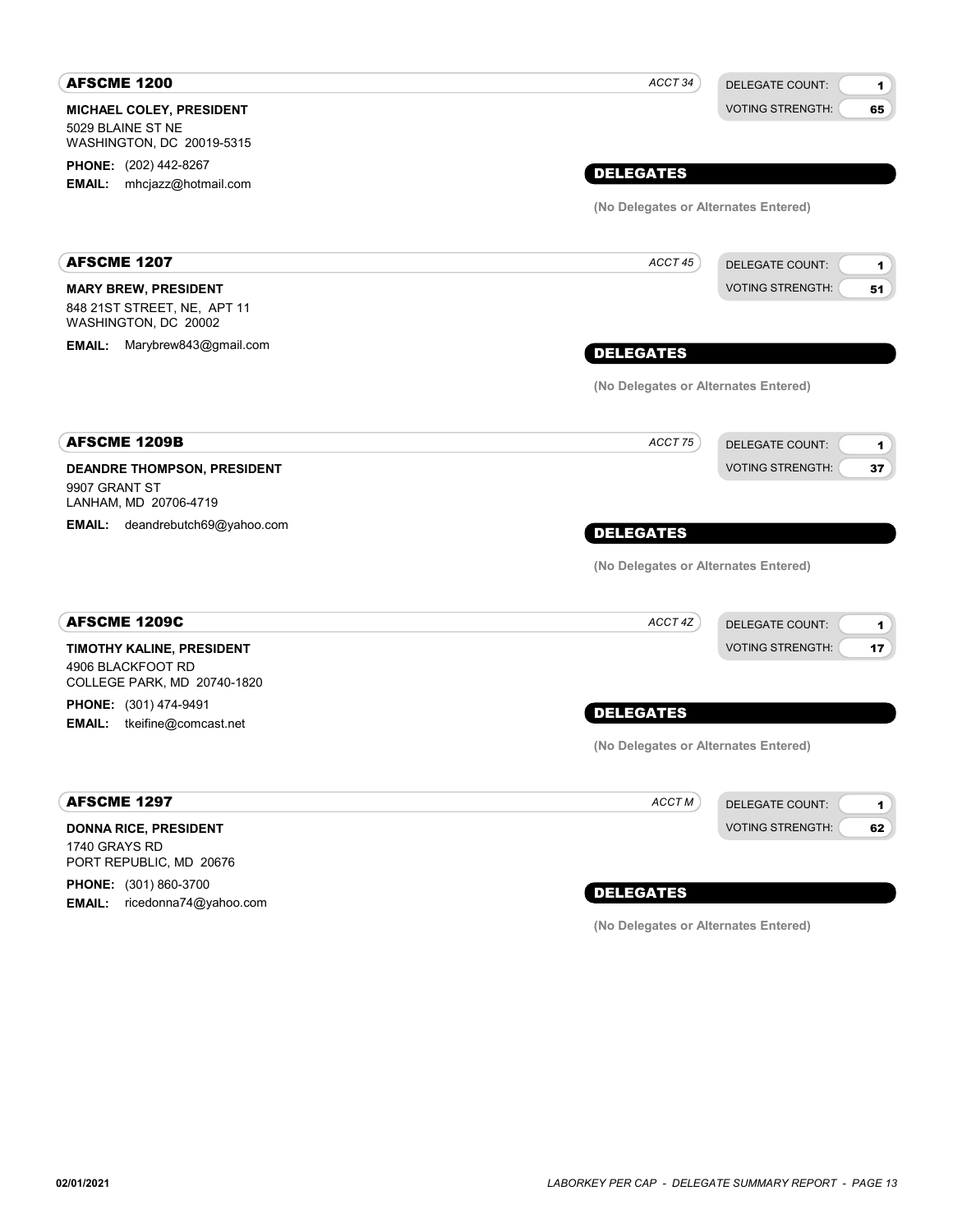| <b>AFSCME 1418</b>                                                         | ACCT W                               | <b>DELEGATE COUNT:</b><br>$\blacksquare$ |
|----------------------------------------------------------------------------|--------------------------------------|------------------------------------------|
| JOHN DRYDEN, PRESIDENT                                                     |                                      | <b>VOTING STRENGTH:</b><br>18            |
| <b>EMAIL:</b> thedailyfeed@gmail.com                                       |                                      |                                          |
|                                                                            |                                      |                                          |
|                                                                            | <b>DELEGATES</b>                     |                                          |
|                                                                            | <b>D</b> JONAH CUMMINGS              |                                          |
| <b>AFSCME 1453</b>                                                         | ACCT 4R                              | <b>DELEGATE COUNT:</b><br>1              |
| JERROD JOHNSON, PRESIDENT                                                  |                                      | <b>VOTING STRENGTH:</b><br>72            |
| 1369 LONG CORNER RD<br>MOUNT AIRY, MD 21771-3822                           |                                      |                                          |
| <b>EMAIL:</b> jjohnson@rockvillemd.gov                                     | <b>DELEGATES</b>                     |                                          |
|                                                                            | (No Delegates or Alternates Entered) |                                          |
| <b>AFSCME 1646</b>                                                         | ACCT 9S                              | <b>DELEGATE COUNT:</b><br>1              |
|                                                                            |                                      | <b>VOTING STRENGTH:</b><br>44            |
|                                                                            | <b>DELEGATES</b>                     |                                          |
|                                                                            | (No Delegates or Alternates Entered) |                                          |
|                                                                            |                                      |                                          |
| <b>AFSCME 1653</b>                                                         | ACCT <sub>6J</sub>                   | <b>DELEGATE COUNT:</b><br>1              |
| <b>GREG MAUND, PRESIDENT</b><br>904 E. BISSELL DRIVE<br>PALATINE, IL 60074 |                                      | <b>VOTING STRENGTH:</b><br>71            |
| PHONE: (202) 267-0189                                                      | <b>DELEGATES</b>                     |                                          |
| EMAIL:<br>gmaund@gmail.com                                                 |                                      |                                          |
|                                                                            | <b>O GREGORY MAUND</b>               |                                          |
| <b>AFSCME 1808</b>                                                         | ACCT63                               | <b>DELEGATE COUNT:</b><br>$\mathbf{2}$   |
| PORTIA OLIVER, PRESIDENT                                                   |                                      | <b>VOTING STRENGTH:</b><br>153           |
| MLK LIBRARY, 901 G ST NW STE 300<br>WASHINGTON, DC 20001                   |                                      |                                          |
| PHONE: (202) 727-1276<br>EMAIL: portia.oliver@dc.gov                       | <b>DELEGATES</b>                     |                                          |

**D** ALEXANDRA ALLIE GENIA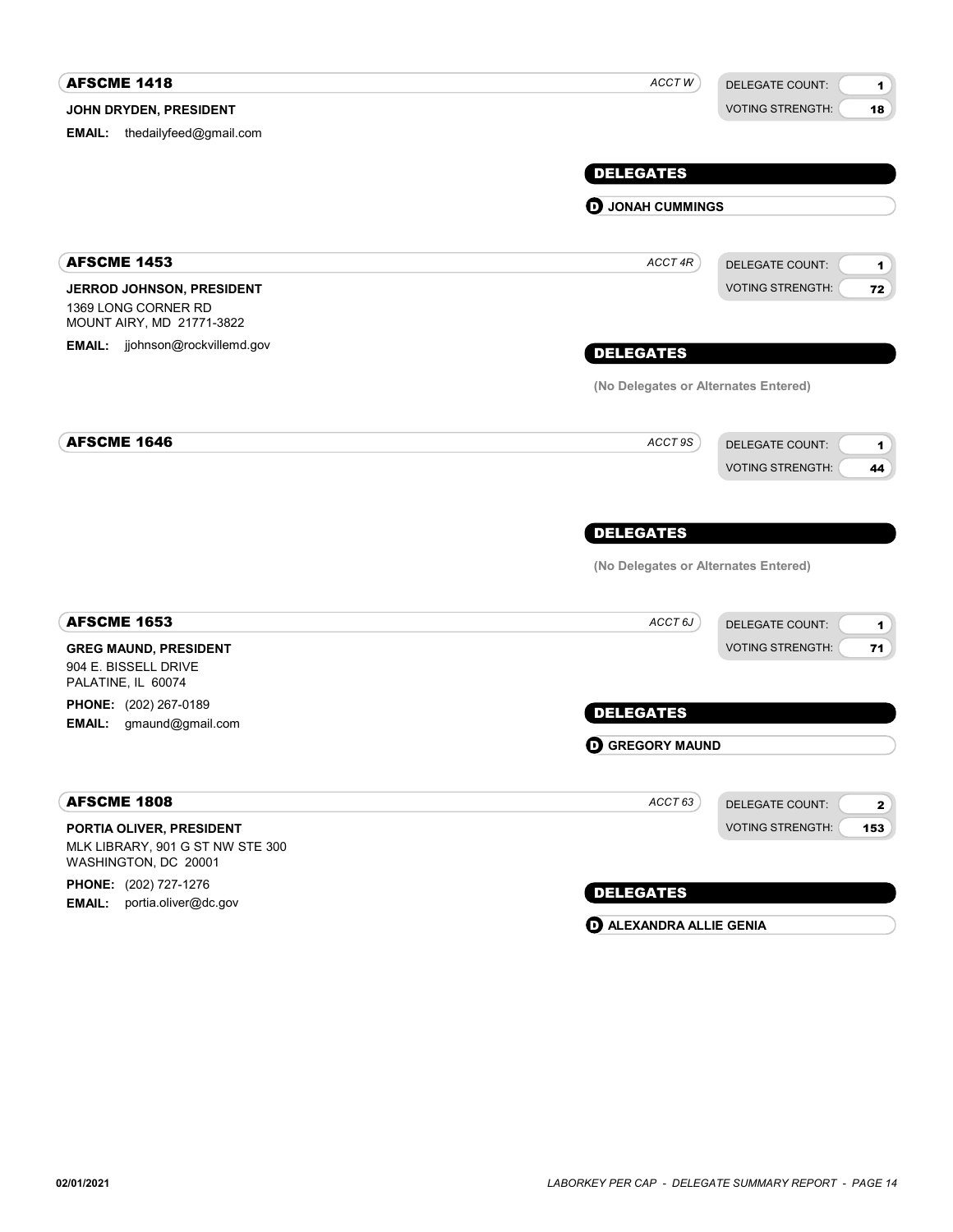| <b>AFSCME 1959</b>                               | ACCT 7A<br><b>DELEGATE COUNT:</b>            | 5   |
|--------------------------------------------------|----------------------------------------------|-----|
| <b>COREY J UPCHURCH, PRESIDENT</b>               | <b>VOTING STRENGTH:</b>                      | 566 |
| 100 M ST SE STE 250<br>WASHINGTON, DC 20003-3542 |                                              |     |
| EMAIL: cupchurch1915@gmail.com                   | <b>DELEGATES</b>                             |     |
|                                                  |                                              |     |
|                                                  | <b>O TESFE TECKLE</b>                        |     |
|                                                  | <b>O COREY J UPCHURCH</b>                    |     |
| <b>AFSCME 2027</b>                               | ACCT 3B<br><b>DELEGATE COUNT:</b>            | 1   |
| <b>KELLY DALY, PRESIDENT</b>                     | <b>VOTING STRENGTH:</b>                      | 15  |
| 1663 SIERRA WOODS CT<br>RESTON, VA 20194-5610    |                                              |     |
| PHONE: (202) 606-6849                            | <b>DELEGATES</b>                             |     |
| <b>EMAIL:</b><br>kdaly@cns.gov                   |                                              |     |
|                                                  | (No Delegates or Alternates Entered)         |     |
| <b>AFSCME 2087</b>                               | ACCT 3Z<br><b>DELEGATE COUNT:</b>            | 1   |
| LAVERNE GOODING-JONES, PRESIDENT<br>PO BOX 4863  | <b>VOTING STRENGTH:</b>                      | 68  |
| WASHINGTON, DC 20008-0063                        |                                              |     |
| PHONE: (202) 274-6167                            | <b>DELEGATES</b>                             |     |
| EMAIL: local2087@aol.com                         | <b>O ALFREDA ELLIS</b>                       |     |
|                                                  |                                              |     |
| <b>AFSCME 2091</b>                               | ACCT Y<br><b>DELEGATE COUNT:</b>             | 5   |
| <b>BARRY CAREY, PRESIDENT</b>                    | <b>VOTING STRENGTH:</b>                      | 403 |
| 100 M ST SE STE 250<br>WASHINGTON, DC 20003-3542 |                                              |     |
| <b>PHONE:</b> (202) 561-0174                     | <b>DELEGATES</b>                             |     |
| <b>EMAIL:</b><br>barry.carey@yahoo.com           |                                              |     |
|                                                  | <b>O SHAWN EPPS</b>                          |     |
| <b>AFSCME 2092</b>                               | ACCT <sub>7L</sub><br><b>DELEGATE COUNT:</b> | 1   |
| TANISHIA BARNES, PRESIDENT                       | <b>VOTING STRENGTH:</b>                      | 21  |
| 100 M ST SE STE 250<br>WASHINGTON, DC 20003-3542 |                                              |     |
| <b>PHONE:</b> (202) 248-2075                     |                                              |     |
| local2092@gmail.com<br><b>EMAIL:</b>             | <b>DELEGATES</b>                             |     |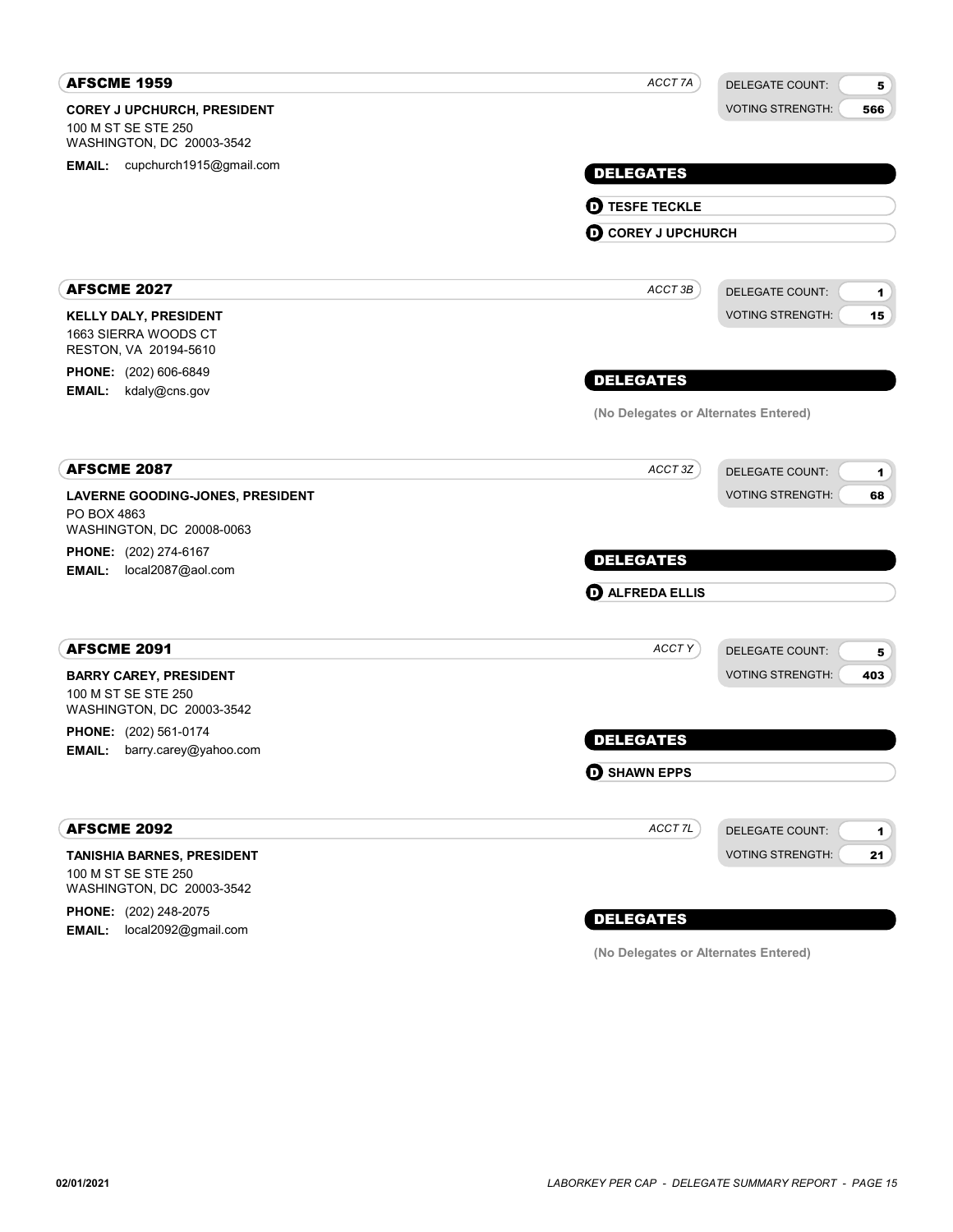| <b>NUHHCE/AFSCME 2095</b>                                                               | ACCT 3M                              | <b>DELEGATE COUNT:</b><br>$\mathbf 0$  |
|-----------------------------------------------------------------------------------------|--------------------------------------|----------------------------------------|
| <b>ALVIN ESKINS, PRESIDENT</b>                                                          |                                      | <b>VOTING STRENGTH:</b><br>0           |
| 8181 PROFESSIONAL PL STE 116<br>LANDOVER, MD 20785-2226                                 |                                      |                                        |
| PHONE: (301) 577-0800                                                                   | <b>DELEGATES</b>                     |                                        |
| <b>EMAIL:</b> alvin.deskins@dc.gov                                                      |                                      |                                        |
|                                                                                         | <b>O OCTAVIA FLETCHER</b>            |                                        |
|                                                                                         | O                                    | <b>TOO MANY DELEGATES ASSIGNED</b>     |
| <b>ACE-AFSCME 2250</b>                                                                  | ACCT 7W                              | <b>DELEGATE COUNT:</b><br>8            |
| TIMOTHY TRAYLOR, EXECUTIVE DIRECTOR<br>144400 OLD MILL ROAD<br>UPPER MARLBORO, MD 20772 |                                      | <b>VOTING STRENGTH:</b><br>3,986       |
| <b>PHONE:</b> (301) 809-0472<br><b>EMAIL:</b> timothy.traylor@ace-afscme.org            | <b>DELEGATES</b>                     |                                        |
|                                                                                         | <b>MARTIN DIGGS</b>                  |                                        |
|                                                                                         | <b>D</b> TIMOTHY TRAYLOR             |                                        |
| <b>AFSCME 2290</b>                                                                      | ACCT 7S                              | <b>DELEGATE COUNT:</b><br>1            |
| LEON TRUESDALE, PRESIDENT<br>5266 MARLBORO PIKE, APT 401<br>CAPITOL HEIGHTS, MD 20743   |                                      | <b>VOTING STRENGTH:</b><br>62          |
| <b>PHONE:</b> (202) 249-3333                                                            | <b>DELEGATES</b>                     |                                        |
| <b>EMAIL:</b> Leontruesdale@hotmail.com                                                 | (No Delegates or Alternates Entered) |                                        |
| <b>AFSCME 2380</b>                                                                      | ACCT 6Y                              | <b>DELEGATE COUNT:</b><br>$\mathbf{2}$ |
| <b>CHRIS STANDING, PRESIDENT</b><br>3577 TABARD LN<br>FREDERICK, MD 21704-7385          |                                      | <b>VOTING STRENGTH:</b><br>119         |
| PHONE: (240) 567-5128                                                                   | <b>DELEGATES</b>                     |                                        |
| <b>EMAIL:</b> chris.standing@montgomerycollege.edu                                      | (No Delegates or Alternates Entered) |                                        |
|                                                                                         |                                      |                                        |
| <b>AFSCME 2401</b>                                                                      | ACCT 3L                              | <b>DELEGATE COUNT:</b><br>5            |
| <b>WAYNE ENOCH, LGSW, PRESIDENT</b><br>100 M ST SE STE 250<br>WASHINGTON, DC 20003-3542 |                                      | <b>VOTING STRENGTH:</b><br>770         |
| PHONE: (202) 724-7205                                                                   | <b>DELEGATES</b>                     |                                        |
| <b>EMAIL:</b><br>enoch2401@gmail.com                                                    | <b>D</b> PAULA AKINLEYE              |                                        |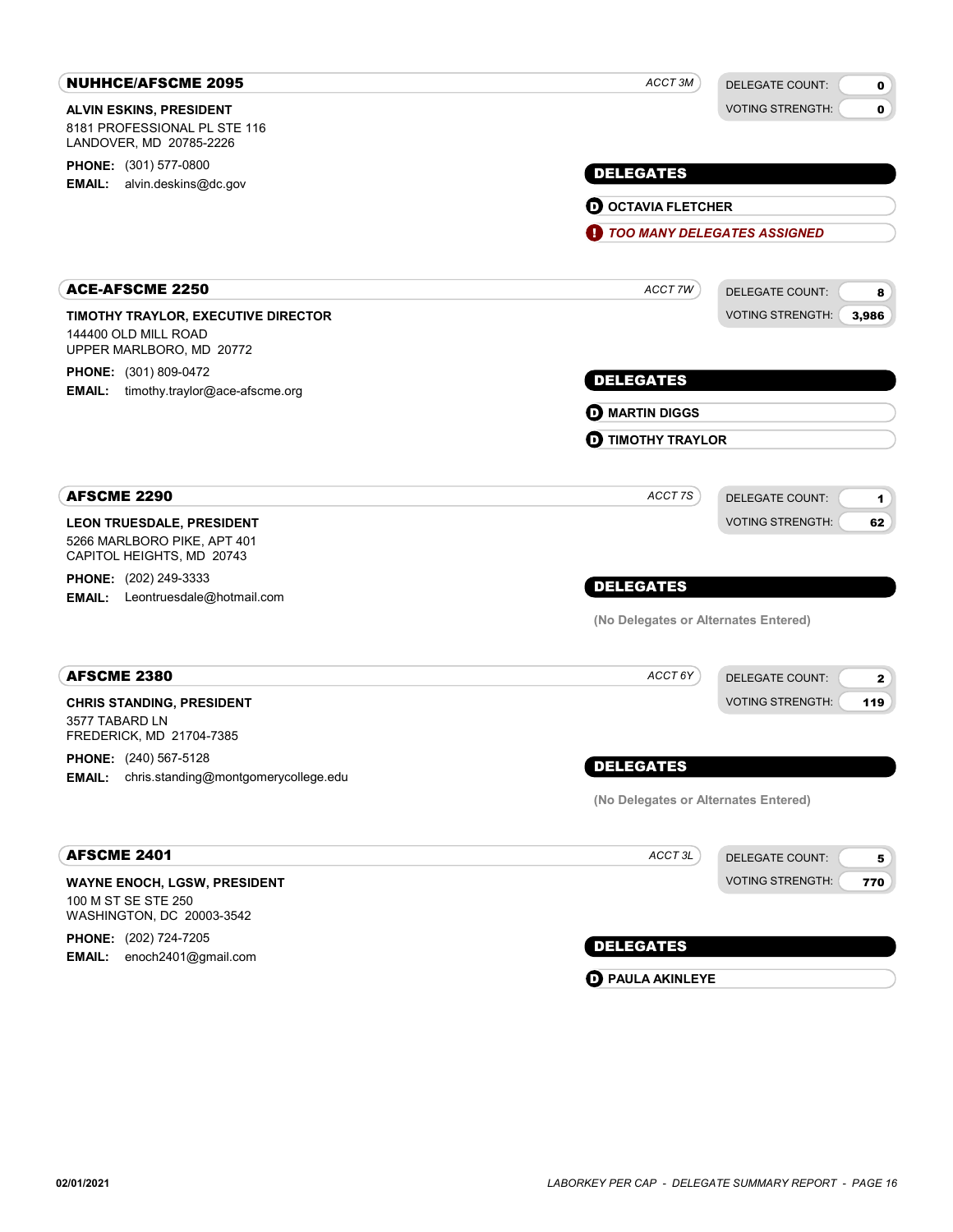| <b>AFSCME 2462</b>                                                                      | ACCT 4A                              | <b>DELEGATE COUNT:</b><br>4                                                     |
|-----------------------------------------------------------------------------------------|--------------------------------------|---------------------------------------------------------------------------------|
| MARGARET HINDS-ENGLISH, PRESIDENT<br>1400 MERCANTILE LN STE 188<br>LARGO, MD 20774-5394 |                                      | <b>VOTING STRENGTH:</b><br>345                                                  |
| EMAIL: mphinds@co.pg.md.us                                                              | <b>DELEGATES</b>                     |                                                                                 |
|                                                                                         | <b>O MARGARET HINDS-ENGLISH</b>      |                                                                                 |
|                                                                                         |                                      |                                                                                 |
| <b>AFSCME 2477</b>                                                                      | $ACCT$ 6W                            | <b>DELEGATE COUNT:</b><br>1                                                     |
| DARRYL CLARK, PRESIDENT                                                                 |                                      | <b>VOTING STRENGTH:</b><br>76                                                   |
| darryl.clark120@gmail.com<br><b>EMAIL:</b>                                              |                                      |                                                                                 |
|                                                                                         | <b>DELEGATES</b>                     |                                                                                 |
|                                                                                         | <b>OD</b> DARRYL CLARK               |                                                                                 |
|                                                                                         |                                      |                                                                                 |
| <b>AFSCME 2735</b>                                                                      | ACCT 5T                              | <b>DELEGATE COUNT:</b><br>1                                                     |
| <b>BRUCE MINER, PRESIDENT</b><br>9410 QUEENSWAY RD                                      |                                      | <b>VOTING STRENGTH:</b><br>96                                                   |
| UPPER MARLBORO, MD 20772-9417                                                           |                                      |                                                                                 |
| <b>PHONE:</b> (240) 832-4369<br><b>EMAIL:</b><br>bxminer@co.pg.md.us                    | <b>DELEGATES</b>                     |                                                                                 |
|                                                                                         | (No Delegates or Alternates Entered) |                                                                                 |
| <b>AFSCME 2740</b>                                                                      | ACCT 9Z                              |                                                                                 |
|                                                                                         |                                      | <b>DELEGATE COUNT:</b><br>$\mathbf 0$<br><b>VOTING STRENGTH:</b><br>$\mathbf 0$ |
|                                                                                         |                                      |                                                                                 |
|                                                                                         | <b>DELEGATES</b>                     |                                                                                 |
|                                                                                         | (No Delegates or Alternates Entered) |                                                                                 |
| <b>AFSCME 2743</b>                                                                      | ACCT 3C                              | <b>DELEGATE COUNT:</b><br>1                                                     |
| FELICIA DANTZLER, PRESIDENT                                                             |                                      | <b>VOTING STRENGTH:</b><br>85                                                   |
| 100 M ST SE STE 250<br>WASHINGTON, DC 20003-3542                                        |                                      |                                                                                 |
| PHONE: (202) 727-9457                                                                   | <b>DELEGATES</b>                     |                                                                                 |
| <b>EMAIL:</b><br>itzyou@msn.com                                                         | <b>O</b> FELICIA DANTZLER            |                                                                                 |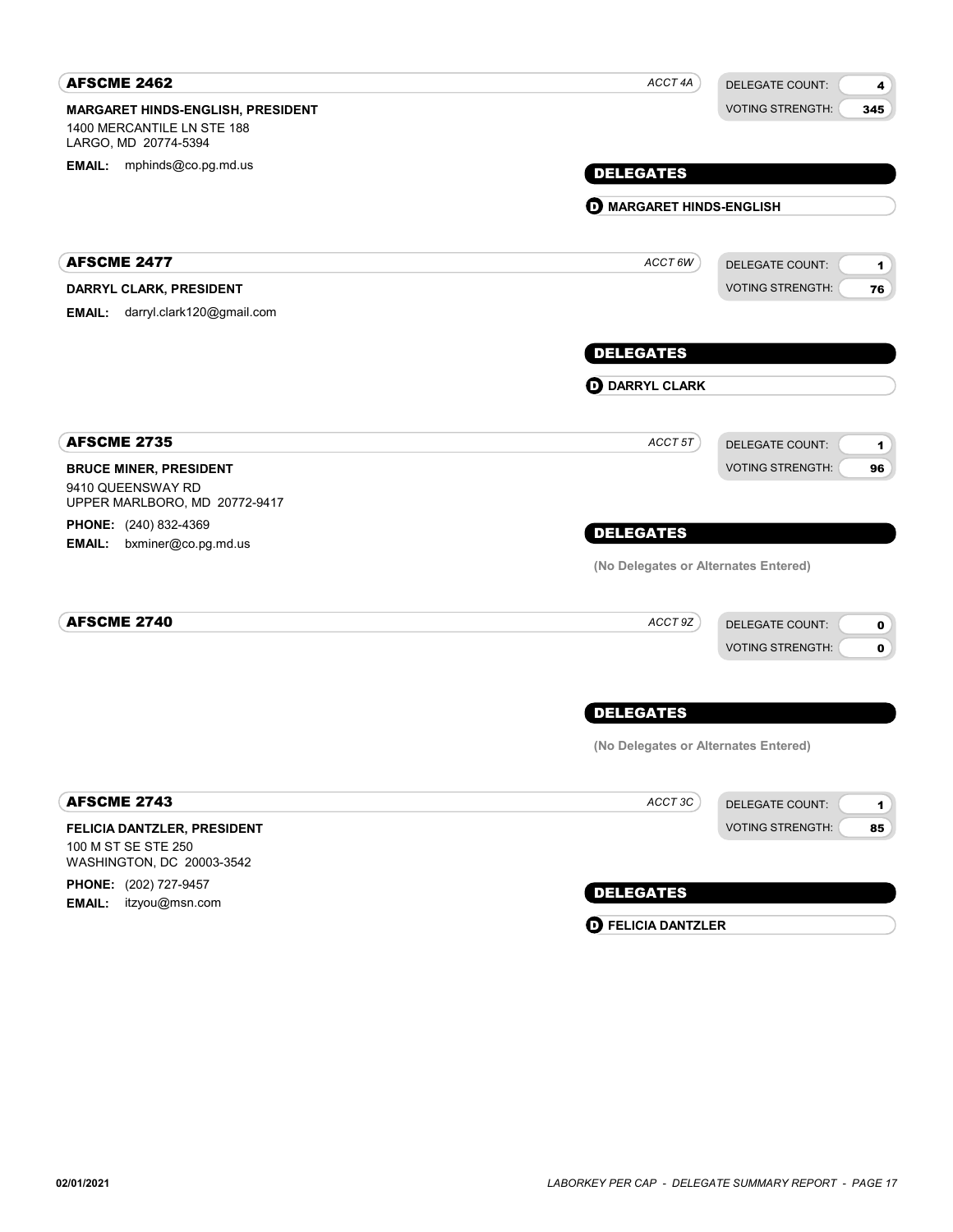| <b>AFSCME 2776</b>                                                             | ACCT 7Z                              |                                        |
|--------------------------------------------------------------------------------|--------------------------------------|----------------------------------------|
|                                                                                |                                      | <b>DELEGATE COUNT:</b><br>$\mathbf{2}$ |
| ROBERT HOLLINGSWORTH, PRESIDENT                                                |                                      | <b>VOTING STRENGTH:</b><br>177         |
| PHONE: (202) 234-6506<br>rhollingsworth@districtcouncil20.org<br><b>EMAIL:</b> |                                      |                                        |
|                                                                                | <b>DELEGATES</b>                     |                                        |
|                                                                                |                                      |                                        |
|                                                                                | <b>O ROBERT HOLLINGSWORTH</b>        |                                        |
| <b>AFSCME 2830</b>                                                             | ACCT 5Y                              | DELEGATE COUNT:<br>1                   |
| ANDREA COLEMAN, PRESIDENT                                                      |                                      | <b>VOTING STRENGTH:</b><br>22          |
| afscmelocal2830dc@gmail.com<br><b>EMAIL:</b>                                   |                                      |                                        |
|                                                                                | <b>DELEGATES</b>                     |                                        |
|                                                                                | <b>O ANDREA COLEMAN</b>              |                                        |
| <b>AFSCME 2846</b>                                                             | ACCT 7M                              | <b>DELEGATE COUNT:</b>                 |
|                                                                                |                                      | 1<br><b>VOTING STRENGTH:</b><br>22     |
| DIONNE WILLIAMS, PRESIDENT<br>EMAIL:<br>dionnet.williams@usda.gov              |                                      |                                        |
|                                                                                |                                      |                                        |
|                                                                                | <b>DELEGATES</b>                     |                                        |
|                                                                                | (No Delegates or Alternates Entered) |                                        |
| <b>AFSCME 2898</b>                                                             | ACCT 5F                              | <b>DELEGATE COUNT:</b><br>$\mathbf{2}$ |
| <b>MARCUS WILSON, PRESIDENT</b>                                                |                                      | <b>VOTING STRENGTH:</b><br>162         |
| 9506 MIDLAND TURN<br>UPPER MARLBORO, MD 20772                                  |                                      |                                        |
| PHONE: (240) 691-2454                                                          | <b>DELEGATES</b>                     |                                        |
| <b>EMAIL:</b><br>marcust_wilson@yahoo.com                                      | <b>D</b> KEVIN MATTHEWS              |                                        |
|                                                                                | <b>O MARCUS WILSON</b>               |                                        |
|                                                                                |                                      |                                        |
| <b>AFSCME 2910</b>                                                             | ACCT 77                              | <b>DELEGATE COUNT:</b><br>1            |
| ANN TOOHEY, PRESIDENT                                                          |                                      | <b>VOTING STRENGTH:</b><br>88          |
| 101 INDEPENDENCE AVE SE, ROOM LM G-43<br>WASHINGTON, DC 20540-0002             |                                      |                                        |
| PHONE: (202) 707-6493                                                          | <b>DELEGATES</b>                     |                                        |
| <b>EMAIL:</b><br>guild@loc.gov                                                 |                                      |                                        |

**D** SAUL SCHNIDERMAN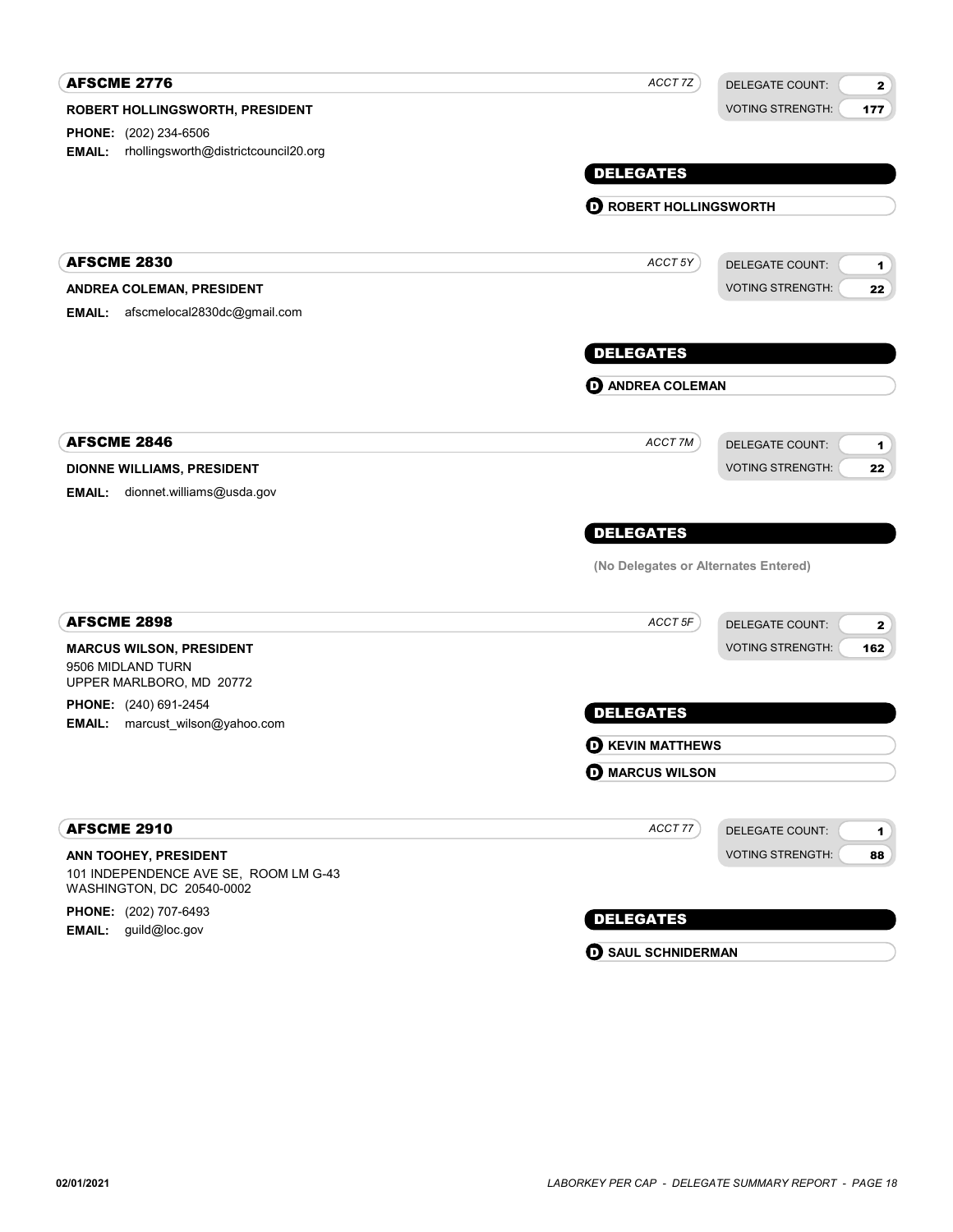#### CASEY MCALLISTER, PRESIDENT **AFSCME 2911** DELEGATE COUNT: VOTING STRENGTH: 1 65 DELEGATES EMAIL: cmcallister.mps@gmail.com ACCT 9W (No Delegates or Alternates Entered) ROBERT ALSTON, JR., PRESIDENT **AFSCME 2921** DELEGATE COUNT: VOTING STRENGTH: 5 593 DELEGATES PHONE: (202) 226-1608 EMAIL: Robert.Alston68@gmail.com ACCT 9V **D** ROBERT ALSTON RHONDA MOORE, PRESIDENT AFSCME 2940 3506 PORTAL AVENUE TEMPLE HILLS, MD 20748 PHONE: (202) 346-7049 EMAIL: rnb51207@gmail.com DELEGATE COUNT: VOTING STRENGTH: 1 4 DELEGATES ACCT<sub>S</sub> (No Delegates or Alternates Entered) SARAH BURCH, PRESIDENT AFSCME 2981 5980 RADIO STATION RD LA PLATA, MD 20646-3337 **PHONE:** (301) 392-5577 **EMAIL:** sarahbelleburch@gmail.com DELEGATE COUNT: VOTING STRENGTH: 3 300 DELEGATES ACCT V (No Delegates or Alternates Entered) RYAN EAGLESON, PRESIDENT AFSCME 3020 1550 LARIMER ST STE 507 DENVER, CO 80202-1602 DELEGATE COUNT: VOTING STRENGTH: 1 8 ACCT 3K

PHONE: (303) 242-6941 EMAIL: ryan.eagleson@nad.usda.gov

# DELEGATES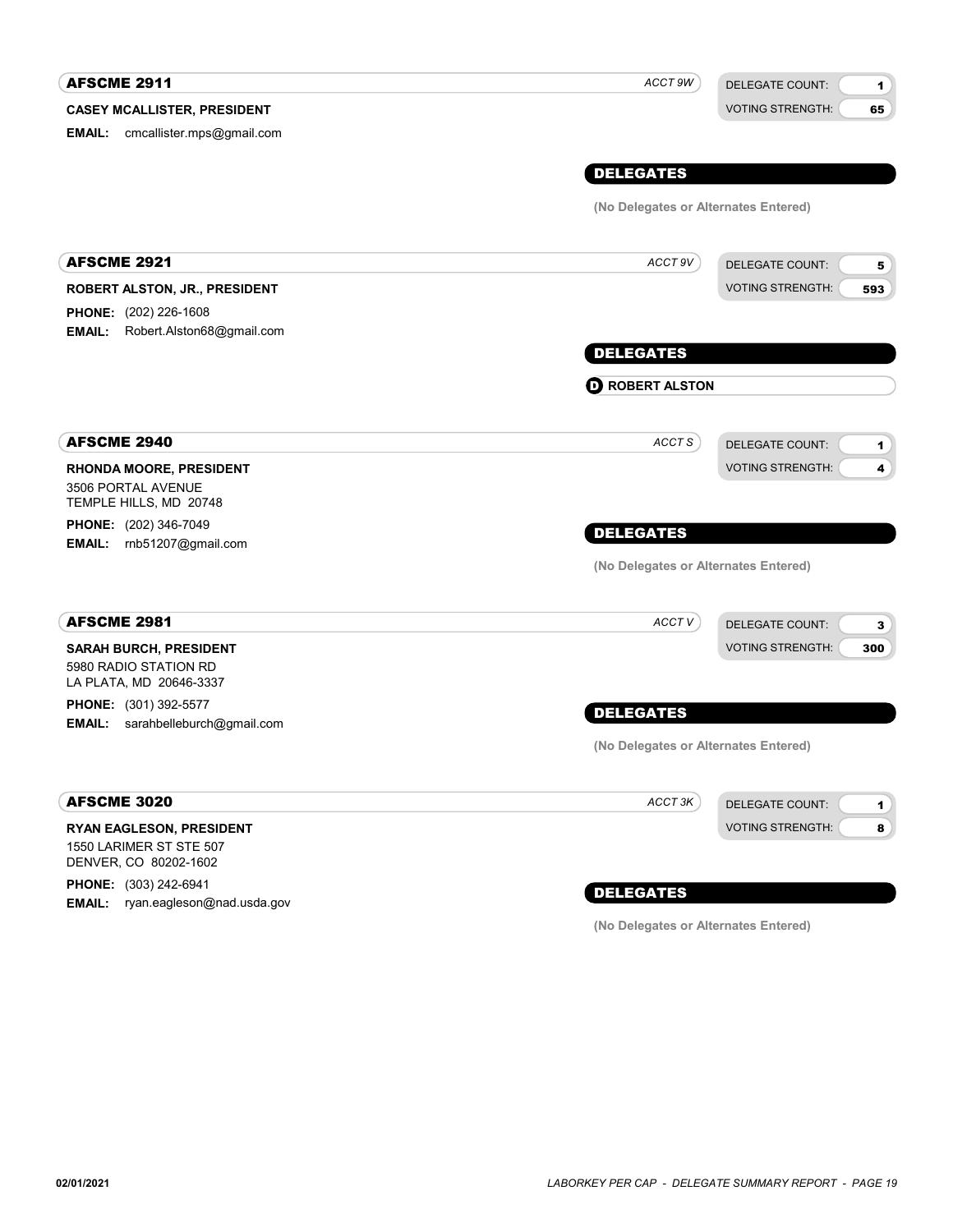| <b>AFSCME 3097</b>                                                                | ACCT 3S                              | <b>DELEGATE COUNT:</b><br>1            |
|-----------------------------------------------------------------------------------|--------------------------------------|----------------------------------------|
| <b>JANICE FRIDIE, PRESIDENT</b><br>7208 LIMESTONE LN<br>MIDDLETOWN, MD 21769-7531 |                                      | <b>VOTING STRENGTH:</b><br>6           |
| <b>PHONE:</b> (202) 305-9618                                                      | <b>DELEGATES</b>                     |                                        |
| <b>EMAIL:</b> janice.fridie@usdoj.gov                                             |                                      |                                        |
|                                                                                   | (No Delegates or Alternates Entered) |                                        |
| <b>AFSCME 3389</b>                                                                | ACCT B                               | <b>DELEGATE COUNT:</b><br>$\mathbf{2}$ |
| <b>ANTHONY P SMITH, PRESIDENT</b>                                                 |                                      | <b>VOTING STRENGTH:</b><br>152         |
| 5406 MANCHESTER DR<br>SUITLAND, MD 20746-4408                                     |                                      |                                        |
| <b>PHONE:</b> (301) 412-2640                                                      | <b>DELEGATES</b>                     |                                        |
| EMAIL: dabeasley@co.pg.md.us                                                      |                                      |                                        |
|                                                                                   | <b>D</b> DEBORAH BEASLEY             |                                        |
| <b>AFSCME 3399</b>                                                                | ACCT U                               | DELEGATE COUNT:<br>1                   |
| <b>DAVID BURBANK, PRESIDENT</b>                                                   |                                      | <b>VOTING STRENGTH:</b><br>59          |
| 101 PHILADELPHIA AVE<br>TAKOMA PARK, MD 20912-4214                                |                                      |                                        |
| <b>PHONE:</b> (301) 502-2565                                                      |                                      |                                        |
| <b>EMAIL:</b> davidb@takomaparkmd.gov                                             | <b>DELEGATES</b>                     |                                        |
|                                                                                   | (No Delegates or Alternates Entered) |                                        |
| <b>AFSCME 3548</b>                                                                | ACCT <sub>55</sub>                   | <b>DELEGATE COUNT:</b><br>1            |
| <b>MATHEW CRICHTON, PRESIDENT</b>                                                 |                                      | <b>VOTING STRENGTH:</b><br>8           |
| 1275 FIRST STREET NE, C/O MATHEW CRICHTON<br>WASHINGTON, DC 20526                 |                                      |                                        |
| PHONE: (513) 259-6563                                                             | <b>DELEGATES</b>                     |                                        |
| <b>EMAIL:</b> union@peacecorps.gov                                                |                                      |                                        |
|                                                                                   | (No Delegates or Alternates Entered) |                                        |
| <b>AFSCME 3641</b>                                                                | ACCT 5H                              | <b>DELEGATE COUNT:</b><br>1            |
| <b>JASON SUGGS, PRESIDENT</b>                                                     |                                      | <b>VOTING STRENGTH:</b><br>28          |
| 3610 LANGREHR RD STE 101                                                          |                                      |                                        |
| BALTIMORE, MD 21244-3030                                                          |                                      |                                        |

PHONE: (410) 917-2767 EMAIL: JSUGGS78@ME.COM

## DELEGATES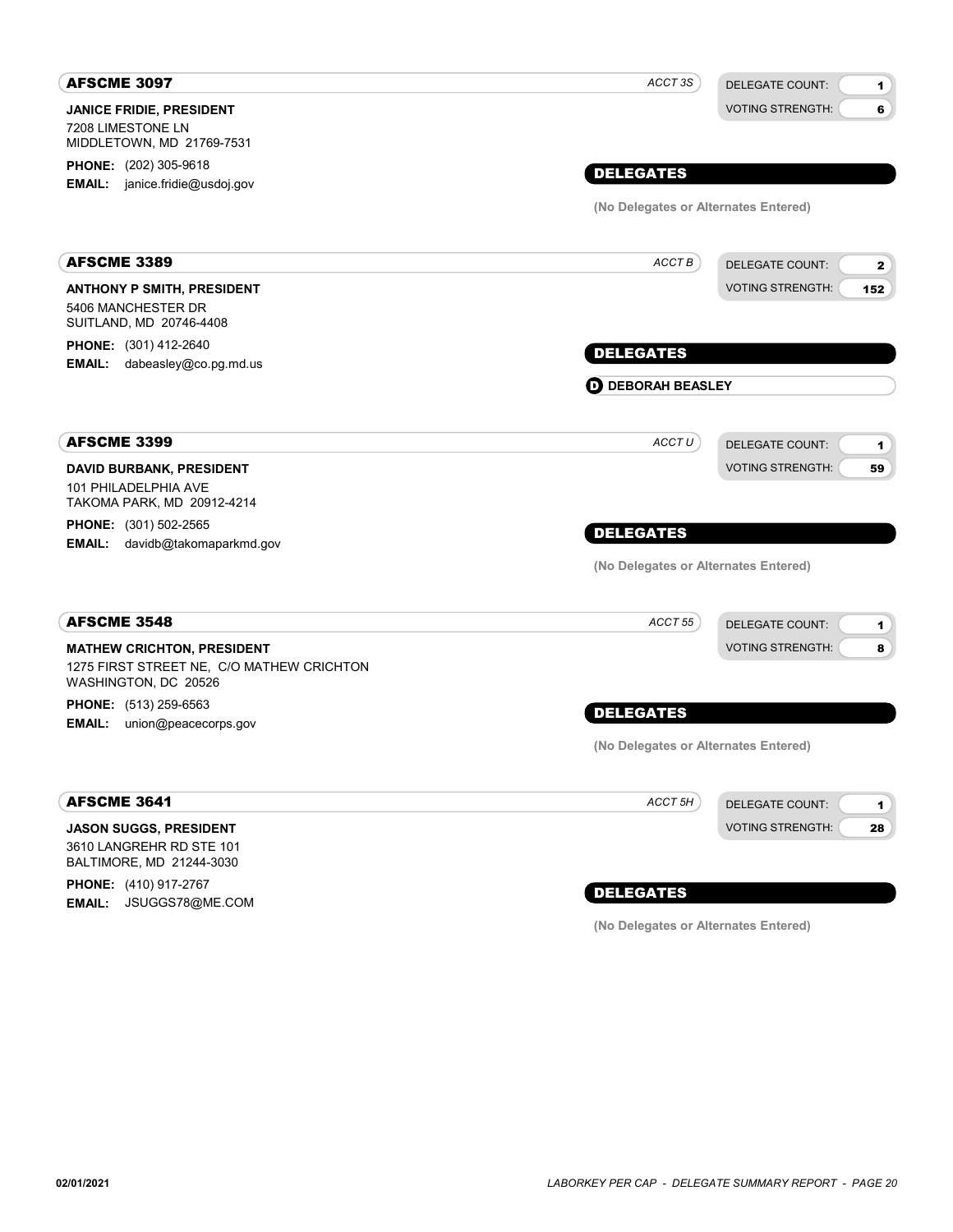| <b>AFSCME 3644</b>                                                               | ACCT 33                              | <b>DELEGATE COUNT:</b><br>1                        |
|----------------------------------------------------------------------------------|--------------------------------------|----------------------------------------------------|
| JAMESA FOSSETT-WILLIAMS, PRESIDENT<br>1535 ARGYLE AVE<br>BALTIMORE, MD 21217     |                                      | <b>VOTING STRENGTH:</b><br>$\blacksquare$          |
| <b>PHONE:</b> (410) 333-6128                                                     |                                      |                                                    |
| <b>EMAIL:</b> jmfw74@gmail.com                                                   | <b>DELEGATES</b>                     |                                                    |
|                                                                                  | (No Delegates or Alternates Entered) |                                                    |
| <b>AFSCME 3655</b>                                                               | ACCT 7U                              | <b>DELEGATE COUNT:</b><br>1                        |
| <b>MILDRED G WOMBLE, PRESIDENT</b><br>3417 HALIFAX CT<br>PASADENA, MD 21122-6641 |                                      | <b>VOTING STRENGTH:</b><br>52                      |
| <b>PHONE:</b> (410) 768-7660<br>EMAIL: MGLEN415@AOL.COM                          | <b>DELEGATES</b>                     |                                                    |
|                                                                                  | (No Delegates or Alternates Entered) |                                                    |
| <b>AFSCME 3661</b>                                                               | ACCT 7K                              | <b>DELEGATE COUNT:</b><br>1                        |
| ANTHONY WASHINGTON, PRESIDENT<br>PO BOX 8983<br>DUNDALK, MD 21222-0983           |                                      | <b>VOTING STRENGTH:</b><br>68                      |
| <b>PHONE:</b> (410) 288-5810                                                     | <b>DELEGATES</b>                     |                                                    |
| <b>EMAIL:</b> anthony.washington1@maryland.gov                                   | (No Delegates or Alternates Entered) |                                                    |
| <b>AFSCME 3674</b>                                                               | ACCT 53                              | <b>DELEGATE COUNT:</b><br>1                        |
| PAT KELLY, PRESIDENT<br>3741 TRENT RD<br>RANDALLSTOWN, MD 21133-2806             |                                      | <b>VOTING STRENGTH:</b><br>16                      |
| <b>PHONE:</b> (410) 206-1379<br>EMAIL:<br>patppl903@comcast.net                  | <b>DELEGATES</b>                     |                                                    |
|                                                                                  | (No Delegates or Alternates Entered) |                                                    |
| <b>AFSCME 3675</b>                                                               | ACCT8                                | <b>DELEGATE COUNT:</b><br>$\mathbf{1}$             |
| DONALD S. HAWKINS, PRESIDENT<br>8823 LIBERTYTOWN RD<br>BERLIN, MD 21811          |                                      | $\overline{\mathbf{4}}$<br><b>VOTING STRENGTH:</b> |

PHONE: (410) 629-1469 **EMAIL:** hawkins.donald@gmail.com

## DELEGATES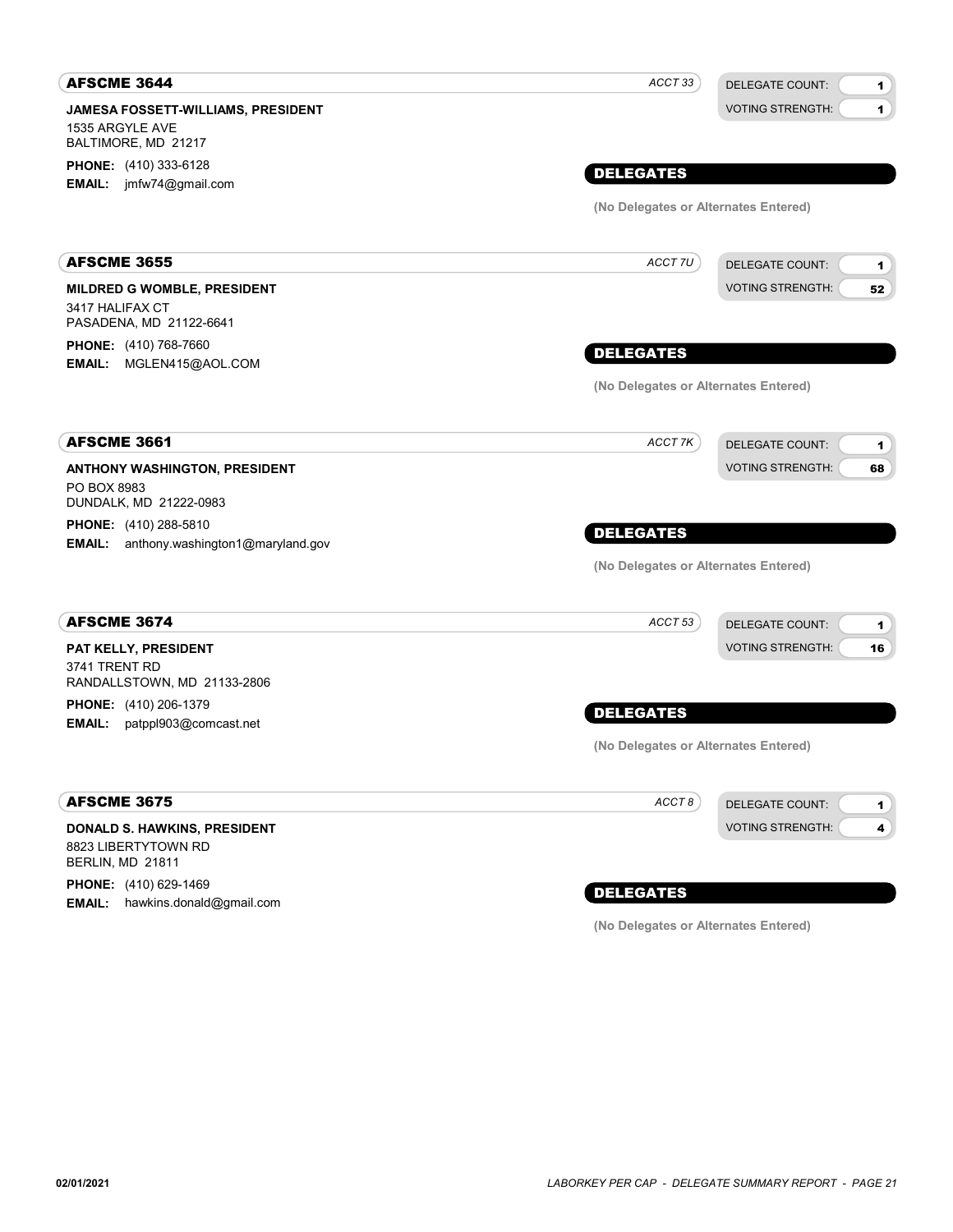| <b>AFSCME 3719</b>                                                                              | ACCT 7V                              | <b>DELEGATE COUNT:</b><br>1              |
|-------------------------------------------------------------------------------------------------|--------------------------------------|------------------------------------------|
| <b>TIFFANY WOOTEN, PRESIDENT</b><br>5474 FRIARS LN<br>WHITE PLAINS, MD 20695-4135               |                                      | <b>VOTING STRENGTH:</b><br>14            |
| PHONE: (202) 514-6234                                                                           | <b>DELEGATES</b>                     |                                          |
| local3719ofdc@gmail.com<br><b>EMAIL:</b>                                                        | (No Delegates or Alternates Entered) |                                          |
|                                                                                                 |                                      |                                          |
| <b>AFSCME 3829</b>                                                                              | ACCT <sub>6L</sub>                   | <b>DELEGATE COUNT:</b><br>1              |
| <b>QADDAFI SABREE, PRESIDENT</b><br>100 M ST SE STE 250<br>WASHINGTON, DC 20003-3542            |                                      | <b>VOTING STRENGTH:</b><br>14            |
| PHONE: (202) 234-6506<br>EMAIL: qsabree@howard.edu                                              | <b>DELEGATES</b>                     |                                          |
|                                                                                                 | <b>O QADDAFI SABREE</b>              |                                          |
| <b>AFSCME 3870</b>                                                                              | ACCT Z                               | <b>DELEGATE COUNT:</b><br>1              |
| SHERRIE CARTER, PRESIDENT<br>9501 FALL HAVEN RD<br>FREDERICKSBURG, VA 22407-9267                |                                      | <b>VOTING STRENGTH:</b><br>13            |
| <b>EMAIL:</b> sherrie.carter@wdc.usda.gov                                                       | <b>DELEGATES</b>                     |                                          |
|                                                                                                 | (No Delegates or Alternates Entered) |                                          |
| <b>AFSCME 3925</b>                                                                              | ACCT 68                              | <b>DELEGATE COUNT:</b><br>1              |
| <b>LATAWNYA DIA, PRESIDENT</b><br>1400 INDEPENDENCE AVE SW STOP 576                             |                                      | <b>VOTING STRENGTH:</b><br>12            |
| WASHINGTON, DC 20250-0576<br>latawnya.dia@usda.gov<br><b>EMAIL:</b>                             |                                      |                                          |
|                                                                                                 | <b>DELEGATES</b>                     |                                          |
|                                                                                                 | (No Delegates or Alternates Entered) |                                          |
| <b>AFSCME 3976</b>                                                                              | ACCT 5K                              | <b>DELEGATE COUNT:</b><br>$\blacksquare$ |
| <b>TERESA OBERTI, PRESIDENT</b><br>1400 INDEPENDENCE AVE SW RM 420<br>WASHINGTON, DC 20250-0002 |                                      | <b>VOTING STRENGTH:</b><br>21            |
| PHONE: (202) 257-2448                                                                           | <b>BELEASTER</b>                     |                                          |

EMAIL: teresa.oberti@usda.gov

# DELEGATES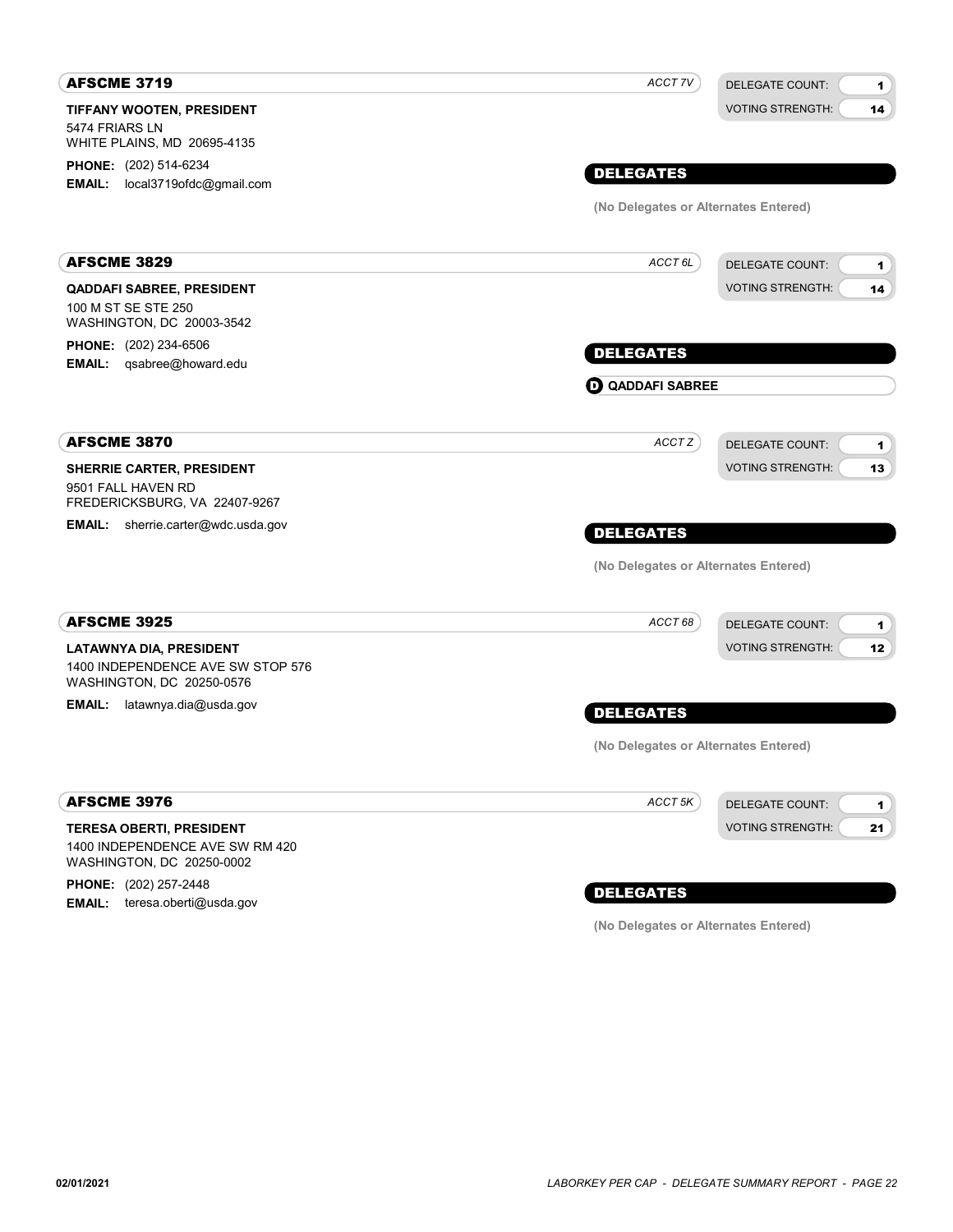| <b>AFSCME 3980</b>                                                                                     | ACCT 35                              | <b>DELEGATE COUNT:</b><br>1            |
|--------------------------------------------------------------------------------------------------------|--------------------------------------|----------------------------------------|
| <b>DAVID TURNER, PRESIDENT</b><br>4066 CURLEW CT<br>WALDORF, MD 20603                                  |                                      | <b>VOTING STRENGTH:</b><br>33          |
| <b>PHONE:</b> (240) 222-2308<br>dfturner@smcm.edu<br><b>EMAIL:</b>                                     | <b>DELEGATES</b>                     |                                        |
|                                                                                                        | (No Delegates or Alternates Entered) |                                        |
| <b>AFSCME COUNCIL 67</b>                                                                               | ACCT 5Q                              | <b>DELEGATE COUNT:</b><br>0            |
| <b>GLENARD S. MIDDLETON SR., EXECUTIVE DIRECTOR</b><br><b>1410 BUSH ST</b><br>BALTIMORE, MD 21230-1939 |                                      | <b>VOTING STRENGTH:</b><br>0           |
| PHONE: (410) 837-7278<br>EMAIL: gmiddleton@afscme67.org                                                | <b>DELEGATES</b>                     |                                        |
|                                                                                                        | (No Delegates or Alternates Entered) |                                        |
| <b>AFSCME COUNCIL 3</b>                                                                                | ACCT <sub>5X</sub>                   | <b>DELEGATE COUNT:</b><br>0            |
| <b>PATRICK MORAN, PRESIDENT</b><br>190 W OSTEND ST STE 101<br>BALTIMORE, MD 21230-3796                 |                                      | <b>VOTING STRENGTH:</b><br>$\mathbf o$ |
| <b>PHONE:</b> (410) 547-1515<br><b>EMAIL:</b><br>pmoran@afscmemd.org                                   | <b>DELEGATES</b>                     |                                        |
|                                                                                                        | (No Delegates or Alternates Entered) |                                        |
| <b>AFSCME COUNCIL 20</b>                                                                               | ACCT 7J                              | <b>DELEGATE COUNT:</b><br>0            |
| ANDREW WASHINGTON, PRESIDENT<br>100 M ST SE STE 250<br>WASHINGTON, DC 20003-3542                       |                                      | <b>VOTING STRENGTH:</b><br>0           |
| <b>PHONE:</b> (202) 234-6506<br><b>EMAIL:</b> awashington@districtcouncil20.org                        | <b>DELEGATES</b>                     |                                        |
|                                                                                                        | <b>D</b> ANDREW WASHINGTON           |                                        |
|                                                                                                        | <b>TOO MANY DELEGATES ASSIGNED</b>   |                                        |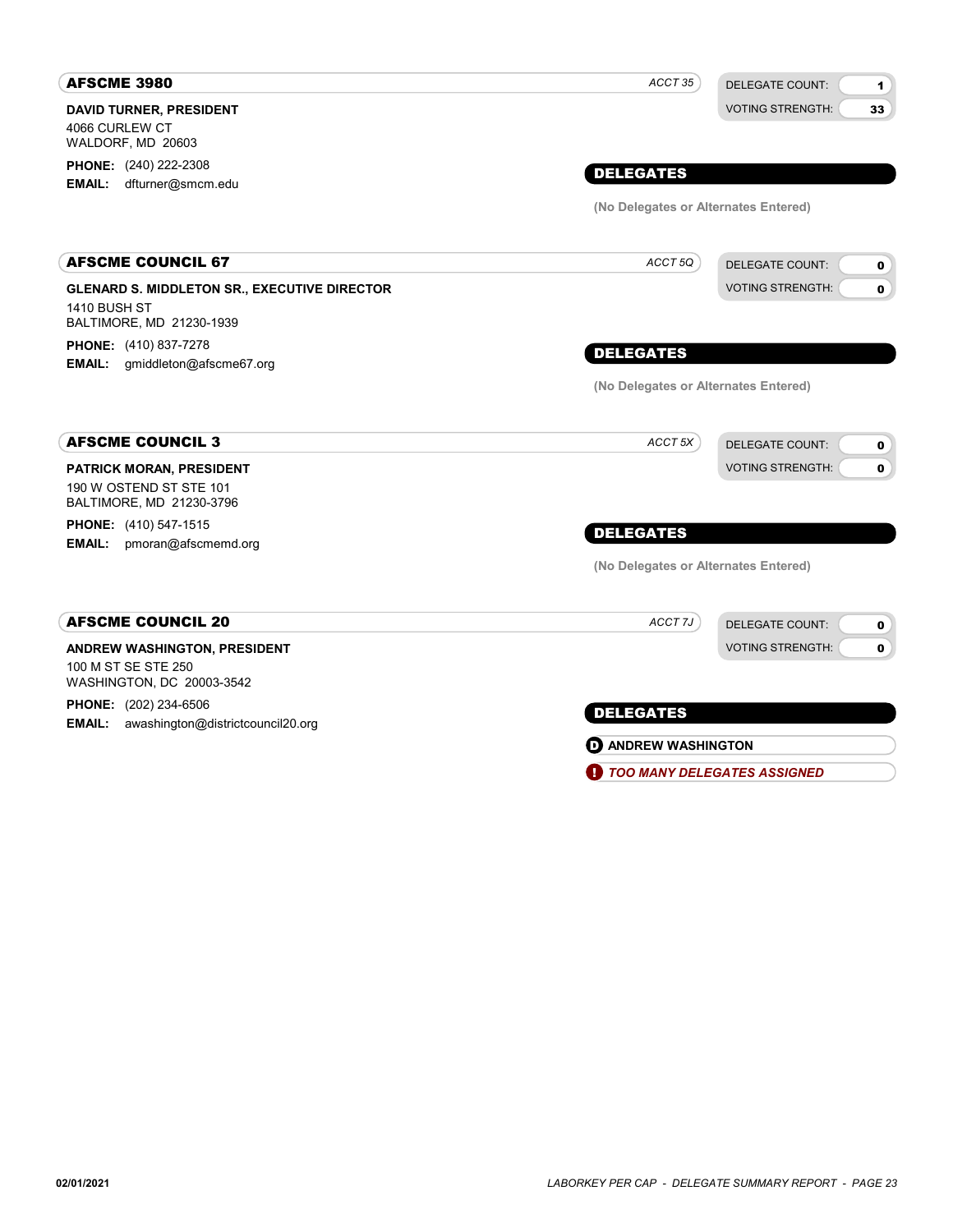### AFT - TEACHERS

| <b>MONTGOMERY CTY. FEDERATION OF TEACHERS</b>                                              | ACCT <sub>5V</sub>                   | <b>DELEGATE COUNT:</b><br>1             |
|--------------------------------------------------------------------------------------------|--------------------------------------|-----------------------------------------|
| JOSEPH A. MONTE, AFT MARYLAND TRUSTEE<br>7109 RIDGEWOOD AVE<br>CHEVY CHASE, MD 20815-5147  |                                      | <b>VOTING STRENGTH:</b><br>$\mathbf{2}$ |
| <b>PHONE:</b> (301) 949-2220<br>EMAIL: josephamonte@verizon.net                            | <b>DELEGATES</b>                     |                                         |
|                                                                                            | (No Delegates or Alternates Entered) |                                         |
| <b>WTU 6</b>                                                                               | ACCT 3D                              | <b>DELEGATE COUNT:</b><br>8             |
| <b>ELIZABETH DAVIS, PRESIDENT</b><br>1239 PENNSYLVANIA AVE SE<br>WASHINGTON, DC 20003-2227 |                                      | <b>VOTING STRENGTH:</b><br>3,333        |
| <b>PHONE:</b> (202) 293-8600<br><b>EMAIL:</b> elizabeth.davis704@gmail.com                 | <b>DELEGATES</b>                     |                                         |
|                                                                                            | <b>D</b> JARED CATAPANO              |                                         |
|                                                                                            | <b>O SAMUEL CUADRO</b>               |                                         |
|                                                                                            | <b>DELIZABETH DAVIS</b>              |                                         |
|                                                                                            | <b>D</b> LAURA FUCHS                 |                                         |
|                                                                                            | <b>D</b> JAMES ISREAL                |                                         |
|                                                                                            | <b>SIGNE NELSON</b><br>6             |                                         |

**O CHRYSTAL PURYEAR**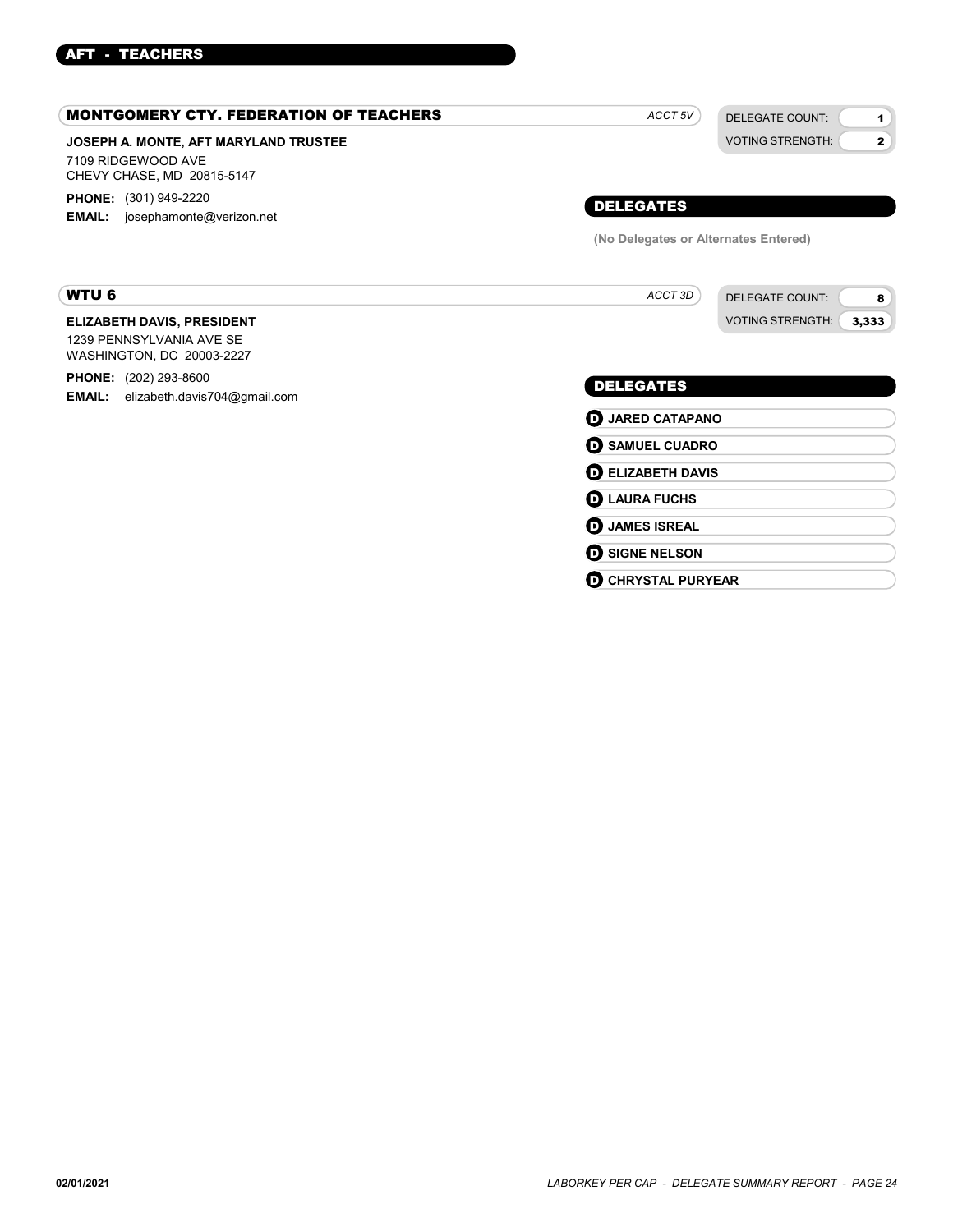### APWU - POSTAL WORKERS

| APWU, NATION'S CAPITAL AND SOUTHERN MD                                                                                  | <b>ACCTK</b>                                                         | <b>DELEGATE COUNT:</b><br>5                                           |
|-------------------------------------------------------------------------------------------------------------------------|----------------------------------------------------------------------|-----------------------------------------------------------------------|
| <b>DENA M BRISCOE, PRESIDENT</b><br>9600 MARLBORO PIKE<br>UPPER MARLBORO, MD 20772                                      |                                                                      | <b>VOTING STRENGTH:</b><br>543                                        |
| <b>PHONE:</b> (202) 291-0801<br>msdbriscoe@aol.com<br><b>EMAIL:</b>                                                     | <b>DELEGATES</b><br><b>D</b> DENA M BRISCOE<br><b>D</b> ARRION BROWN |                                                                       |
| APWU 3630, MONTGOMERY COUNTY AREA LOCAL<br>NANNETTE J CORLEY, PRESIDENT<br>8501 ATLAS DR<br>GAITHERSBURG, MD 20877-4135 | ACCT 37                                                              | <b>DELEGATE COUNT:</b><br>$\mathbf 0$<br><b>VOTING STRENGTH:</b><br>0 |

PHONE: (301) 910-4427 EMAIL: mcal.3630@verizon.net

### DELEGATES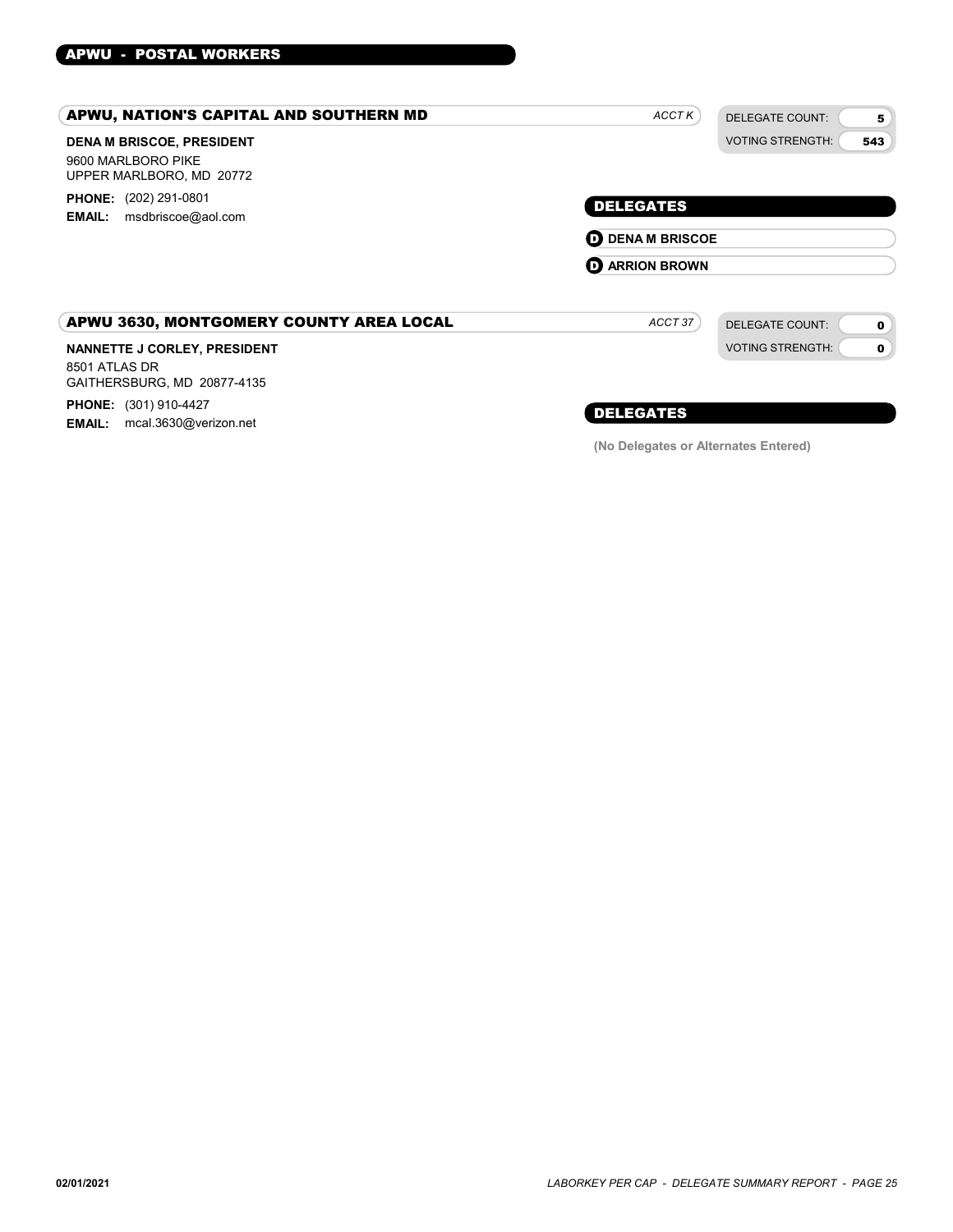### ATU 689

### RAYMOND N. JACKSON, PRESIDENT

2701 WHITNEY PLACE FORESTVILLE, MD 20747

PHONE: (301) 568-6899 EMAIL: rjackson@atu689.org ACCT<sub>82</sub>

DELEGATE COUNT: VOTING STRENGTH:

10 5,968

### DELEGATES

**D** JUMOKE BEY **D** GREG BOWEN JR. **D** JENNIFER CHASE **D** PRINTUS L DATES **D** JACKIE JETER **D** ROLAND H JETER **O** DERRICK E NABORS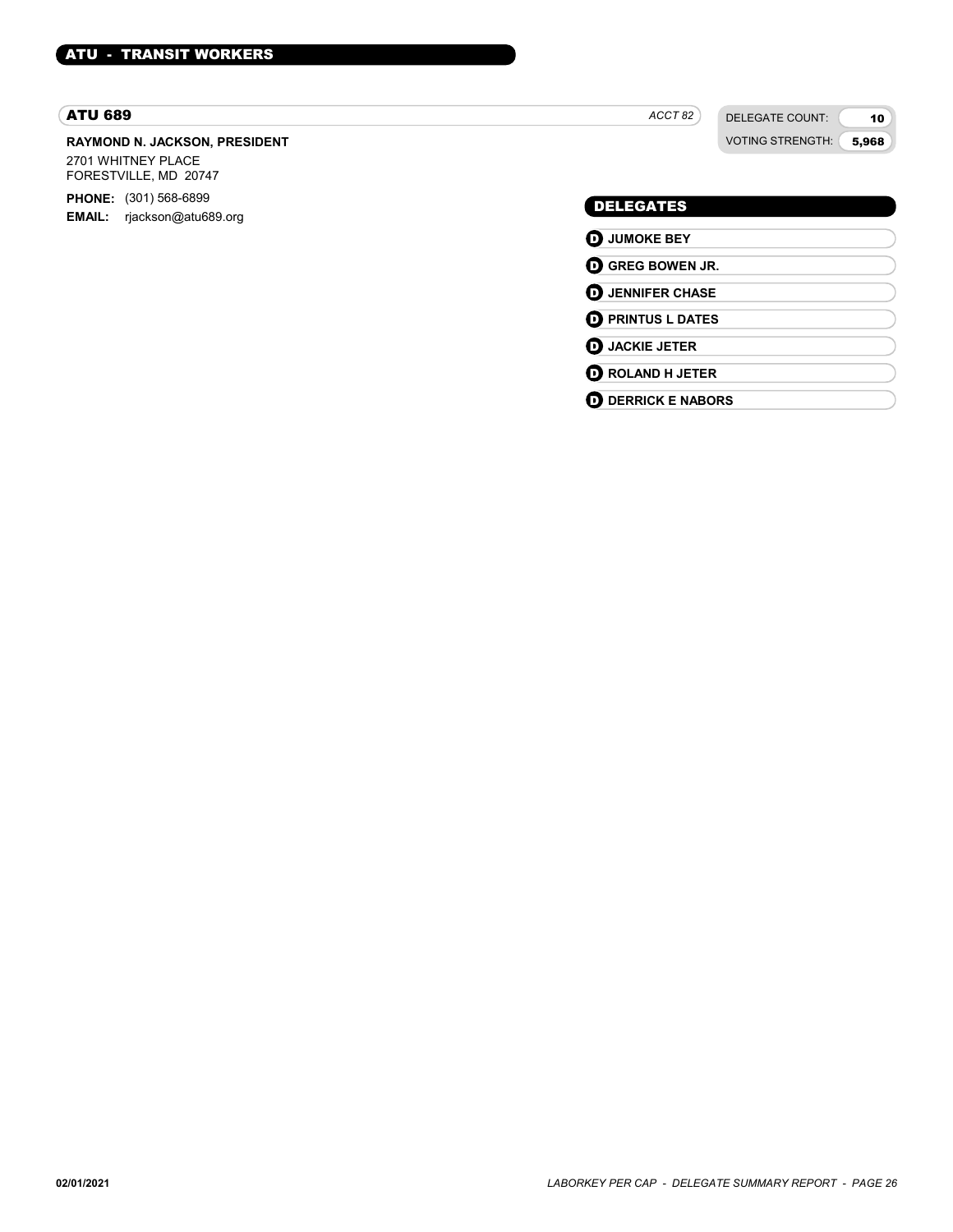### BRICKLAYERS LOCAL 1 MD, DC, VA

### SCOTT GARVIN, PRESIDENT

5879 ALLENTOWN RD CAMP SPRINGS, MD 20746-4570

**PHONE:** (240) 695-9463 EMAIL: sgarvin@baclocal1.org ACCT 3V

DELEGATE COUNT: VOTING STRENGTH:

5 470

### DELEGATES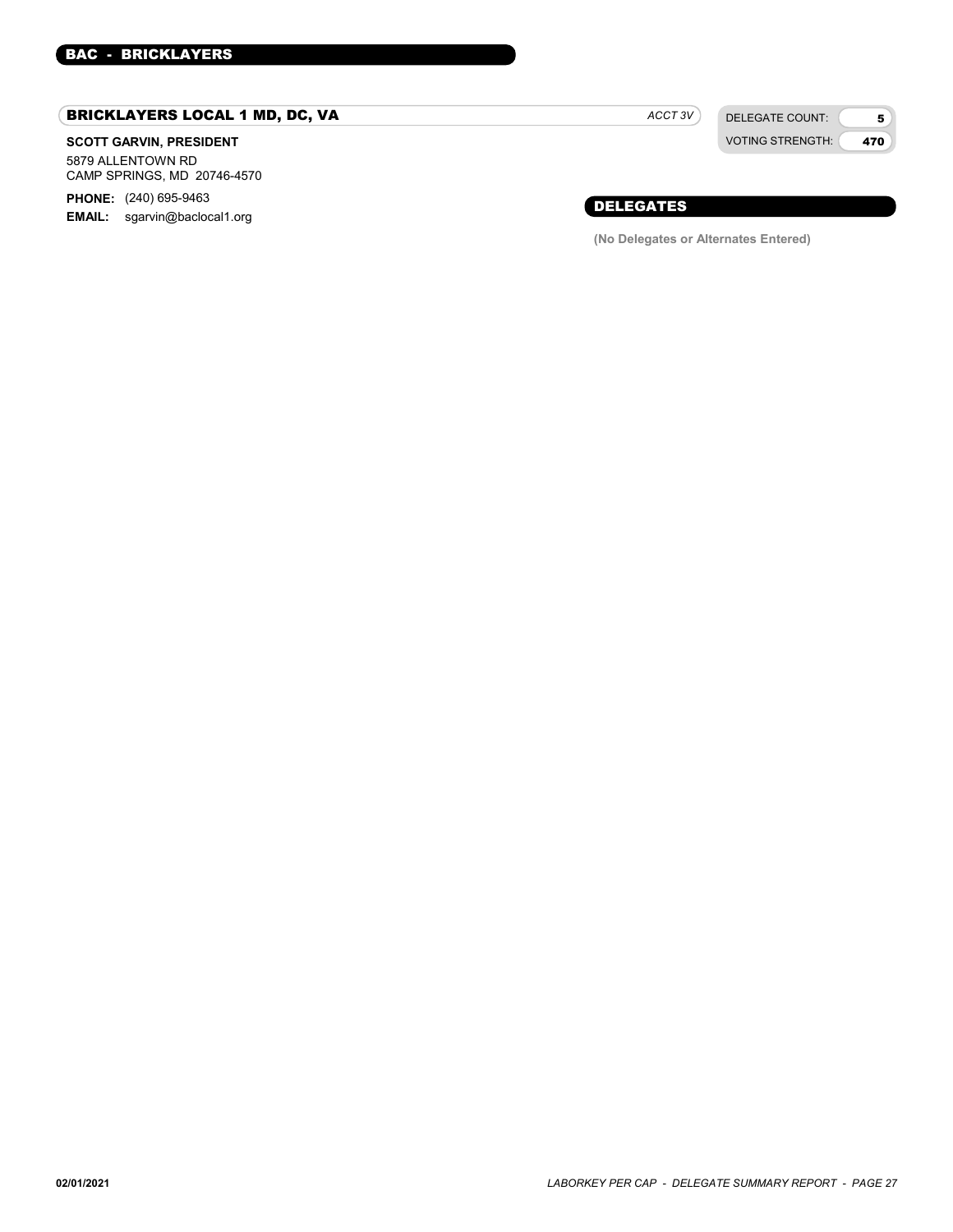#### BAKERY WORKERS 118

#### LES JONES, PRESIDENT/BUSINESS MANAGER 9602 MARTIN LUTHER KING JR HWY STE B LANHAM, MD 20706-1826

PHONE: (301) 731-3990

**EMAIL:** lesjones.bctgmlocal118@gmail.com

| ACCT 4X | DELEGATE COUNT:        |
|---------|------------------------|
|         | <b>VOTING STRENGTH</b> |

1 83

DELEGATES

**D** LES JONES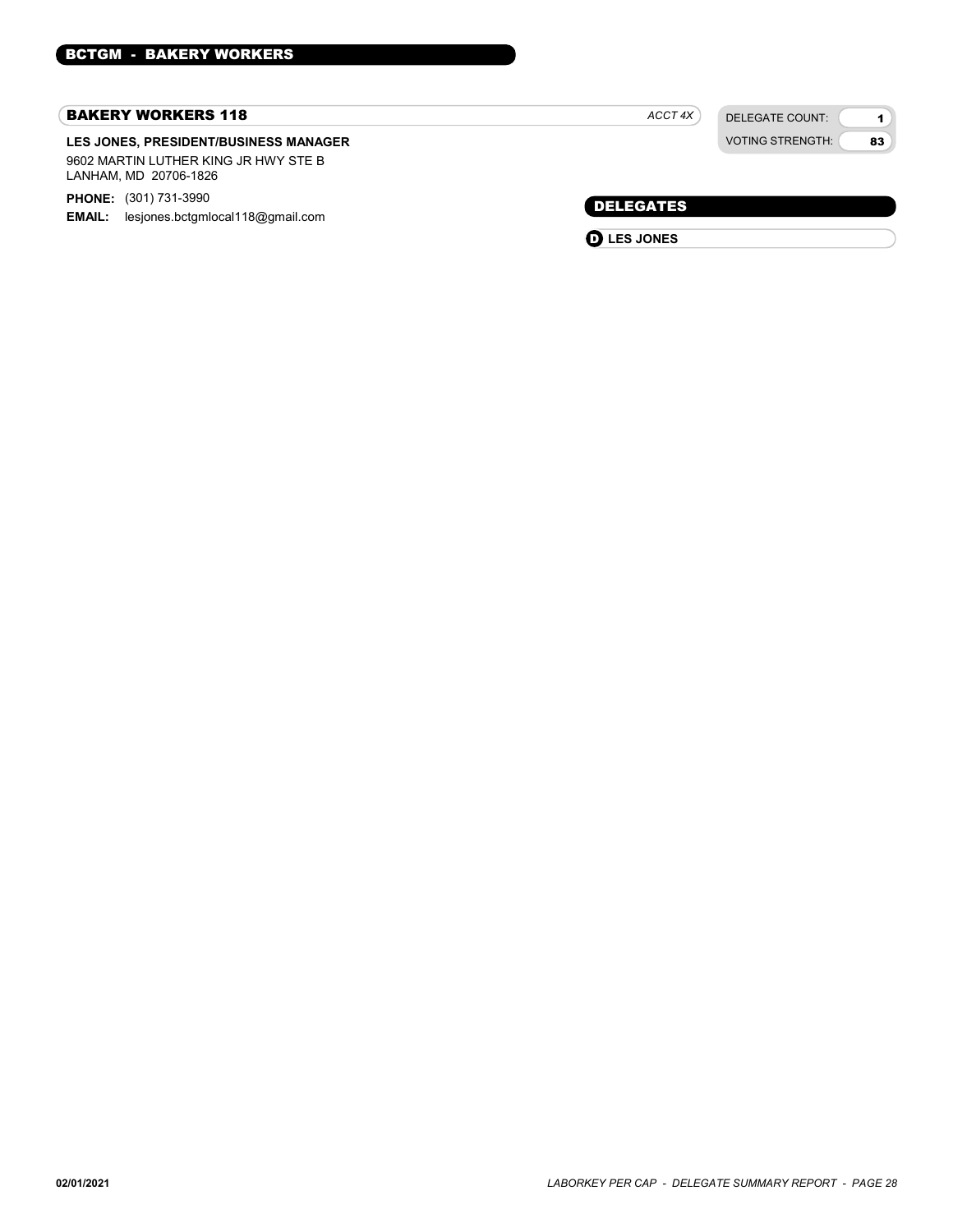### BLET DIVISION 482, DCSLB/IBT

HERBERT HARRIS, CHAIRMAN/STATE REPRESENTATIVE PO BOX 77871 WASHINGTON, DC 20013-8871 PHONE: (202) 549-3947

EMAIL: hharris@dcslb.org

 $ACCT 46$ 

DELEGATE COUNT: VOTING STRENGTH:

2 120

DELEGATES

**O** HERBERT HARRIS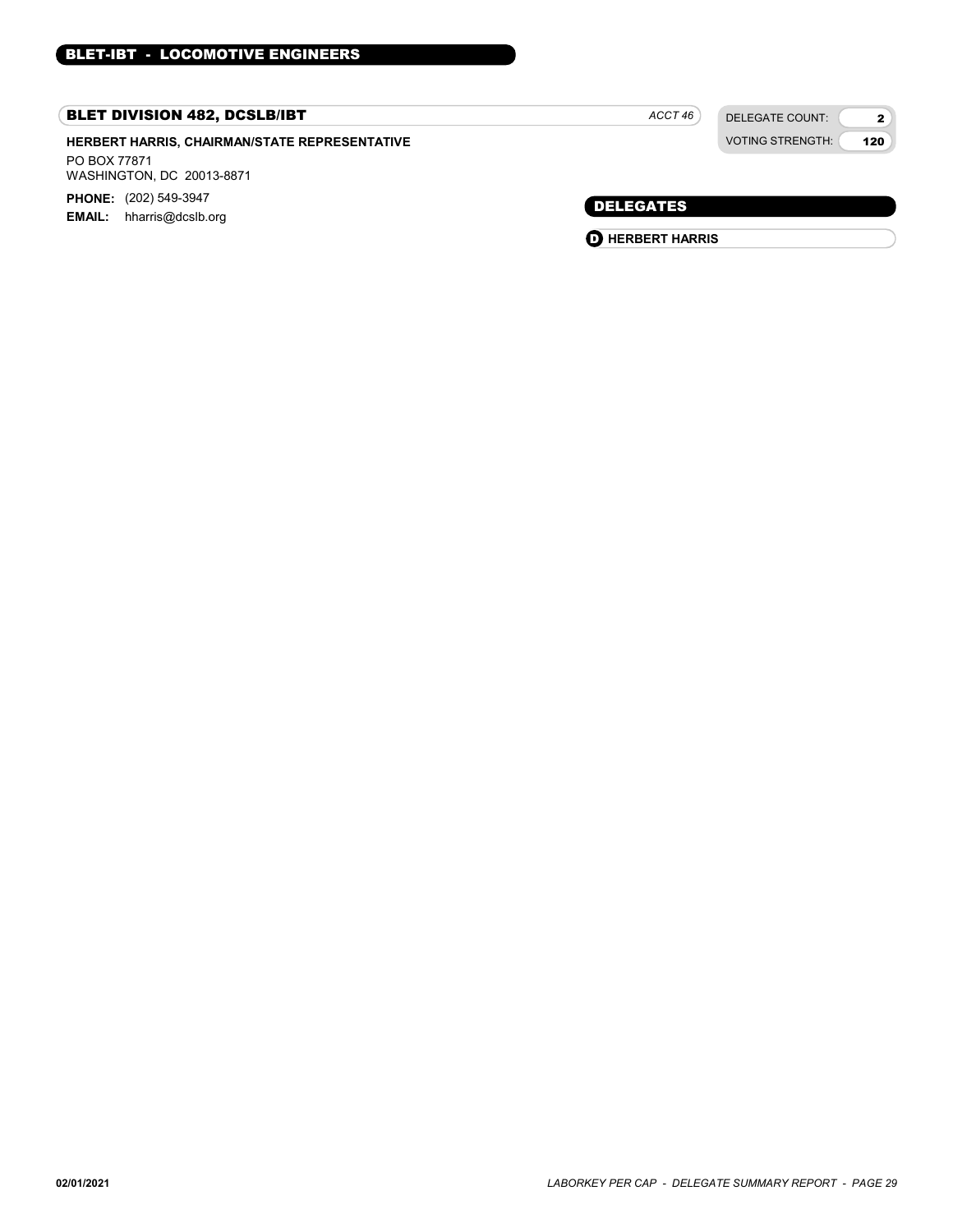| <b>NABET 31</b>                                                 | ACCT 7T                              | <b>DELEGATE COUNT:</b>                 |
|-----------------------------------------------------------------|--------------------------------------|----------------------------------------|
|                                                                 |                                      | 4                                      |
| <b>ROBERT BOB WILLIAMS, PRESIDENT</b><br>4483 FORBES BLVD STE B |                                      | <b>VOTING STRENGTH:</b><br>350         |
| LANHAM, MD 20706-4377                                           |                                      |                                        |
| PHONE: (301) 459-4999                                           |                                      |                                        |
| president@nabet31.org<br>EMAIL:                                 | <b>DELEGATES</b>                     |                                        |
|                                                                 | <b>D</b> RICK REESE                  |                                        |
|                                                                 |                                      |                                        |
| <b>CWA 101-12</b>                                               | ACCT 72                              | <b>DELEGATE COUNT:</b><br>0            |
| <b>ROBERT STEVENSON, PRESIDENT</b>                              |                                      | <b>VOTING STRENGTH:</b><br>$\mathbf 0$ |
| 4626 WISCONSIN AVE NW STE 200                                   |                                      |                                        |
| WASHINGTON, DC 20016-4625                                       |                                      |                                        |
| <b>PHONE:</b> (202) 362-9413                                    | <b>DELEGATES</b>                     |                                        |
| lacapiton1@aol.com<br><b>EMAIL:</b>                             |                                      |                                        |
|                                                                 | (No Delegates or Alternates Entered) |                                        |
|                                                                 |                                      |                                        |
| <b>CWA 2107</b>                                                 | ACCT 64                              | <b>DELEGATE COUNT:</b><br>0            |
| <b>SHANNON OPFER, PRESIDENT</b>                                 |                                      | <b>VOTING STRENGTH:</b><br>0           |
| 1825 GEORGE AVE STE 3                                           |                                      |                                        |
| ANNAPOLIS, MD 21401-4129                                        |                                      |                                        |
| <b>PHONE:</b> (410) 268-2107                                    | <b>DELEGATES</b>                     |                                        |
| EMAIL: sopfer@cwa-2107.org                                      |                                      |                                        |
|                                                                 | (No Delegates or Alternates Entered) |                                        |
|                                                                 |                                      |                                        |
| <b>CWA 2108</b>                                                 | ACCT 4J                              | <b>DELEGATE COUNT:</b><br>5            |
| <b>MARILYN IRWIN, PRESIDENT</b>                                 |                                      | <b>VOTING STRENGTH:</b><br>985         |
| 10782 RHODE ISLAND AVE                                          |                                      |                                        |
| BELTSVILLE, MD 20705-2513                                       |                                      |                                        |
| PHONE: (301) 595-2108                                           | <b>DELEGATES</b>                     |                                        |
| EMAIL:<br>presidentcwa2108@aol.com                              |                                      |                                        |
|                                                                 | <b>O MARILYN IRWIN</b>               |                                        |
|                                                                 |                                      |                                        |
| <b>CWA 2222</b>                                                 | ACCT 3R                              | <b>DELEGATE COUNT:</b><br>1            |
| <b>JEREMY FRENCH, PRESIDENT</b>                                 |                                      | <b>VOTING STRENGTH:</b><br>4           |
| 4186 WINCHESTER RD<br>MARSHALL, VA 20115-3268                   |                                      |                                        |
| PHONE: (703) 256-2200                                           |                                      |                                        |
| EMAIL: presidentcwa2222@gmail.com                               | <b>DELEGATES</b>                     |                                        |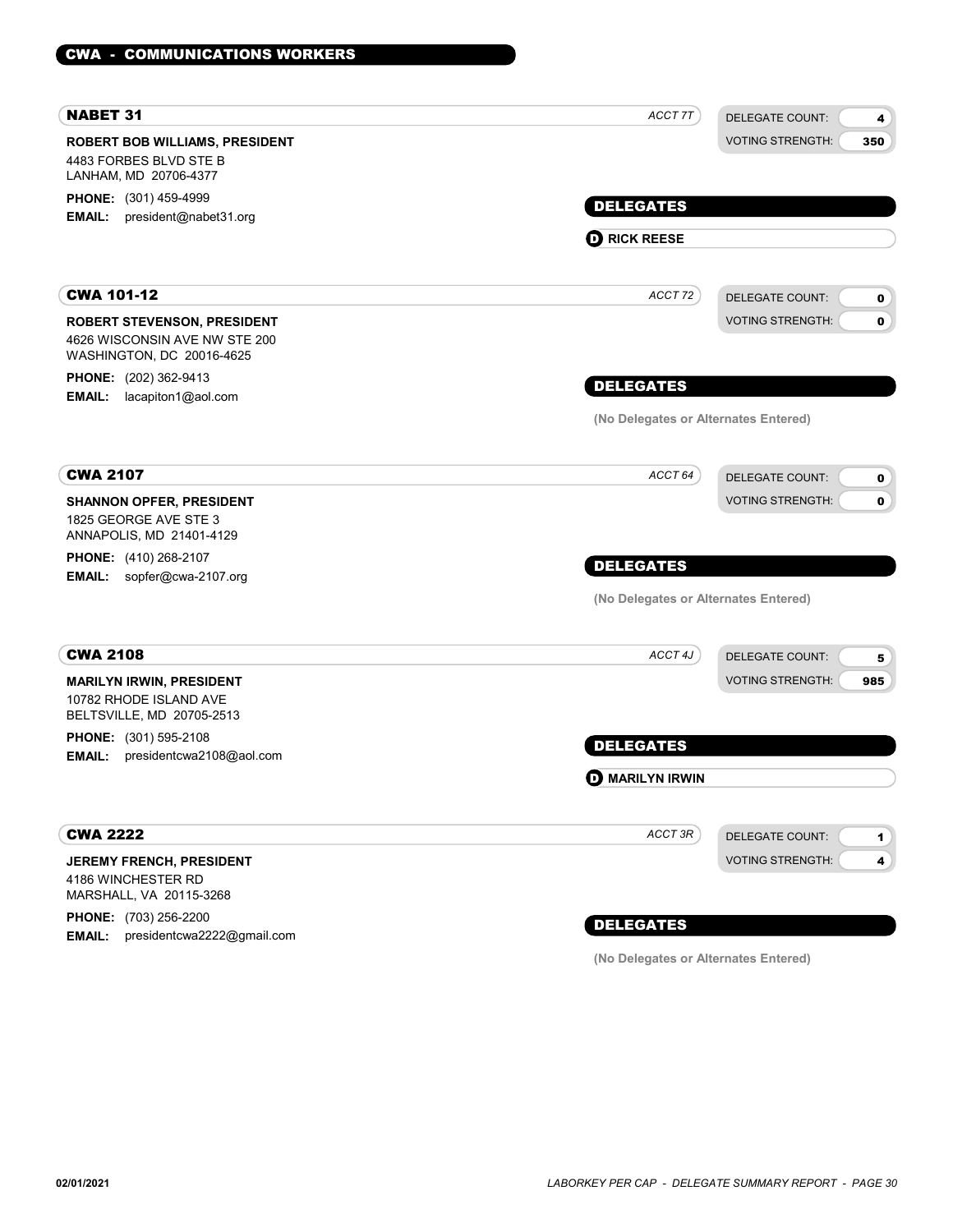| <b>CWA 2336</b>                                                         | ACCT <sub>3U</sub>                   | <b>DELEGATE COUNT:</b><br>5    |
|-------------------------------------------------------------------------|--------------------------------------|--------------------------------|
| TERRY GARNER, PRESIDENT                                                 |                                      | <b>VOTING STRENGTH:</b><br>448 |
| 151 RIGGS RD NE<br>WASHINGTON, DC 20011-2400                            |                                      |                                |
| <b>PHONE:</b> (202) 291-1500                                            |                                      |                                |
| president@cwalocal2336.org<br><b>EMAIL:</b>                             | <b>DELEGATES</b>                     |                                |
|                                                                         | <b>D</b> JOSEPH MULLIKIN             |                                |
| <b>WASHINGTON MAILERS UNION 29/CWA 14201</b>                            | ACCT 6T                              | <b>DELEGATE COUNT:</b><br>1    |
| LINWOOD SHIFLETT, PRESIDENT                                             |                                      | <b>VOTING STRENGTH:</b><br>5   |
| 9100 OLD MARLBORO PIKE STE 100<br>UPPER MARLBORO, MD 20772-3625         |                                      |                                |
| PHONE: (301) 599-8685                                                   | <b>DELEGATES</b>                     |                                |
| linwood.shiflett@gmail.com<br><b>EMAIL:</b>                             |                                      |                                |
|                                                                         | (No Delegates or Alternates Entered) |                                |
| <b>NEWSPAPER GUILD 32035</b>                                            | ACCT 65                              | <b>DELEGATE COUNT:</b><br>5    |
| <b>CETEWAYO PARKS, EXECUTIVE DIRECTOR</b>                               |                                      | <b>VOTING STRENGTH:</b><br>880 |
| 1225 I ST NW STE 300<br>WASHINGTON, DC 20005-5955                       |                                      |                                |
| <b>PHONE:</b> (202) 785-3650<br><b>EMAIL:</b><br>cparks@wbng.org        | <b>DELEGATES</b>                     |                                |
|                                                                         | <b>O RICK EHRMANN</b>                |                                |
|                                                                         | <b>O CETEWAYO PARKS</b>              |                                |
| <b>CWA DISTRICT 2</b>                                                   | ACCT 5W                              | <b>DELEGATE COUNT:</b>         |
|                                                                         |                                      | 0                              |
| ED MOONEY, VICE PRESIDENT<br>501 3RD ST NW<br>WASHINGTON, DC 20001-2760 |                                      | <b>VOTING STRENGTH:</b><br>0   |
| <b>PHONE:</b> (215) 546-5574                                            |                                      |                                |
| <b>EMAIL:</b><br>emooney@cwa-union.org                                  | <b>DELEGATES</b>                     |                                |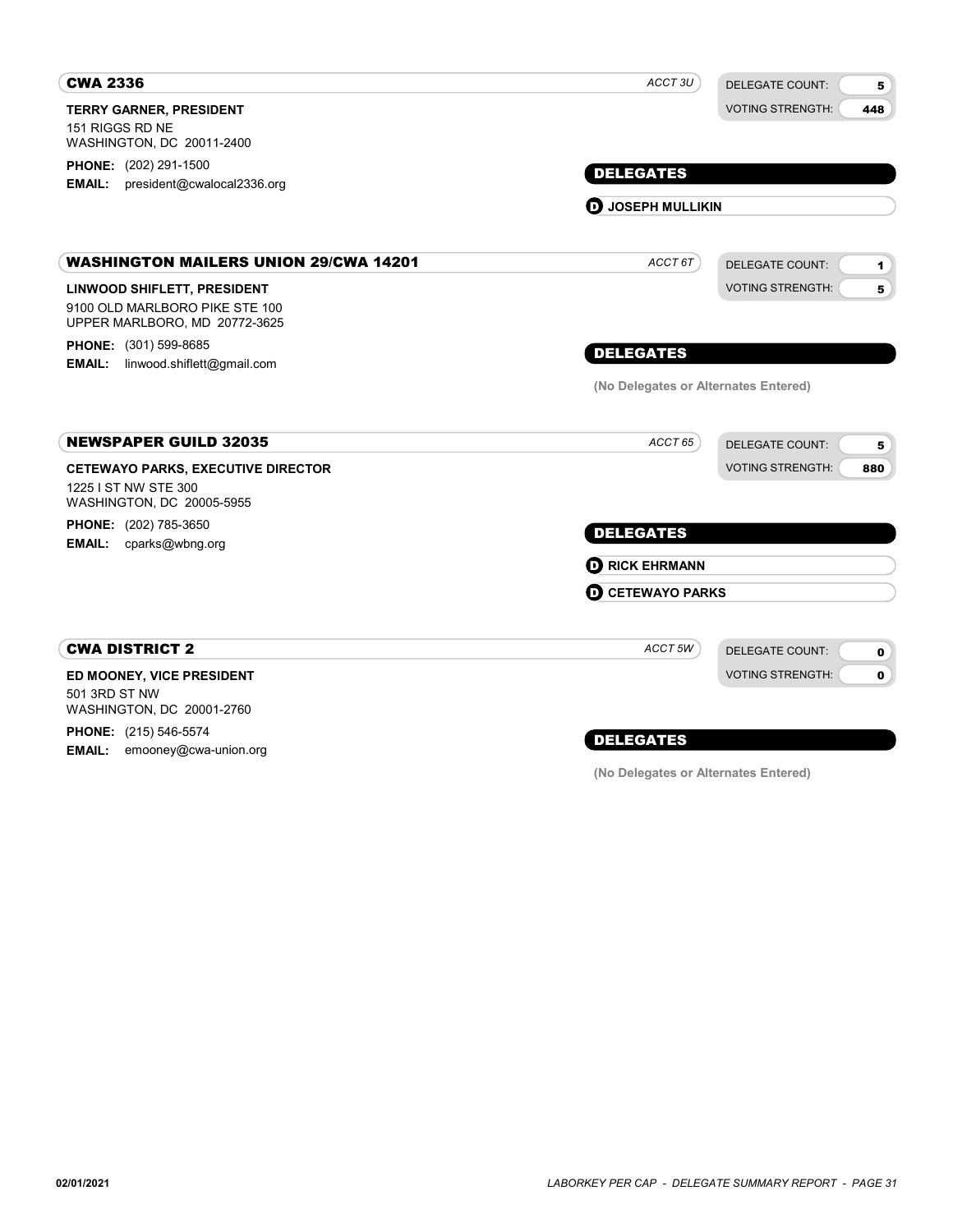### AGMA

#### ALLISON BECK, MID-ATLANTIC COUNSEL 3133 CONNECTICUT AVE., NW, # 701

WASHINGTON, DC 20008-5108

EMAIL: abeck@musicalartists.org **EMAIL: abeck@musicalartists.org** 

| ACCT C | DELEGATE COUNT:         |
|--------|-------------------------|
|        | <b>VOTING STRENGTH:</b> |
|        |                         |

VOTING STRENGTH:

2 150

> $\mathbf{o}$ 0

(No Delegates or Alternates Entered)

### **IFPTE JUDICIAL COUNCIL 3 (FEDERATION OF ADMINISTRATIVE LAW J** ACCT 8M) DELEGATE COUNT:

#### BILL ENGLUND

EMAIL: phess2@aol.com

DELEGATES

ACCT 8M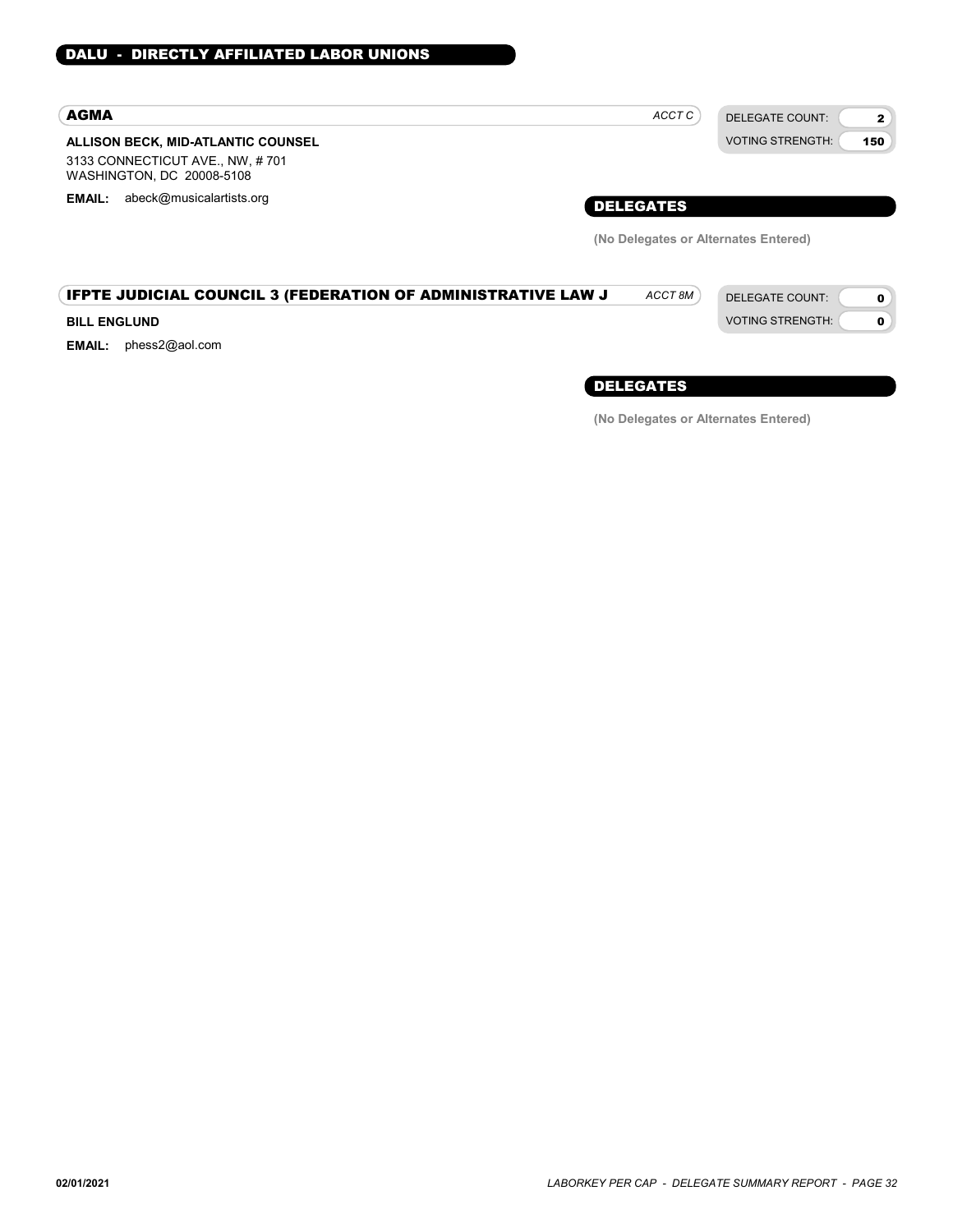#### PAUL L ATWILL, PRESIDENT WASHINGTON D.C. PRINTING UNION LOCAL 72-C 6037 BALTIMORE AVE, LOCAL 72-C GCC/IBT RIVERDALE, MD 20737-1903 PHONE: (301) 699-1202 EMAIL: local72c@msn.com DELEGATE COUNT: VOTING STRENGTH: 0  $\mathbf{0}$ DELEGATES ACCT<sub>7</sub> (No Delegates or Alternates Entered) WILLIAM TULL, PRESIDENT GCC/IBT 285-M 6210 N CAPITOL ST NW WASHINGTON, DC 20011-1416 PHONE: (202) 882-3000 EMAIL: local285@yahoo.com DELEGATE COUNT: VOTING STRENGTH: 4 321 DELEGATES ACCT 78 (No Delegates or Alternates Entered) JANICE BORT, SECRETARY-TREASURER ALLIED PRINTING TRADES COUNCIL 6037 BALTIMORE AVE RIVERDALE, MD 20737-1903 PHONE: (301) 699-1202 **EMAIL:** janicebort@msn.com DELEGATE COUNT: VOTING STRENGTH:  $\mathbf{o}$ 0 DELEGATES ACCT<sub>H</sub> (No Delegates or Alternates Entered) MELVIN PRAILOW, CHAIRMAN GPO JOINT COUNCIL OF UNIONS 732 N CAPITOL ST NW STE A-201 WASHINGTON, DC 20401-0002 PHONE: (202) 321-8921 **EMAIL:** mprailow@gpo.gov DELEGATE COUNT: VOTING STRENGTH: 0 0 DELEGATES ACCT 69

GCC-IBT - GRAPHIC COMMUNICATIONS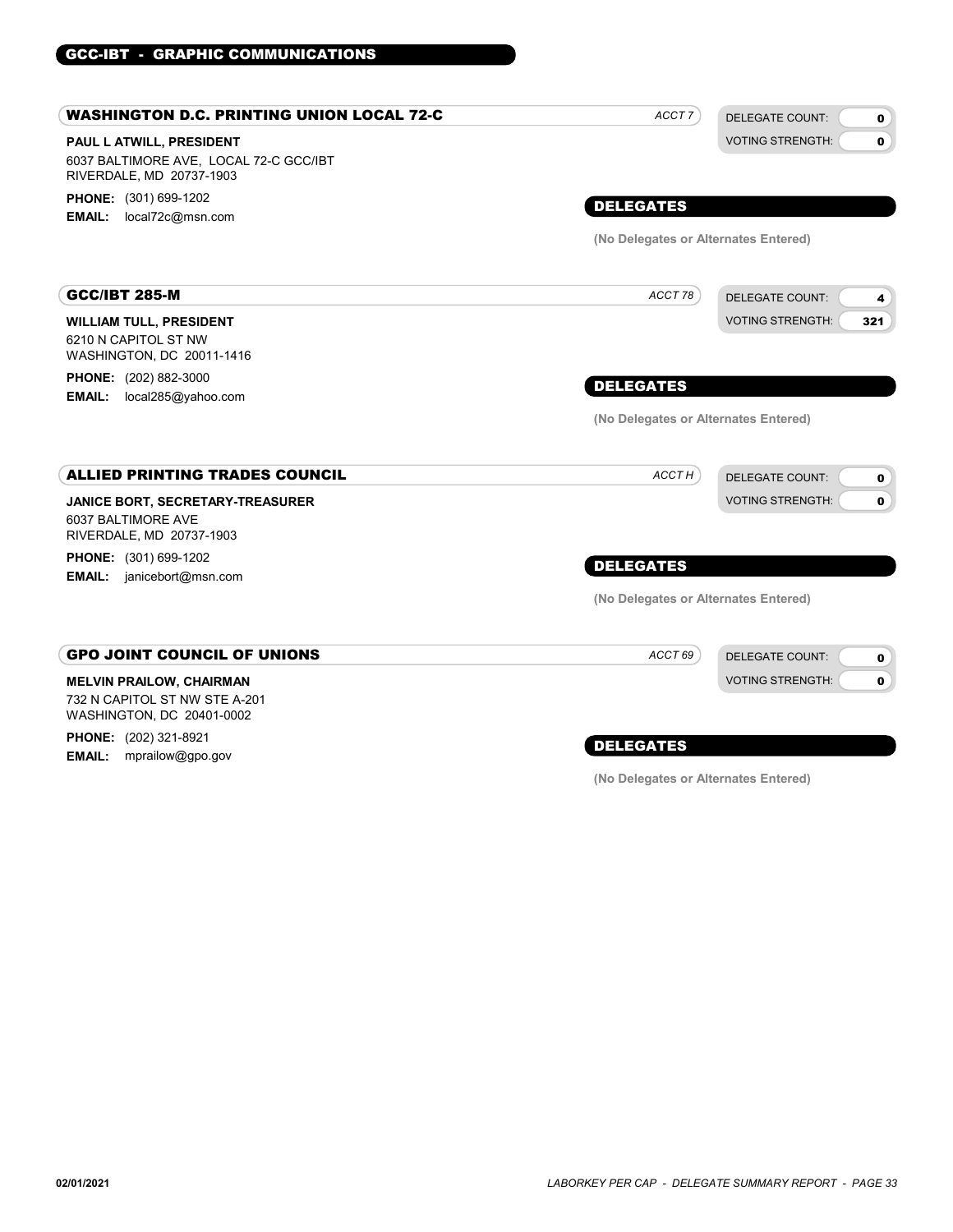#### INSULATORS 24

### BRIAN CAVEY, BUSINESS MGR.

901 MONTGOMERY ST LAUREL, MD 20707-3411

PHONE: (301) 725-2400

EMAIL: brian.cavey@insulators24.org

DELEGATE COUNT:  $ACCT 39$ 

VOTING STRENGTH: 2 134

### DELEGATES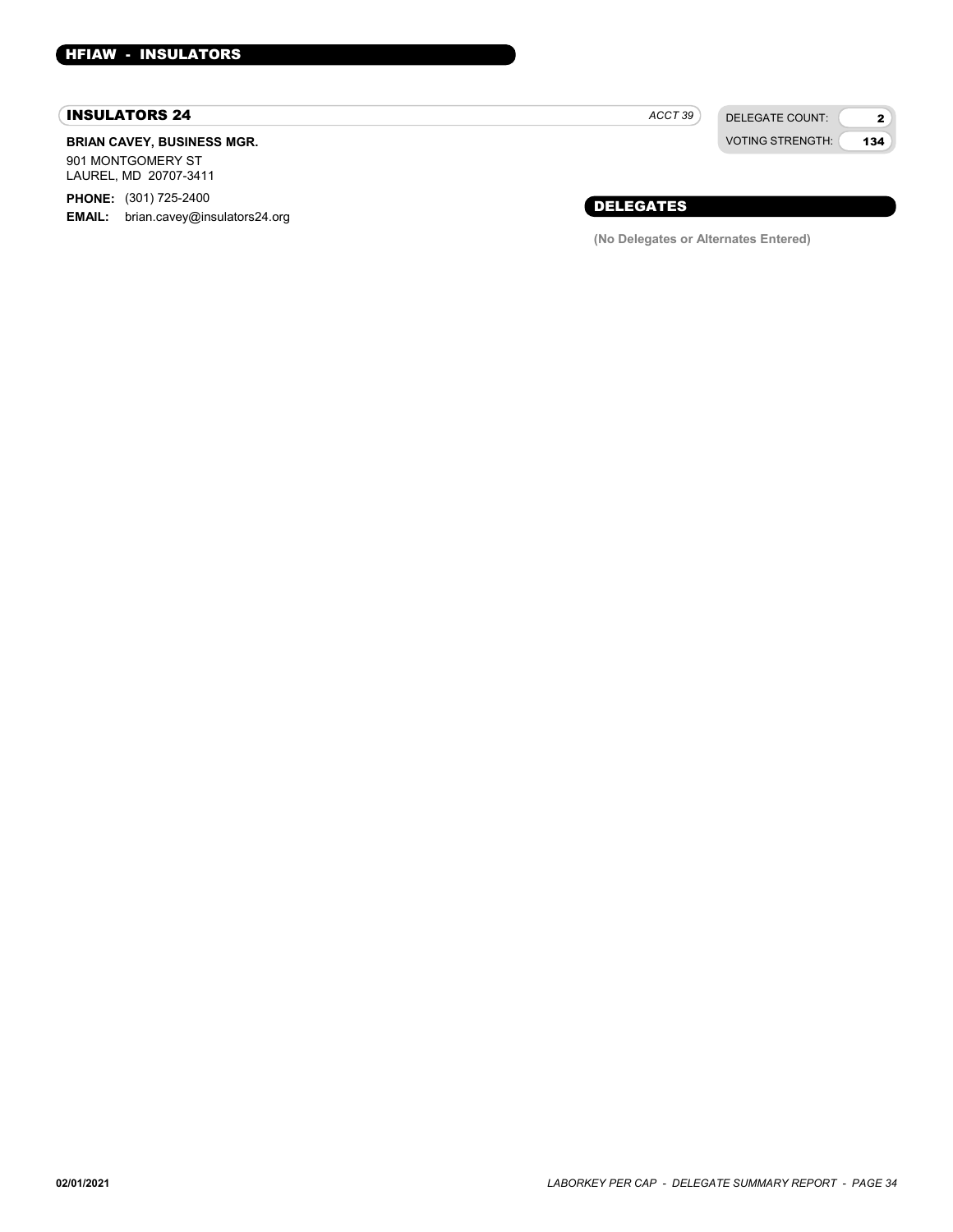### IAFF 36

### DABNEY HUDSON, PRESIDENT 3002 12TH ST NE

WASHINGTON, DC 20017-2408

PHONE: (202) 635-8500 EMAIL: dabney.hudson@iaff36.org  $ACCT 4E$ 

DELEGATE COUNT: VOTING STRENGTH: 6 1,517

### DELEGATES

**O** DABNEY HUDSON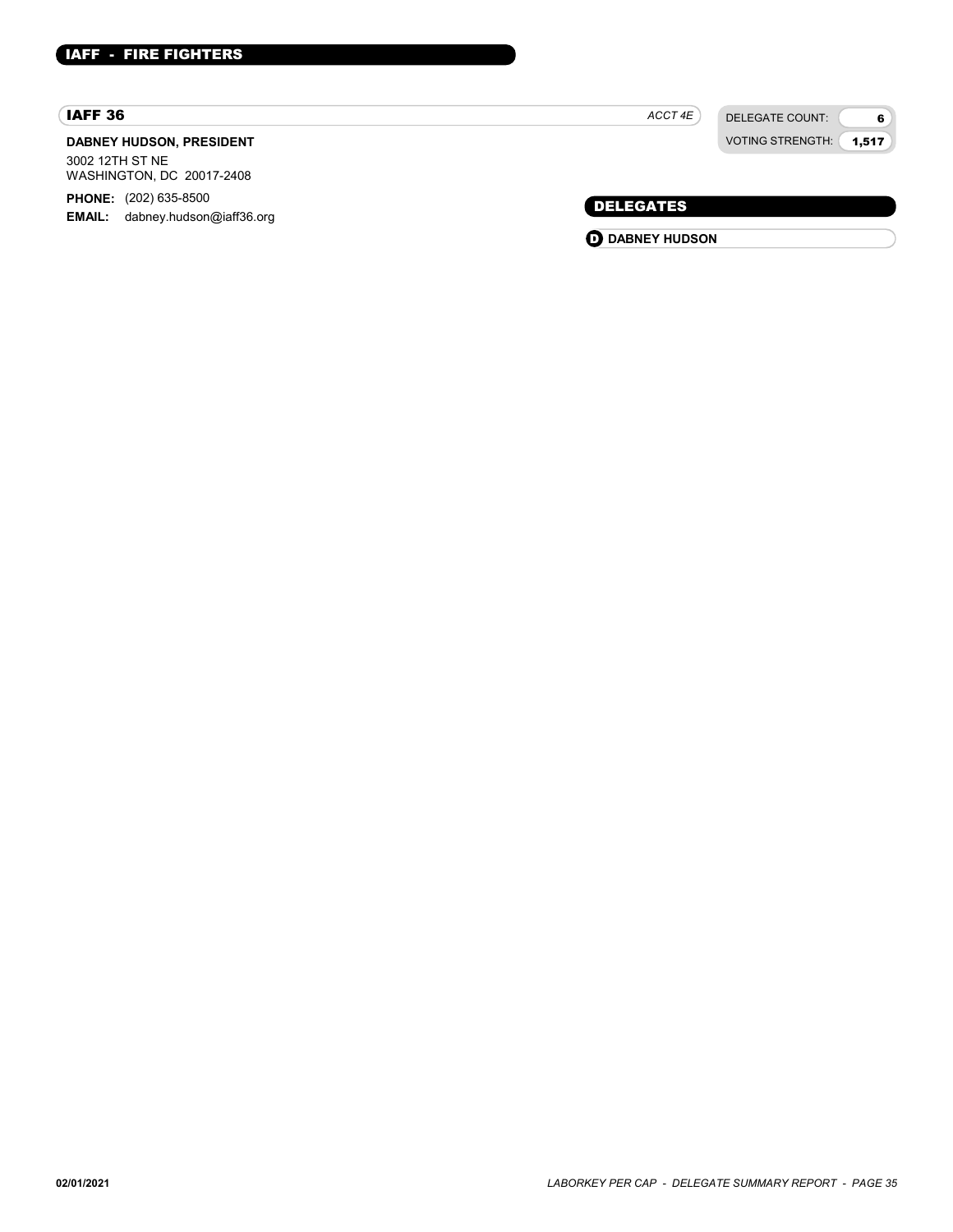| <b>NFFE-IAM 2</b>                                                                    | ACCT 6                               | <b>DELEGATE COUNT:</b><br>1.            |
|--------------------------------------------------------------------------------------|--------------------------------------|-----------------------------------------|
| JAI S ATKINS, PRESIDENT<br>1225 NEW YORK AVE NW STE 450<br>WASHINGTON, DC 20005-6405 |                                      | <b>VOTING STRENGTH:</b><br>$\mathbf{2}$ |
| <b>PHONE:</b> (202) 216-4450                                                         | <b>DELEGATES</b>                     |                                         |
| <b>EMAIL:</b> jatkins@nffe.org                                                       |                                      |                                         |
|                                                                                      | $\mathbf 0$ JAI S ATKINS             |                                         |
| <b>IAM 174</b>                                                                       | ACCT J                               | <b>DELEGATE COUNT:</b><br>1.            |
| <b>BENJAMIN BRIGHT, PRESIDENT</b>                                                    |                                      | <b>VOTING STRENGTH:</b><br>97           |
| PO BOX 162958                                                                        |                                      |                                         |
| FORT WORTH, TX 76161-2958<br><b>PHONE:</b> (817) 905-3012                            |                                      |                                         |
| <b>EMAIL:</b><br>benjamin.brightjr@bep.gov                                           | <b>DELEGATES</b>                     |                                         |
|                                                                                      | (No Delegates or Alternates Entered) |                                         |
| <b>IAM 193</b>                                                                       | ACCT 4P                              | <b>DELEGATE COUNT:</b><br>0             |
| ALLEN JOHNSON, SECRETARY-TREASURER                                                   |                                      | <b>VOTING STRENGTH:</b><br>$\mathbf 0$  |
| 2002 DOGWOOD DR<br>WALDORF, MD 20601-3330                                            |                                      |                                         |
| <b>PHONE:</b> (240) 346-4051                                                         | <b>DELEGATES</b>                     |                                         |
| EMAIL: ajohnson193@yahoo.com                                                         |                                      |                                         |
|                                                                                      | (No Delegates or Alternates Entered) |                                         |
| <b>IAM 1486</b>                                                                      | ACCT 66                              | <b>DELEGATE COUNT:</b><br>1.            |
| <b>MILTON T PAYNE</b>                                                                |                                      | <b>VOTING STRENGTH:</b><br>50           |
| 11964 CALICO WOODS PL<br>WALDORF, MD 20601-7219                                      |                                      |                                         |
| <b>PHONE:</b> (301) 705-7180                                                         | <b>DELEGATES</b>                     |                                         |
| EMAIL: bigmack4769@aol.com                                                           |                                      |                                         |
|                                                                                      | (No Delegates or Alternates Entered) |                                         |
| <b>IAM 1759</b>                                                                      | ACCT 4G                              | <b>DELEGATE COUNT:</b><br>$\mathbf{2}$  |
| <b>BILL HUSTON, PRESIDENT</b>                                                        |                                      | <b>VOTING STRENGTH:</b><br>102          |
| 1037 STERLING RD STE 104                                                             |                                      |                                         |
| HERNDON, VA 20170-3839<br>PHONE: (703) 318-8487                                      |                                      |                                         |
|                                                                                      | <b>BELEASTER</b>                     |                                         |

EMAIL: billpeer12@gmail.com

## DELEGATES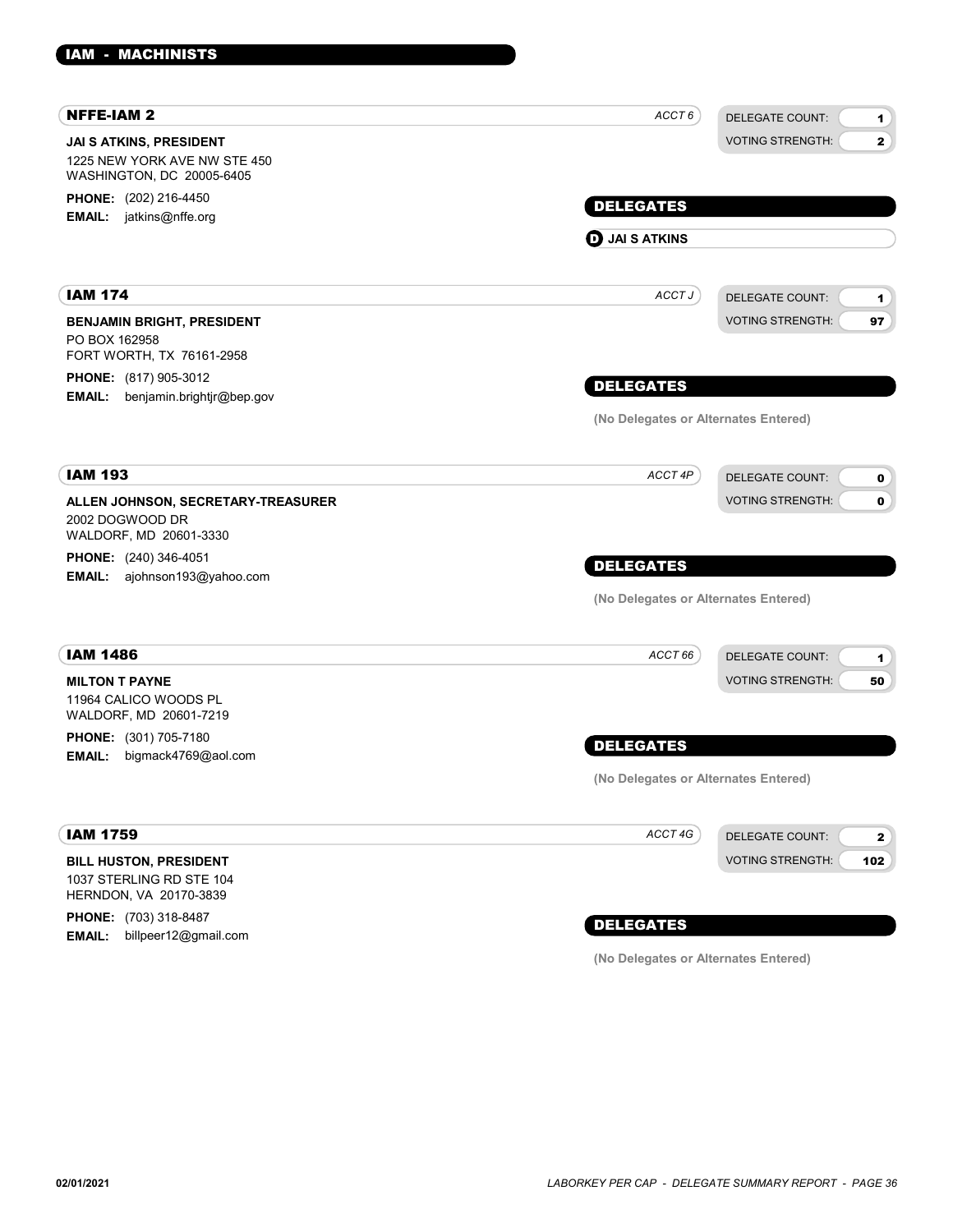### IAM 2135

### DANNY RUSSELL, PRESIDENT

PO BOX 2528 DECATUR, TX 76234-6164 ACCT<sub>6K</sub>

DELEGATE COUNT: VOTING STRENGTH:

1 44

# EMAIL: danny.russell@bep.gov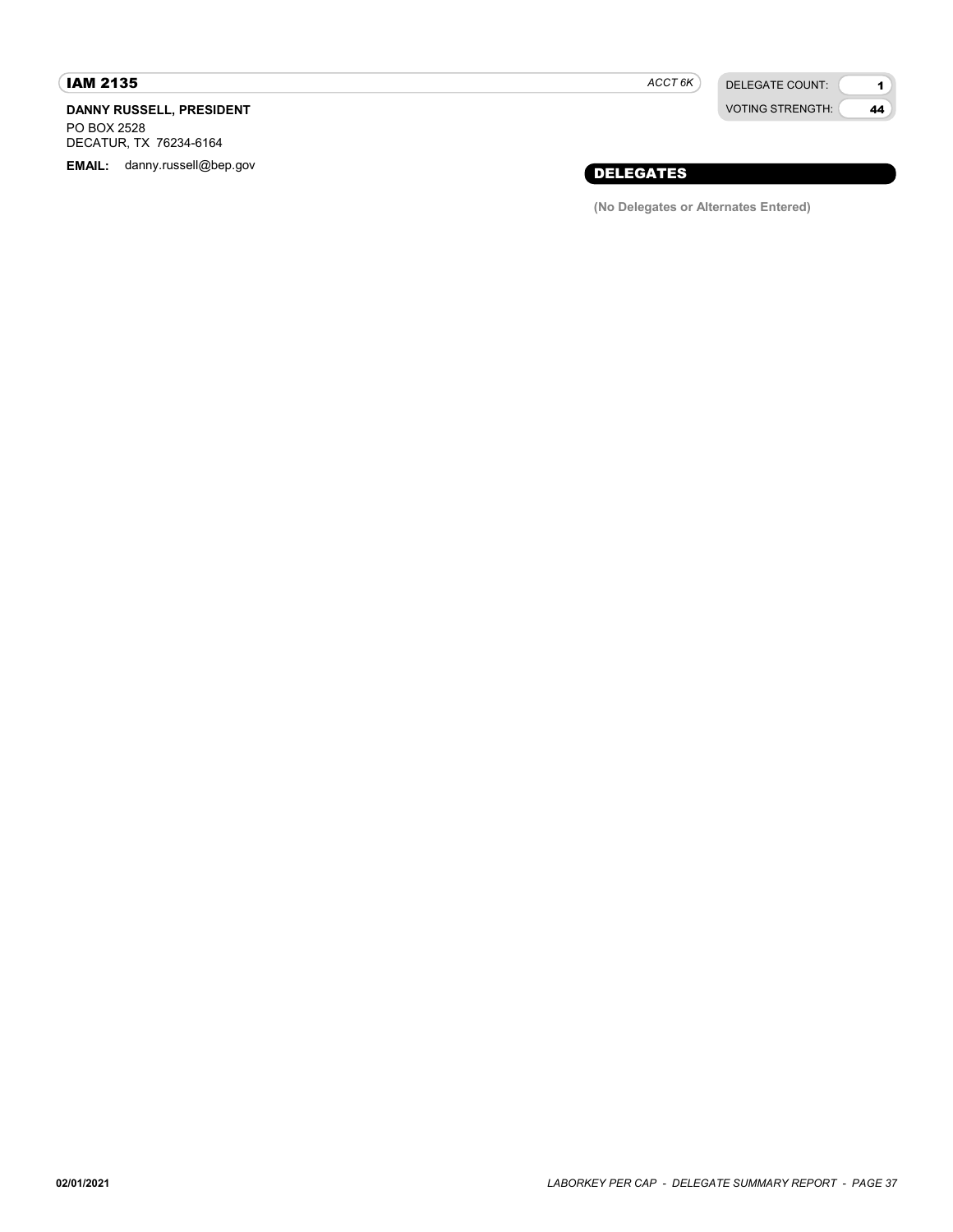| <b>IATSE 22</b>                                                                              | ACCT 5M                              | <b>DELEGATE COUNT:</b><br>5    |
|----------------------------------------------------------------------------------------------|--------------------------------------|--------------------------------|
| <b>DAVID MCINTYRE, PRESIDENT</b><br>PO BOX 92820<br>WASHINGTON, DC 20090-2820                |                                      | <b>VOTING STRENGTH:</b><br>412 |
| PHONE: (202) 269-0212                                                                        |                                      |                                |
| EMAIL: pres@iatselocal22.com                                                                 | <b>DELEGATES</b>                     |                                |
|                                                                                              | <b>O RYAN CHAVKA</b>                 |                                |
|                                                                                              | $\mathbf 0$ I. CHUCK CLAY            |                                |
|                                                                                              | <b>O</b> DAVID MCINTYRE              |                                |
|                                                                                              | <b>D</b> ALAN H. PERRY               |                                |
|                                                                                              | <b>D</b> LAUREN ROGERS               |                                |
|                                                                                              |                                      |                                |
| <b>IATSE 487</b>                                                                             | ACCT 4C                              | <b>DELEGATE COUNT:</b><br>1    |
| <b>EDWARD HOHMAN, PRESIDENT</b><br>2301 RUSSELL ST<br>BALTIMORE, MD 21230-3127               |                                      | <b>VOTING STRENGTH:</b><br>26  |
| PHONE: (410) 732-0414                                                                        | <b>DELEGATES</b>                     |                                |
| <b>EMAIL:</b> iatse487@iatse487.org                                                          | (No Delegates or Alternates Entered) |                                |
|                                                                                              |                                      |                                |
| <b>IATSE 600</b>                                                                             | ACCT <sub>52</sub>                   | <b>DELEGATE COUNT:</b><br>1    |
| <b>CHAIM KANTOR, EASTERN REGION DIRECTOR</b><br>70 W 36TH ST FL 9<br>NEW YORK, NY 10018-1798 |                                      | <b>VOTING STRENGTH:</b><br>13  |
| PHONE: (212) 647-7300                                                                        | <b>DELEGATES</b>                     |                                |
| <b>EMAIL:</b> ckantor@icg600.com                                                             | (No Delegates or Alternates Entered) |                                |
|                                                                                              |                                      |                                |
| <b>IATSE 772</b>                                                                             | ACCT 6Q                              | <b>DELEGATE COUNT:</b><br>1    |
| <b>WANDA SHAFFER, PRESIDENT</b><br>6620 10TH ST UNIT B1<br>ALEXANDRIA, VA 22307-6620         |                                      | <b>VOTING STRENGTH:</b><br>42  |
| PHONE: (703) 822-3621                                                                        |                                      |                                |
| $1.11 \t\t m$ $1.11 \t\t m$                                                                  | <b>DELEGATES</b>                     |                                |

**EMAIL:** president@iatse772.org

# **O** MARTHA TIMLIN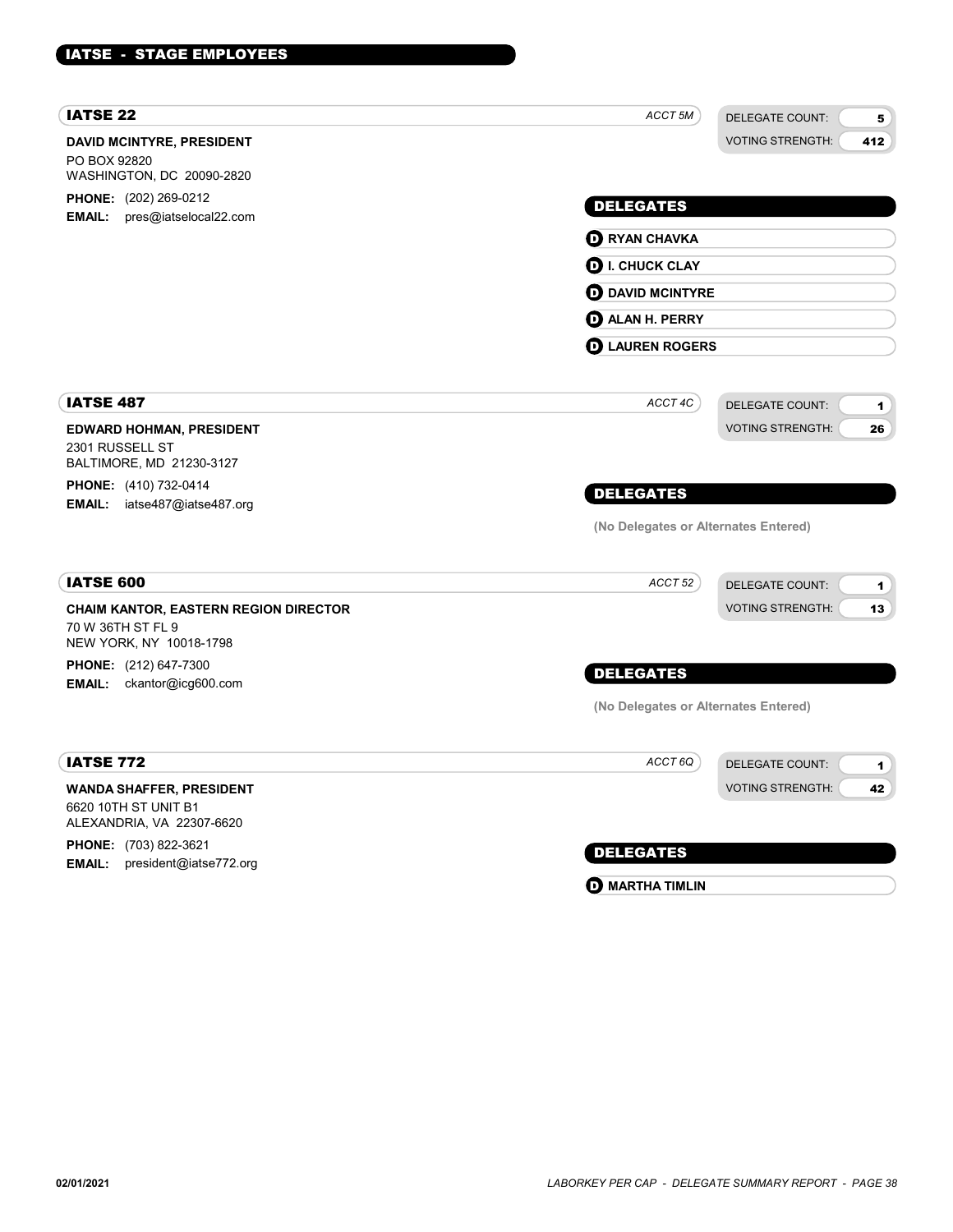### IATSE 868

### ANNE VANTINE, BUSINESS MANAGER

PO BOX 58129 WASHINGTON, DC 20037-8129

PHONE: (202) 320-0949

EMAIL: businessagent@iatse868.com

DELEGATE COUNT: VOTING STRENGTH:

1 67

### DELEGATES

**O BARBARA H. CHURCHILL**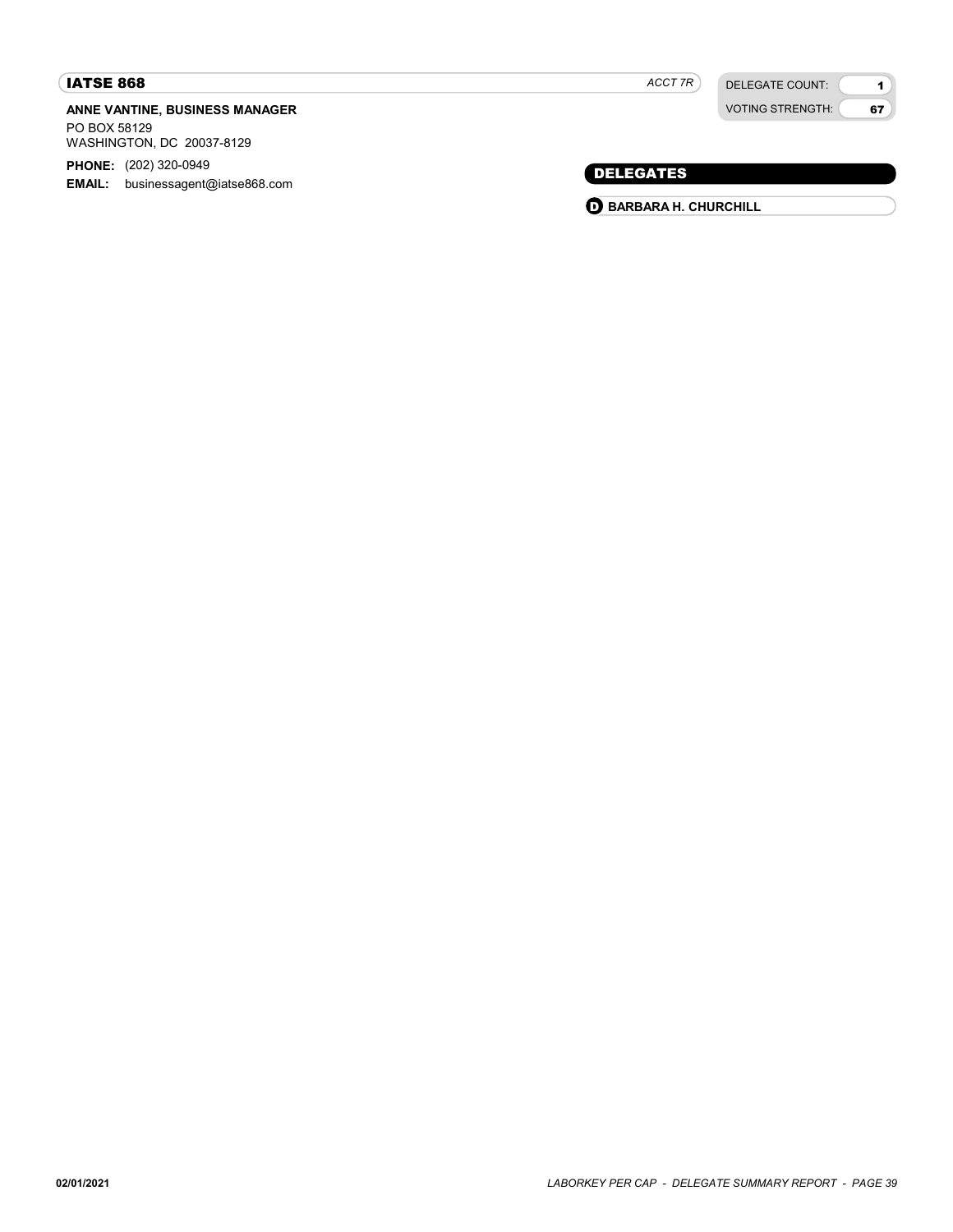#### BOILERMAKERS 45 ZONE 193

#### DANIEL J. WEBER, BUSINESS MANAGER 1101 W PATAPSCO AVE BALTIMORE, MD 21230-3416

PHONE: (410) 355-2344

EMAIL: dweber193@boilermakerslocal45.org

DELEGATE COUNT: ACCT 7P

VOTING STRENGTH:

1 7

### DELEGATES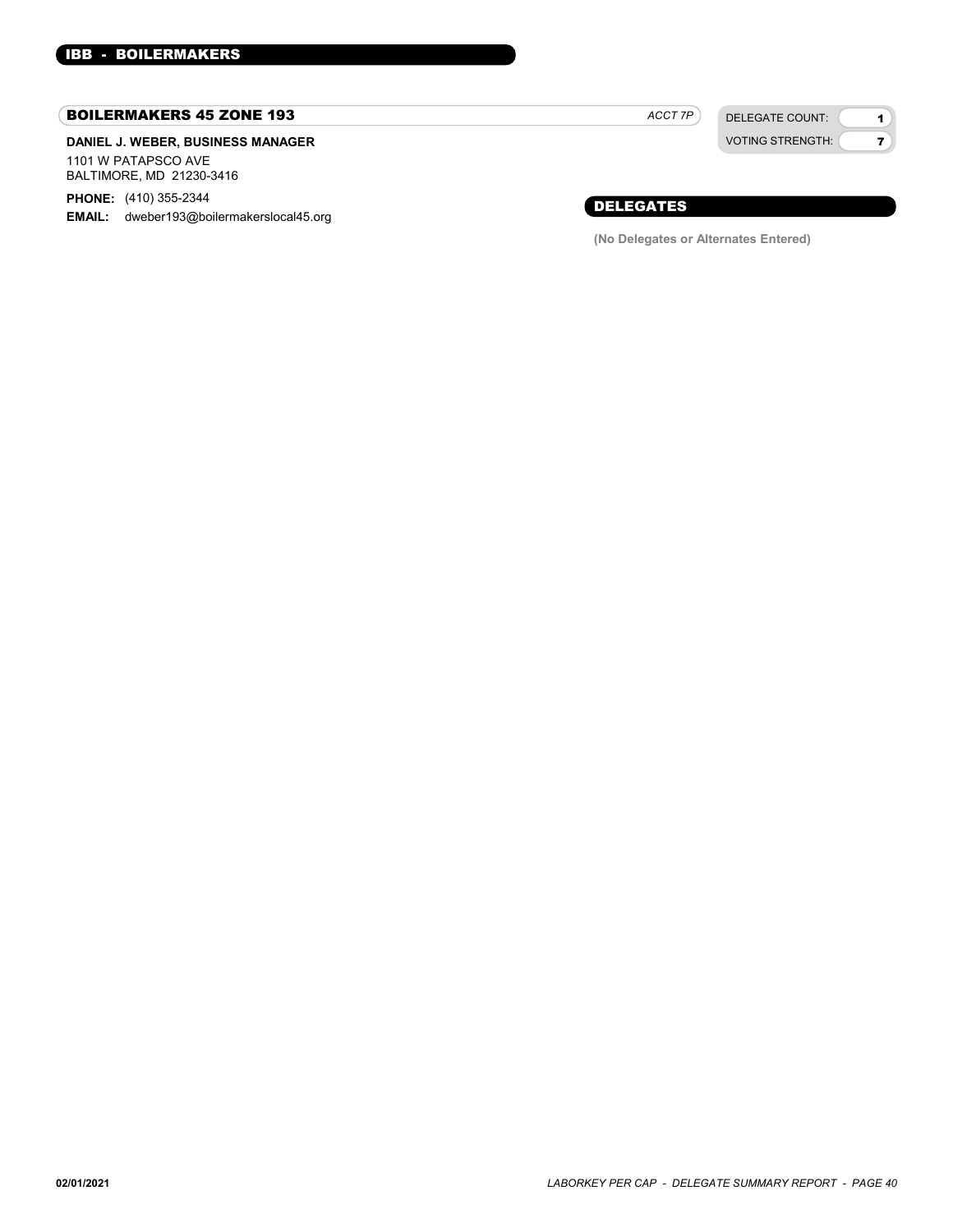| <b>IBEW 26</b>                                                                                                 | ACCT 4B                              | <b>DELEGATE COUNT:</b>  | $\mathbf{7}$   |
|----------------------------------------------------------------------------------------------------------------|--------------------------------------|-------------------------|----------------|
| <b>GEORGE HOGAN, BUSINESS MANAGER</b><br>4371 PARLIAMENT PL<br>LANHAM, MD 20706-1805                           |                                      | <b>VOTING STRENGTH:</b> | 2,917          |
| <b>PHONE:</b> (301) 459-2900<br>ghogan@ibewlocal26.org<br><b>EMAIL:</b>                                        | <b>DELEGATES</b>                     |                         |                |
|                                                                                                                | <b>D</b> CHRISTOPHER BROOKS          |                         |                |
|                                                                                                                | <b>D</b> TOM CLARK                   |                         |                |
|                                                                                                                | <b>D</b> PAUL HENRIQUES              |                         |                |
|                                                                                                                | <b>O</b> GEORGE HOGAN                |                         |                |
|                                                                                                                | <b>O CORDELIA MCKOY</b>              |                         |                |
|                                                                                                                | <b>D</b> RICHARD G MURPHY            |                         |                |
|                                                                                                                | <b>D</b> THOMAS MYERS                |                         |                |
| <b>IBEW 70</b>                                                                                                 | ACCT 76                              | <b>DELEGATE COUNT:</b>  | 1              |
| <b>JAMES M. HORTON, BUSINESS MGR.</b>                                                                          |                                      | <b>VOTING STRENGTH:</b> | $\overline{7}$ |
| 3606 STEWART RD<br>FORESTVILLE, MD 20747-4740                                                                  |                                      |                         |                |
| <b>PHONE:</b> (301) 516-7730                                                                                   | <b>DELEGATES</b>                     |                         |                |
| <b>EMAIL:</b><br>lu70ibew@gmail.com                                                                            | (No Delegates or Alternates Entered) |                         |                |
| <b>IBEW 1200</b>                                                                                               | ACCT 79                              | <b>DELEGATE COUNT:</b>  | $\mathbf{2}$   |
| GEOFF TURNER, BUSINESS MANAGER/FINANCIAL SECRETARY<br>6500 SEVEN LOCKS RD STE 218<br>CABIN JOHN, MD 20818-1300 |                                      | <b>VOTING STRENGTH:</b> | 179            |
| <b>PHONE:</b> (410) 891-5850                                                                                   | <b>DELEGATES</b>                     |                         |                |
| ibew1200@gmail.com<br><b>EMAIL:</b>                                                                            |                                      |                         |                |
|                                                                                                                | <b>GEOFF TURNER</b><br>D             |                         |                |
| <b>IBEW 1900</b>                                                                                               | ACCT 44                              | <b>DELEGATE COUNT:</b>  | 5 <sub>1</sub> |
| JERRY WILLIFORD, PRESIDENT/BUSINESS MANAGER/FIN SECCY<br>1400 MERCANTILE LN STE 256<br>LARGO, MD 20774-5333    |                                      | <b>VOTING STRENGTH:</b> | 418            |
| PHONE: (301) 322-6030                                                                                          | <b>DELEGATES</b>                     |                         |                |
| williford23@comcast.net<br><b>EMAIL:</b>                                                                       |                                      |                         |                |
|                                                                                                                | <b>O</b> AARON TYLER                 |                         |                |

**D** JERRY WILLIFORD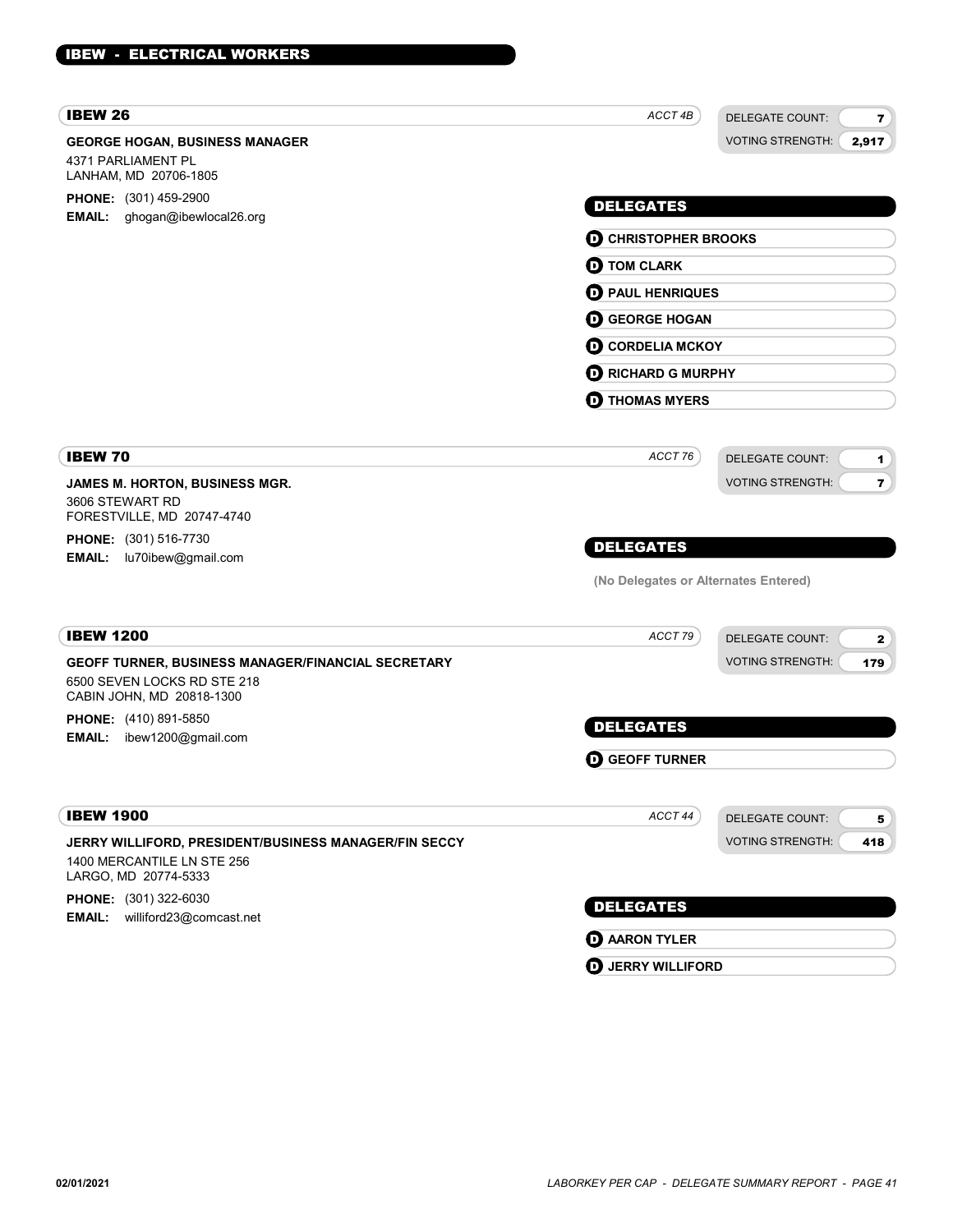### APRI

LARRY R GREENHILL, SR., PRESIDENT

4371 PARLIAMENT PL LANHAM, MD 20706-1805

PHONE: (301) 918-8804

**EMAIL:** larrygreenhil47@gmail.com

 $ACCT 43$ 

DELEGATE COUNT: VOTING STRENGTH:

### 0  $\mathbf{o}$

### DELEGATES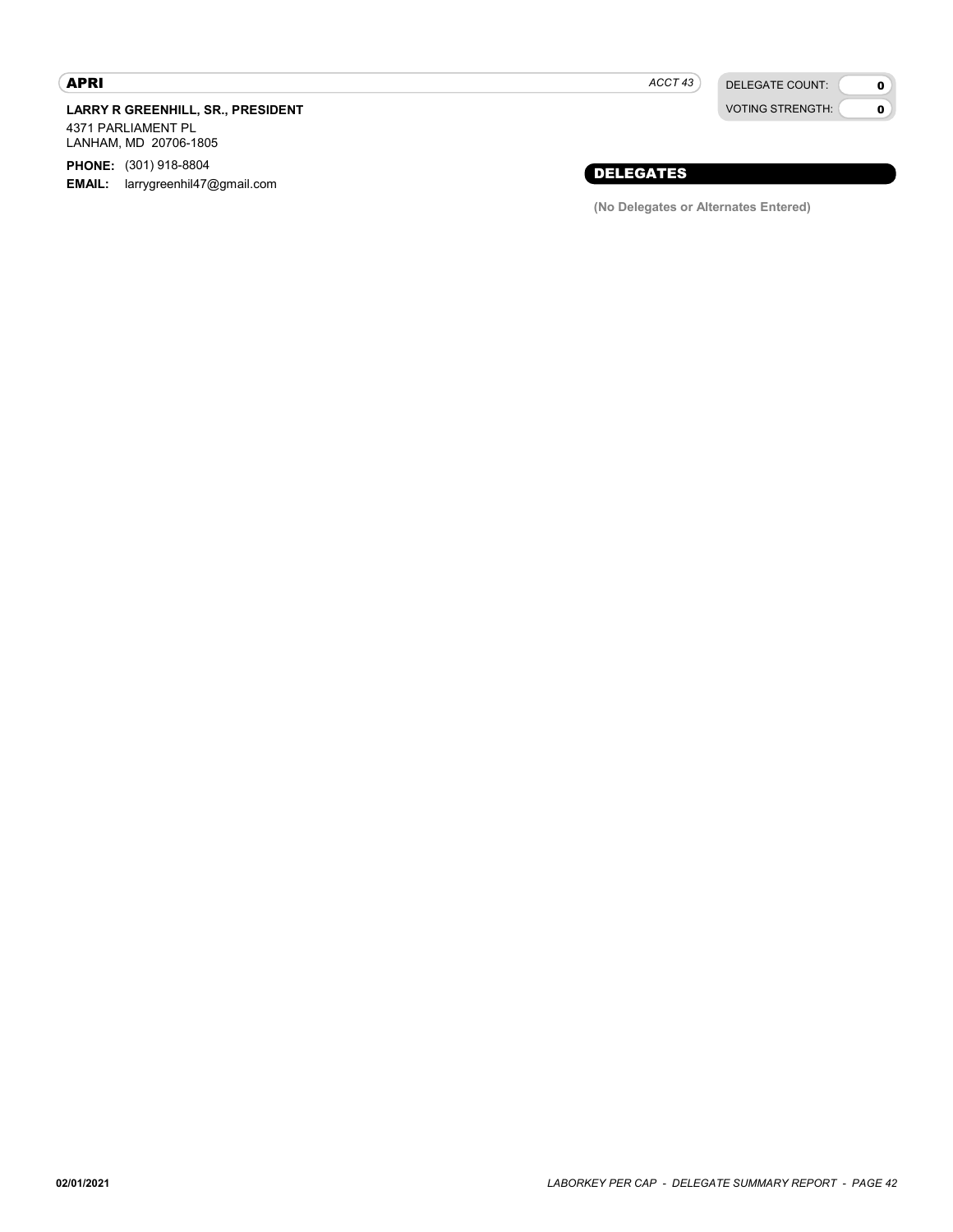### IBT - TEAMSTERS

| <b>TEAMSTERS 96</b>                                                                                    | ACCT 6G                     | <b>DELEGATE COUNT:</b>  | 4     |
|--------------------------------------------------------------------------------------------------------|-----------------------------|-------------------------|-------|
| <b>BERNARD F ROBINSON, SECRETARY TREASURER</b><br>13314 CHALFONT AVE<br>FORT WASHINGTON, MD 20744-2809 |                             | <b>VOTING STRENGTH:</b> | 389   |
| EMAIL: robinson87991@aol.com                                                                           | <b>DELEGATES</b>            |                         |       |
|                                                                                                        | <b>D</b> BERNARD F ROBINSON |                         |       |
|                                                                                                        |                             |                         |       |
| <b>TEAMSTERS 639</b>                                                                                   | ACCT3W                      | <b>DELEGATE COUNT:</b>  | 10    |
| JOHN GIBSON, PRESIDENT<br>3100 AMES PL NE<br>WASHINGTON, DC 20018-1513                                 |                             | <b>VOTING STRENGTH:</b> | 5,850 |
| PHONE: (202) 636-8170<br>EMAIL: jgibson@local639.org                                                   | <b>DELEGATES</b>            |                         |       |
|                                                                                                        | <b>O CHUCK BOLLINO</b>      |                         |       |
|                                                                                                        | <b>O</b> CORY BROWN         |                         |       |
|                                                                                                        | <b>O SCOTT CLARK</b>        |                         |       |
|                                                                                                        | <b>O</b> ROLAND DAVIS       |                         |       |
|                                                                                                        | <b>O WILLIAM DAVIS</b>      |                         |       |
|                                                                                                        | <b>O</b> JOHN GIBSON        |                         |       |
|                                                                                                        | <b>D</b> MARK GRINEVICIUS   |                         |       |
|                                                                                                        | <b>O</b> ROBERT REDDIX      |                         |       |
|                                                                                                        | <b>O</b> WAYNE SETTLES      |                         |       |
|                                                                                                        | <b>O</b> ED SPILMAN         |                         |       |
| <b>TEAMSTERS 922</b>                                                                                   | ACCT3T                      | <b>DELEGATE COUNT:</b>  | 5     |
| <b>RUDOLPH GARDNER, PRESIDENT</b><br>2001 RHODE ISLAND AVENUE, NE<br>WASHINGTON, DC 20018-1440         |                             | <b>VOTING STRENGTH:</b> | 779   |
| <b>PHONE:</b> (202) 526-9250                                                                           | <b>DELEGATES</b>            |                         |       |
| teamsters922@gmail.com<br><b>EMAIL:</b>                                                                | <b>D</b> JONATHAN BROOKS    |                         |       |
|                                                                                                        | <b>O TIMOTHY T BROWN</b>    |                         |       |

**D** RUDOLPH GARDNER **O** THOMAS F JACKSON

**O** CRAIG PHILSON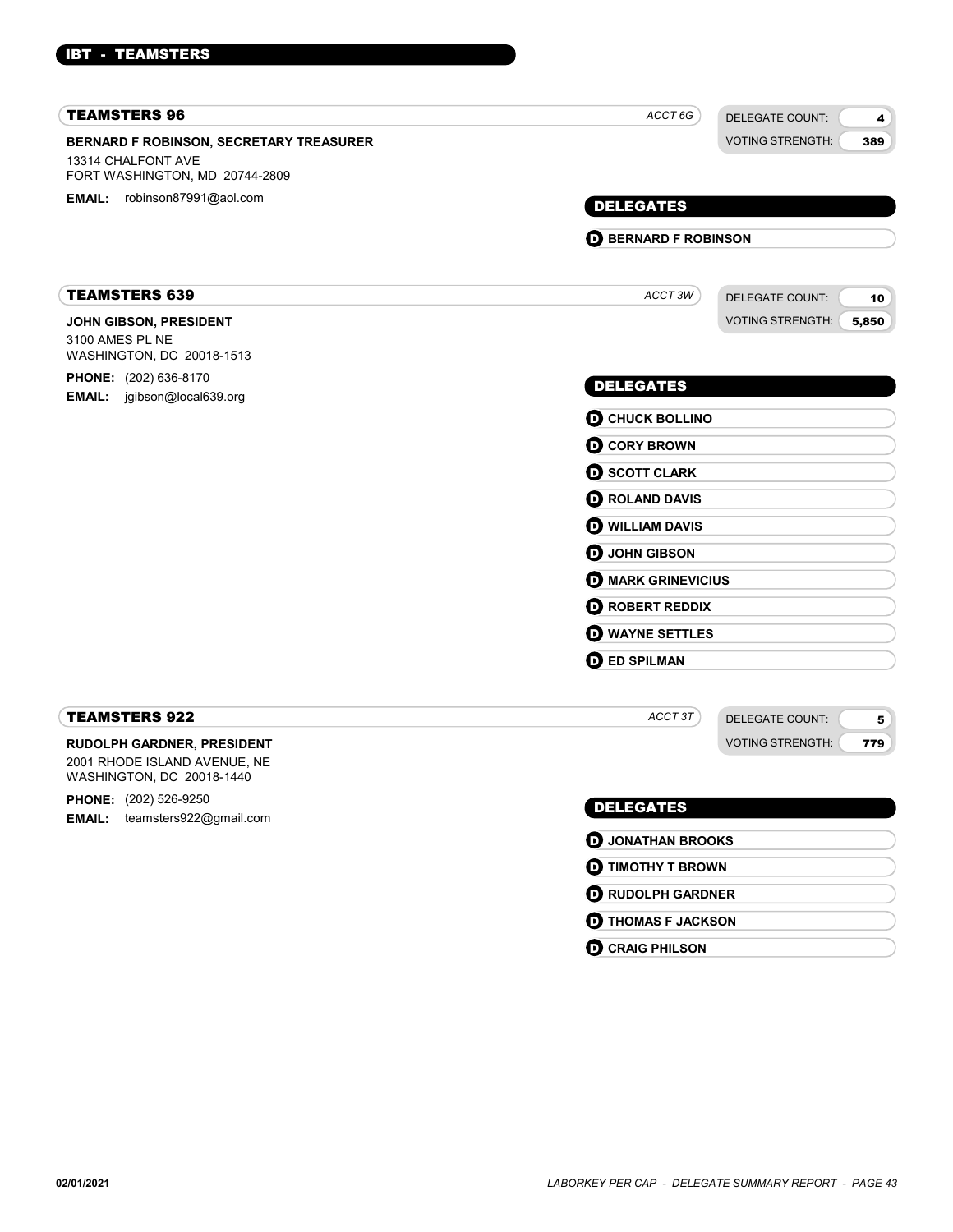### TEAMSTERS JOINT COUNCIL 55

#### FRANK MYERS, PRESIDENT

2120 BLADENSBURG RD NE STE 102 WASHINGTON, DC 20018-1440

PHONE: (202) 526-9250

EMAIL: frankbmyers@teamsters67.com

ACCT 5Z

DELEGATE COUNT: VOTING STRENGTH:

 $\mathbf{0}$  $\bullet$ 

### DELEGATES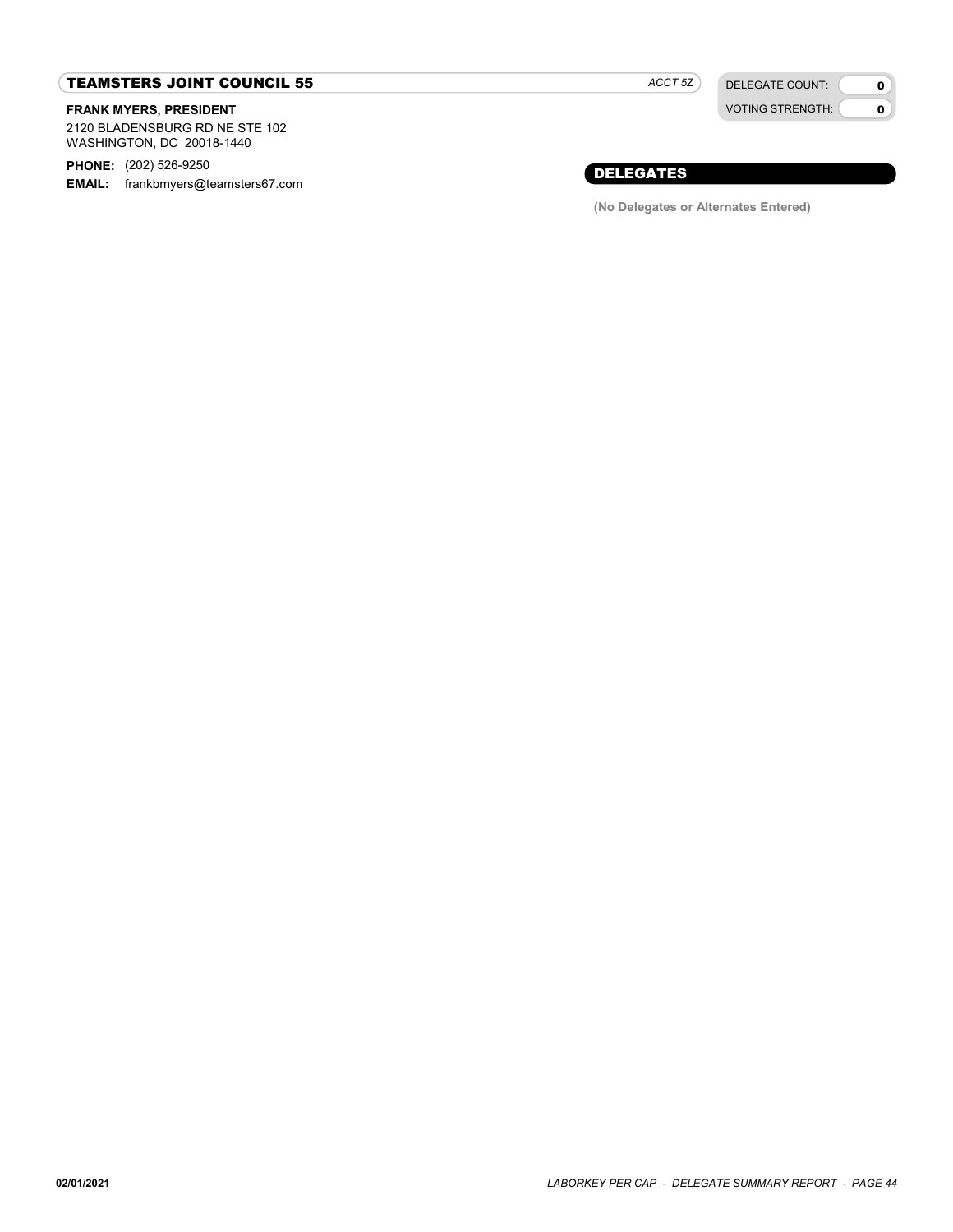| <b>IFPTE 70</b>                                                                                                    | ACCT F                                   | <b>DELEGATE COUNT:</b><br>3                    |
|--------------------------------------------------------------------------------------------------------------------|------------------------------------------|------------------------------------------------|
| <b>KAYLA BLADO, INTERIM PRESIDENT</b><br>1225 I ST NW SUITE 600<br>WASHINGTON, DC 20005-5960                       |                                          | <b>VOTING STRENGTH:</b><br>223                 |
| Kblado@npeu.org<br><b>EMAIL:</b>                                                                                   | <b>DELEGATES</b><br><b>O KAYLA BLADO</b> |                                                |
|                                                                                                                    | <b>O ETHAN MILLER</b>                    |                                                |
| <b>IFPTE 75 (CREA)</b>                                                                                             | ACCT 74                                  | <b>DELEGATE COUNT:</b><br>$\blacktriangleleft$ |
| SUSAN BAILEY THAUL, PH.D., PRESIDENT<br>101 INDEPENDENCE AVE SE, LM 412 MADISON BLDG.<br>WASHINGTON, DC 20540-0002 |                                          | <b>VOTING STRENGTH:</b><br>75                  |

PHONE: (202) 707-7636

**EMAIL:** crea@crs.loc.gov

### DELEGATES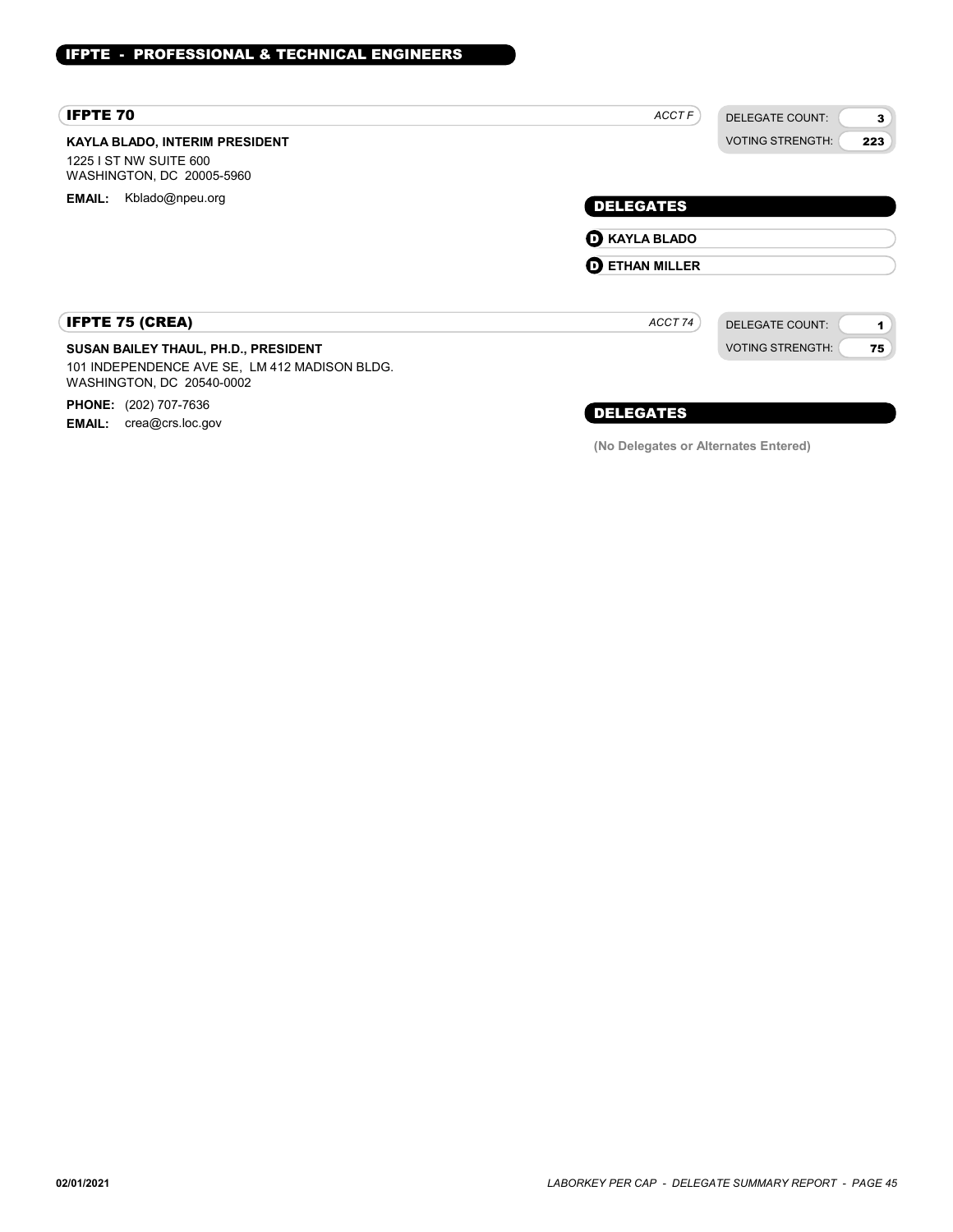### IUEC 10

### D. MIKE WATSON, BUSINESS MANAGER

9600 MARTIN LUTHER KING JR HWY LANHAM, MD 20706-1828

PHONE: (301) 459-0497 EMAIL: dwatson@iuec10.org DELEGATES

ACCT 7N

DELEGATE COUNT: VOTING STRENGTH:

5 458

**O** VANCE AYRES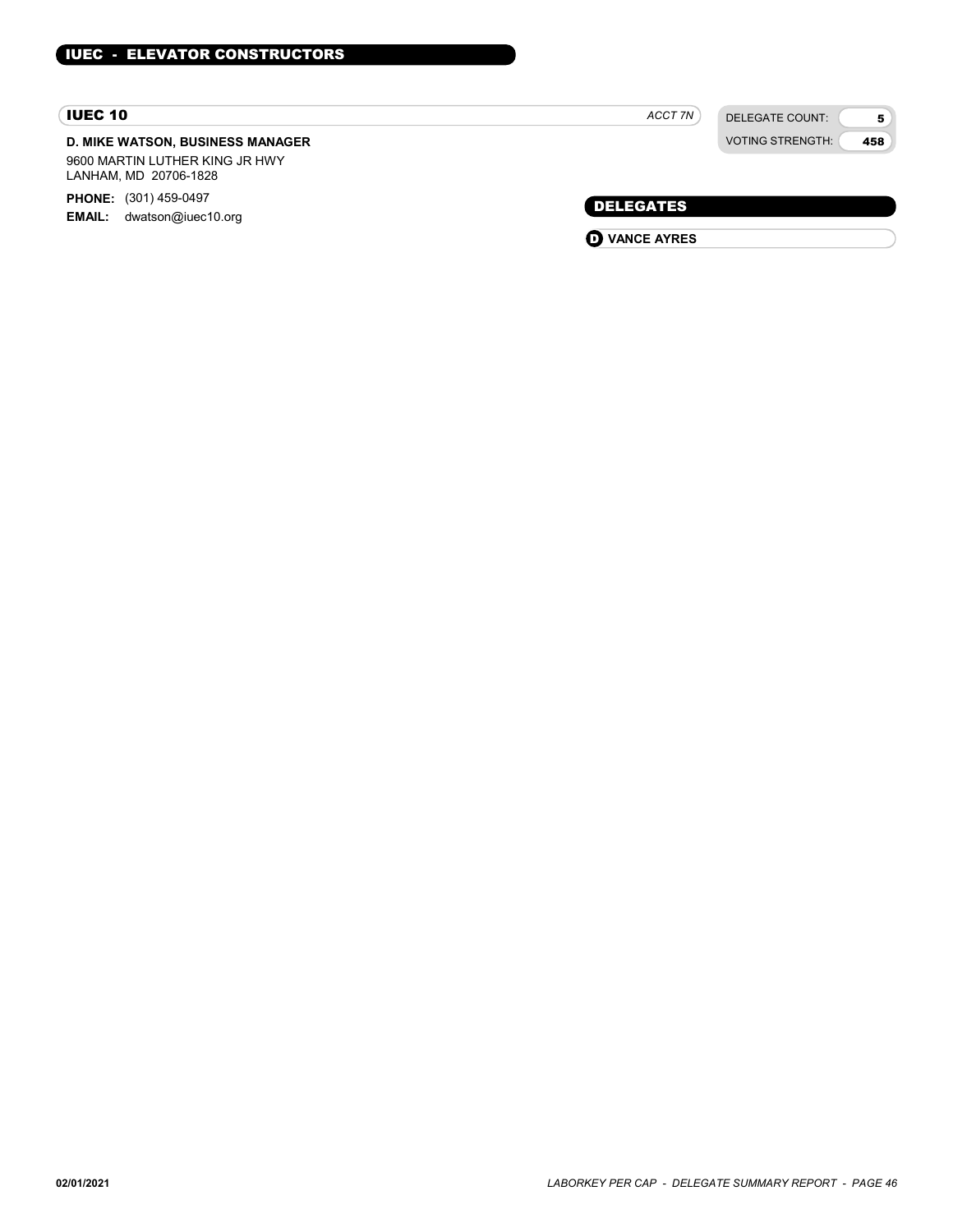| <b>IUOE 77</b>                                                                        | ACCT 7B<br><b>DELEGATE COUNT:</b> |  |
|---------------------------------------------------------------------------------------|-----------------------------------|--|
| <b>JOSH VANDYKE, BUSINESS MANAGER</b><br>4546 BRITTANY WAY<br>SUITLAND, MD 20746-4209 | <b>VOTING STRENGTH:</b><br>300    |  |
| <b>PHONE:</b> (301) 899-6900                                                          | <b>DELEGATES</b>                  |  |
| <b>EMAIL:</b> josh@iuoelocal77.org                                                    | <b>D</b> THOMAS JOHNSON           |  |
|                                                                                       | <b>D</b> JOSH VANDYKE             |  |
| <b>IUOE 99</b>                                                                        | ACCT47<br><b>DELEGATE COUNT:</b>  |  |
| <b>DONALD HAVARD, BUSINESS MANAGER</b>                                                | <b>VOTING STRENGTH:</b><br>1,609  |  |
| 9315 LARGO DR W STE 200<br>UPPER MARLBORO, MD 20774-4755                              |                                   |  |
| <b>PHONE:</b> (202) 337-0099<br>dhavard@iuoelocal99.org<br><b>EMAIL:</b>              | <b>DELEGATES</b>                  |  |
|                                                                                       | <b>D</b> FRANK BARILE             |  |
|                                                                                       | <b>DEAMON CLIFFORD</b>            |  |
|                                                                                       | <b>O DONALD HAVARD</b>            |  |
|                                                                                       | <b>O STEVEN L RUPPERT</b>         |  |
|                                                                                       | <b>O MARK SEXTON</b>              |  |
|                                                                                       | <b>D</b> RAYMOND D STACK          |  |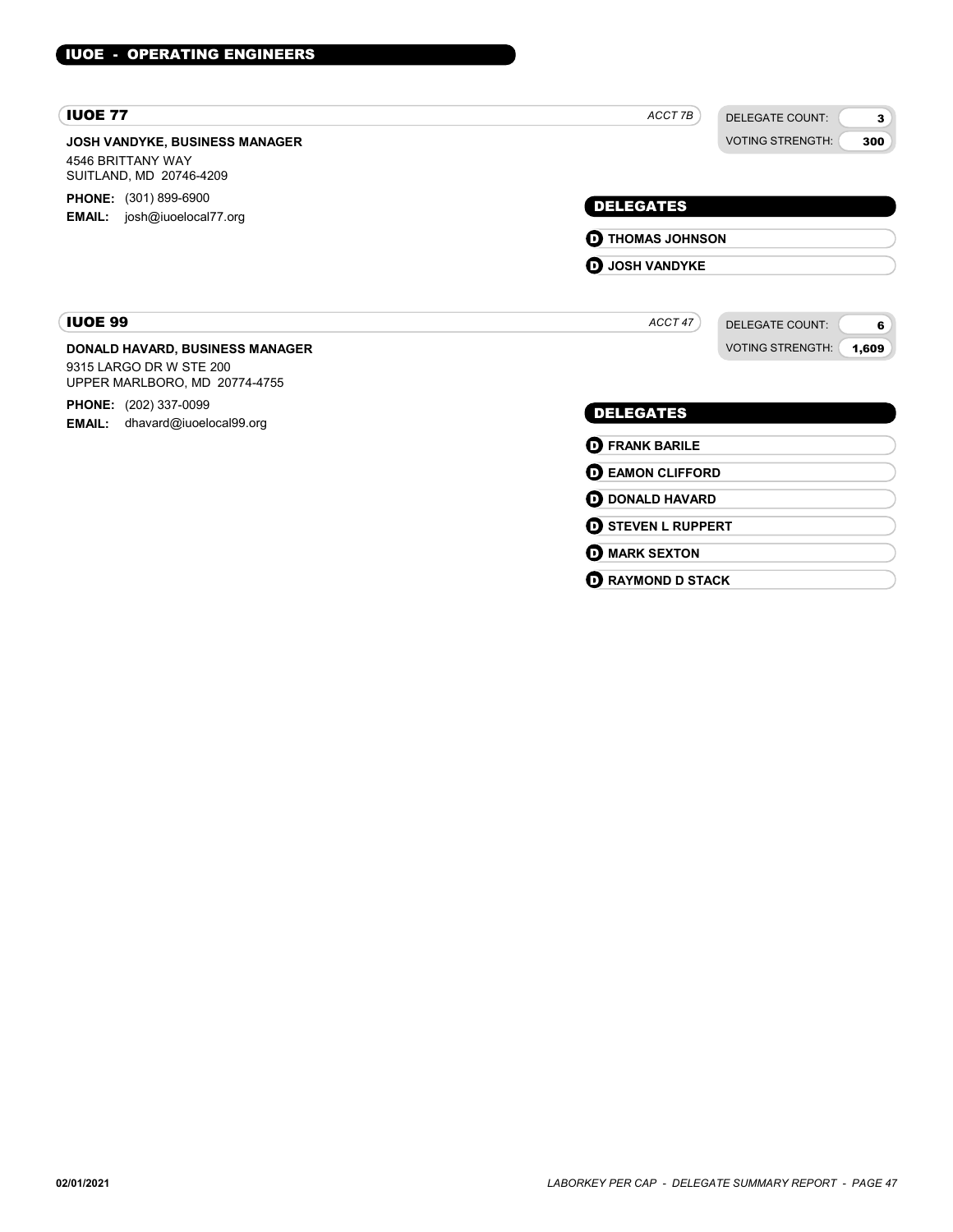#### PAINTERS DC 51

BRIAN COURTIEN, BUSINESS MANAGER/SECRETARY TREASURER

4700 BOSTON WAY LANHAM, MD 20706-4311

EMAIL: bcourtien@dc51.com example and the control of the control of the control of the DELEGATES

ACCT<sub>73</sub>

DELEGATE COUNT: VOTING STRENGTH:

 $\mathbf{0}$  $\mathbf{o}$ 

**O** ROXANA MEJIA

**1** TOO MANY DELEGATES ASSIGNED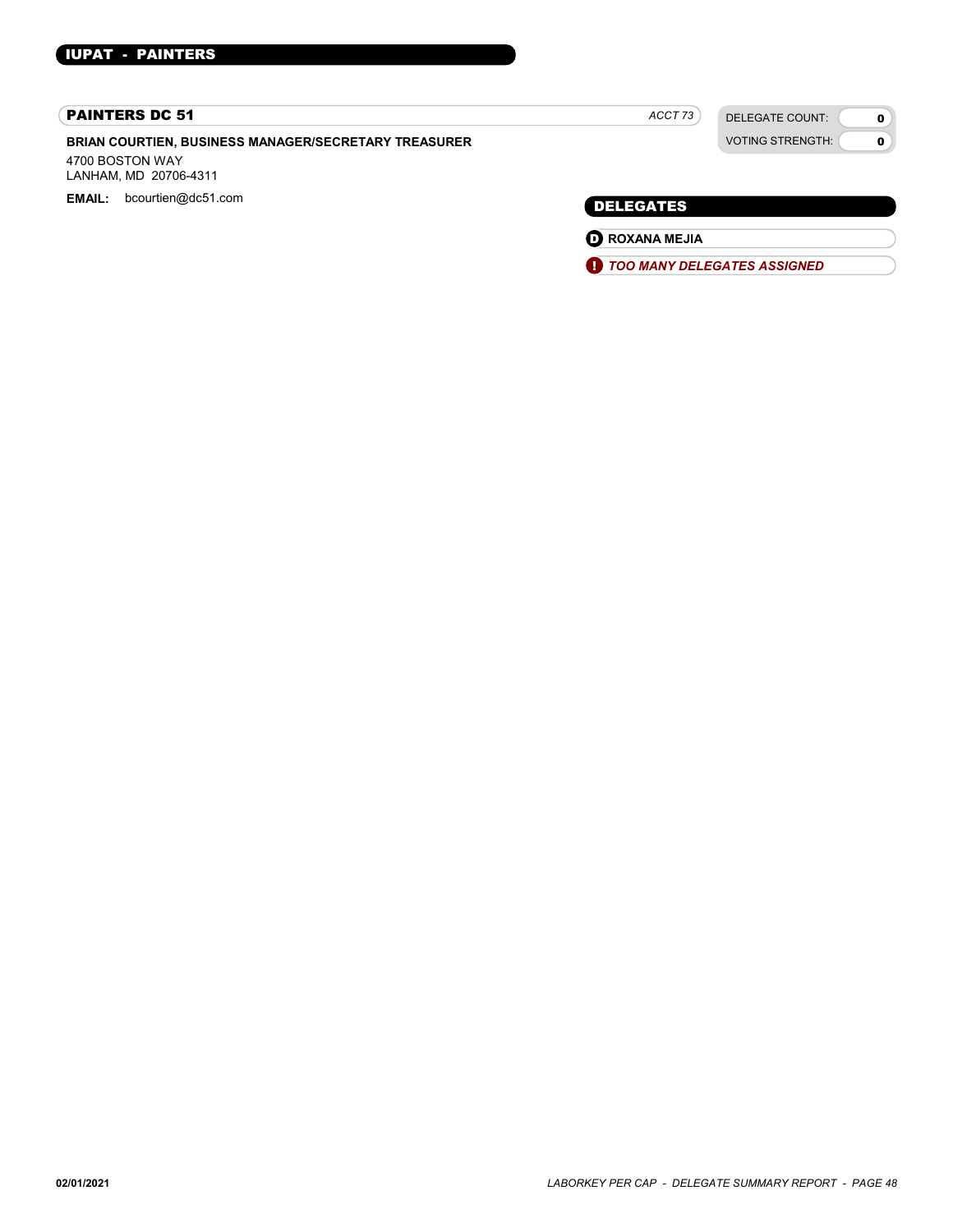| <b>IRONWORKERS 5</b>                                                                                               | ACCT 9                                    | <b>DELEGATE COUNT:</b><br>5            |
|--------------------------------------------------------------------------------------------------------------------|-------------------------------------------|----------------------------------------|
| AARON T BAST, BUSINESS MANAGER/FST<br>9301 PEPPERCORN PL<br>UPPER MARLBORO, MD 20774-5305<br>PHONE: (301) 599-0960 |                                           | <b>VOTING STRENGTH:</b><br>853         |
| abast@ironworkers5.org<br><b>EMAIL:</b>                                                                            | <b>DELEGATES</b><br><b>D</b> AARON T BAST |                                        |
|                                                                                                                    | <b>RAYMOND CLELAND</b><br>O               |                                        |
| <b>IRONWORKERS 201 (REINFORCING)</b>                                                                               | ACCT 8C                                   | <b>DELEGATE COUNT:</b><br>$\mathbf{2}$ |
| AARON T BAST, BUSINESS MANAGER/FST<br>9301 PEPPERCORN PL<br>UPPER MARLBORO, MD 20774-5305                          |                                           | <b>VOTING STRENGTH:</b><br>140         |
| abast@ironworkers5.org<br><b>EMAIL:</b>                                                                            | <b>DELEGATES</b>                          |                                        |
|                                                                                                                    | (No Delegates or Alternates Entered)      |                                        |
| <b>IRONWORKERS DISTRICT COUNCIL OF THE MID-ATLANTIC STATES</b>                                                     | ACCT <sub>5D</sub>                        | <b>DELEGATE COUNT:</b><br>$\mathbf 0$  |
| <b>KENDALL MARTIN, PRESIDENT</b><br>415 WILLIAM ST<br>FREDERICKSBURG, VA 22401-5857                                |                                           | <b>VOTING STRENGTH:</b><br>0           |
| PHONE: (410) 661-3857<br><b>EMAIL:</b><br>kmartin@iwintl.org                                                       | <b>DELEGATES</b>                          |                                        |
|                                                                                                                    | <b>D</b> KENDALL MARTIN                   |                                        |
|                                                                                                                    | H)                                        | <b>TOO MANY DELEGATES ASSIGNED</b>     |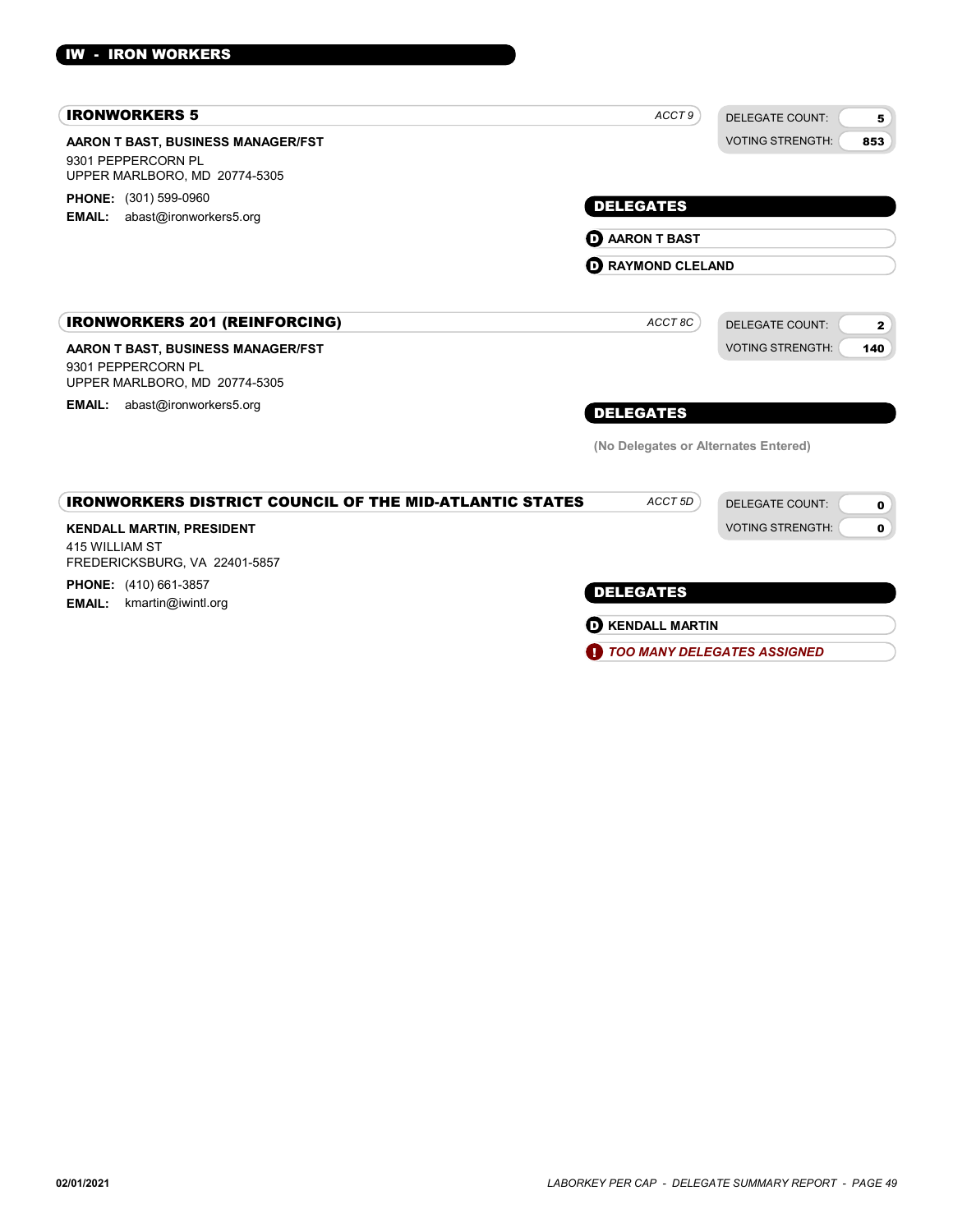### LIUNA - LABORERS

#### LABORERS 11

DENNIS DESMOND, BUSINESS MANAGER 5201 1ST PL NE WASHINGTON, DC 20011-3403 PHONE: (202) 723-3366

EMAIL: ddesmond@bwldc.org

| DELEGATES |  |
|-----------|--|

 $ACCT 3E$ 

(No Delegates or Alternates Entered)

ACCT<sub>5</sub>

DELEGATE COUNT: VOTING STRENGTH:

DELEGATE COUNT: VOTING STRENGTH: 0  $\Omega$ 

 $\mathbf{o}$ 0

#### BALTIMORE/WASHINGTON LABORERS' DISTRICT COUNCIL

### JULIO PALOMO, BUSINESS MANAGER

11951 FREEDOM DR STE 310 RESTON, VA 20190-5686

EMAIL: jpalomo@bwldc.org **EMAIL: include the energy of the energy of the energy of the energy of the energy of the energy of the energy of**  $\bf \emph{DELEGATES}$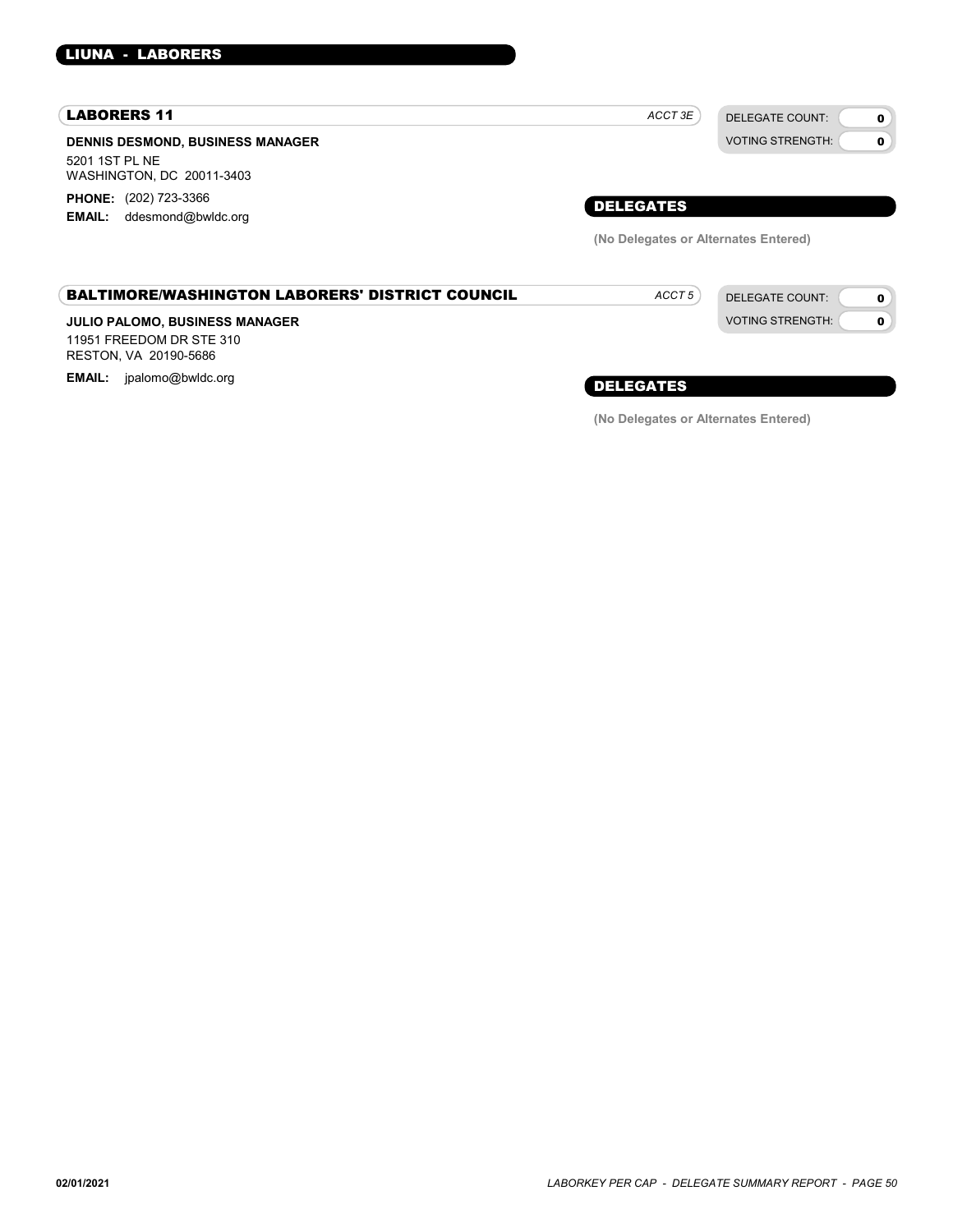| <b>NALC 142</b>                                                                  | ACCT 4D<br><b>DELEGATE COUNT:</b><br>6 |
|----------------------------------------------------------------------------------|----------------------------------------|
| <b>KEITH HOOKS, PRESIDENT</b><br>6310 CHILLUM PL NW<br>WASHINGTON, DC 20011-1404 | <b>VOTING STRENGTH:</b><br>1,208       |
| <b>PHONE:</b> (202) 291-4930                                                     | <b>DELEGATES</b>                       |
| khooks@branch142.com<br><b>EMAIL:</b>                                            | <b>O KEITH HOOKS</b>                   |
|                                                                                  | <b>D</b> NADINE RASSMUSSEN             |
| <b>NALC 3825</b>                                                                 | ACCT 59<br><b>DELEGATE COUNT:</b><br>4 |
| <b>KENNETH LERCH, PRESIDENT</b><br>PO BOX 1398<br>ROCKVILLE, MD 20849-1398       | <b>VOTING STRENGTH:</b><br>333         |
| <b>PHONE:</b> (301) 424-5960<br>nalcbr3825@aol.com<br><b>EMAIL:</b>              | <b>DELEGATES</b>                       |
|                                                                                  | <b>O KENNETH LERCH</b>                 |
|                                                                                  | <b>D</b> HUGH MCELROY                  |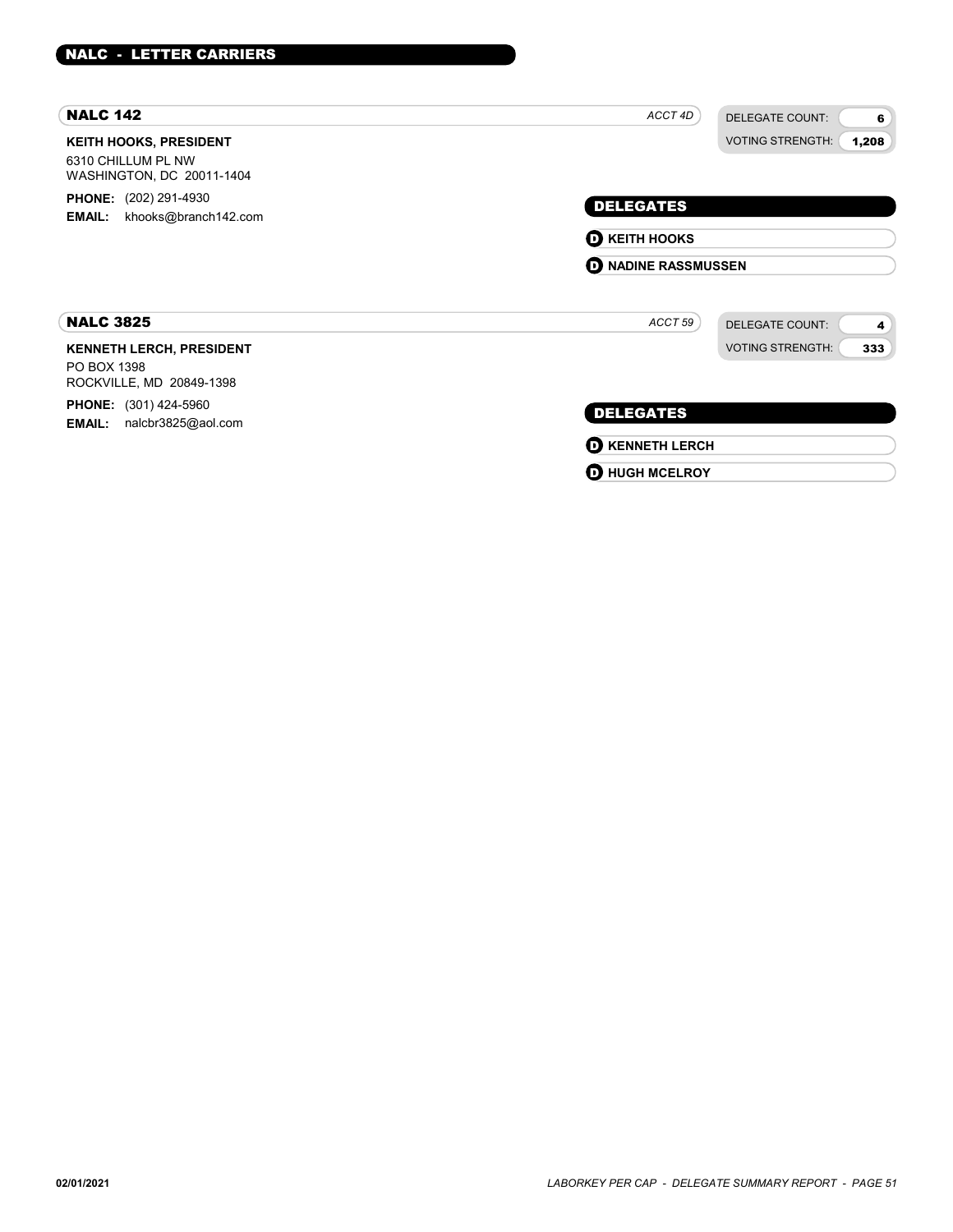#### NEA/UDCFA

#### WILMER JOHNSON, PRESIDENT

4200 CONNECTICUT AVE NW RM 310 WASHINGTON, DC 20008-1122

PHONE: (202) 274-7108 EMAIL: udcfanea@udc.edu

 $ACCTAB$ 

DELEGATE COUNT: VOTING STRENGTH:

DELEGATE COUNT: VOTING STRENGTH: 0  $\Omega$ 

10 5,711

### DELEGATES

(No Delegates or Alternates Entered)

#### PRINCE GEORGE'S COUNTY EDUCATORS' ASSOCIATION

#### JENNIFER EPPS, EXECUTIVE DIRECTOR

8008 MARLBORO PIKE FORESTVILLE, MD 20785 PHONE: (301) 736-2700 EMAIL: jepps@pgcea.org

### DELEGATES

**D** YVONNE BAICICH **O** ALBERT BARNES **D** DONNA CHRISTY **O** MICHELE CLARKE **D** THERESA DUDLEY **D** JENNIFER EPPS **D** SHARI FLYNN **D** ANNETT JONES **D** FELIX LAZARO **O CHRISTIE LYNCH**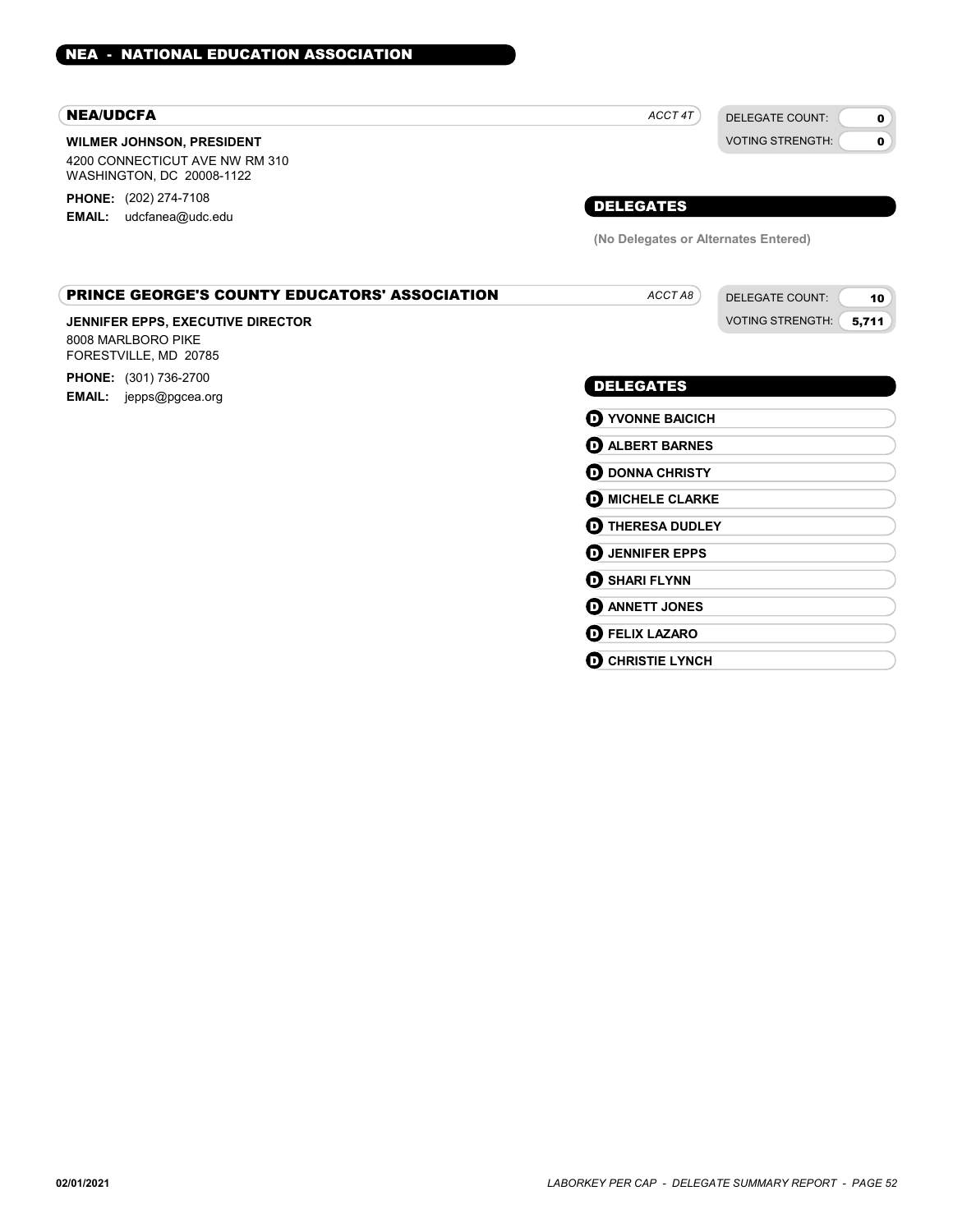### NFL PLAYERS ASSOCIATION

### HEATHER MCPHEE

1133 20TH ST NW WASHINGTON, DC 20036-3408

PHONE: (800) 372-2000

**EMAIL:** heather.mcphee@nflplayers.com

DELEGATE COUNT: ACCT<sub>5N</sub>

VOTING STRENGTH:

1 49

DELEGATES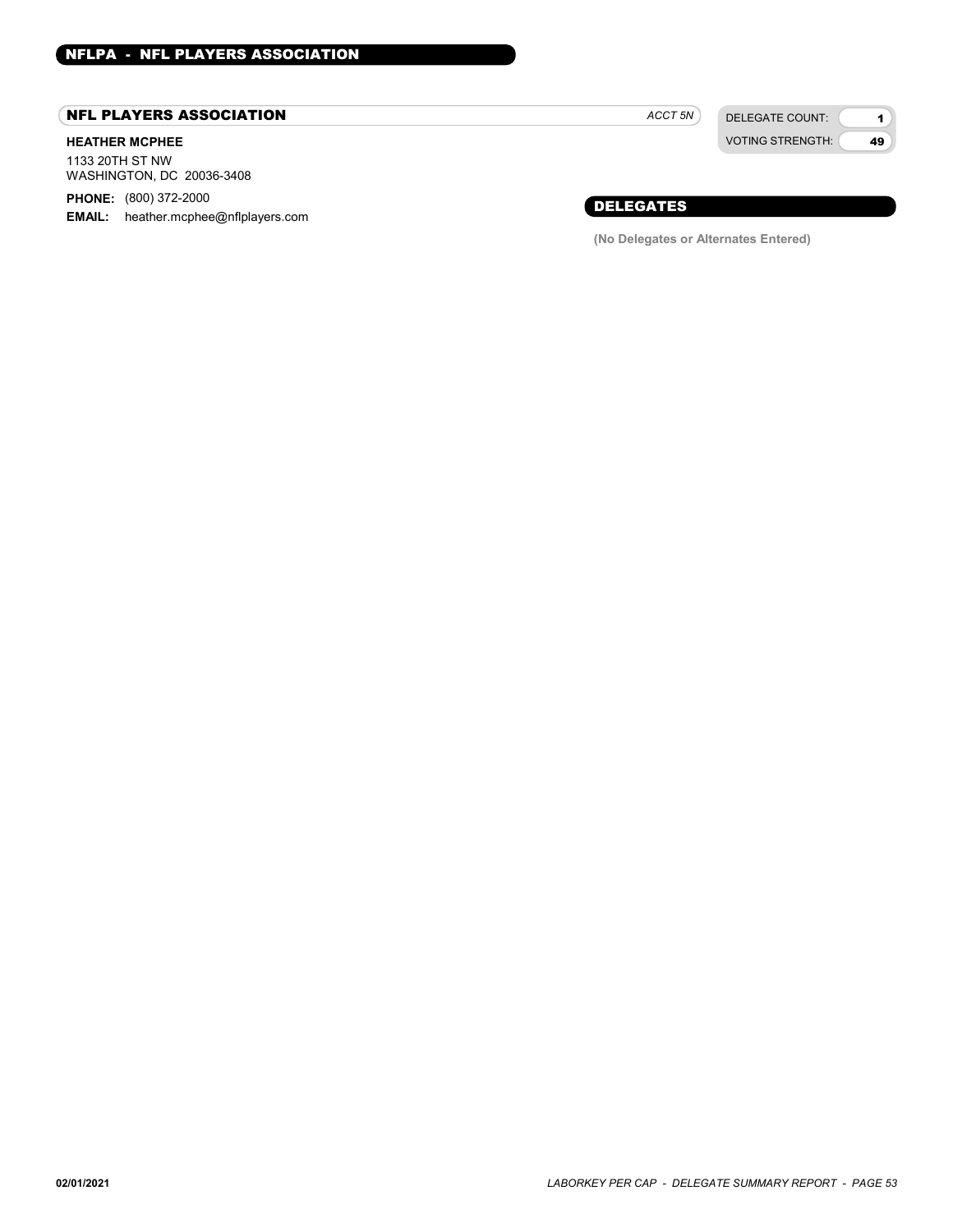| <b>DCNA</b>                                                                                                  | ACCT 6V<br><b>DELEGATE COUNT:</b><br>6                                       |                                  |                                 |                                        |  |
|--------------------------------------------------------------------------------------------------------------|------------------------------------------------------------------------------|----------------------------------|---------------------------------|----------------------------------------|--|
| <b>EDWARD J SMITH, EXECUTIVE DIRECTOR</b><br>5100 WISCONSIN AVENUE, NW, STE 306<br>WASHINGTON, DC 20016-4130 | <b>VOTING STRENGTH:</b><br>1,651                                             |                                  |                                 |                                        |  |
| <b>PHONE:</b> (202) 244-2705<br>esmith@dcna.org<br><b>EMAIL:</b>                                             | <b>DELEGATES</b>                                                             |                                  |                                 |                                        |  |
|                                                                                                              | <b>D</b> KIMBERLY BABER-GREENWOOD                                            |                                  |                                 |                                        |  |
|                                                                                                              | <b>O ROBIN BURNS</b>                                                         |                                  |                                 |                                        |  |
|                                                                                                              | <b>D</b> MYRA HINES<br><b>D</b> LAKISHA LITTLE-SMALLS<br><b>D</b> KAREN MEEK |                                  |                                 |                                        |  |
|                                                                                                              |                                                                              |                                  | <b>TRACY SPANN-DOWNING</b><br>o |                                        |  |
|                                                                                                              |                                                                              |                                  | <b>NNU</b>                      | ACCT 9X<br><b>DELEGATE COUNT:</b><br>6 |  |
|                                                                                                              | <b>KEN ZINN</b>                                                              | <b>VOTING STRENGTH:</b><br>1,677 |                                 |                                        |  |
| 8455 COLESVILLE RD STE 1100<br>SILVER SPRING, MD 20910-3315                                                  |                                                                              |                                  |                                 |                                        |  |
| PHONE: (240) 235-2000<br><b>EMAIL:</b><br>kzinn@nationalnursesunited.org                                     | <b>DELEGATES</b>                                                             |                                  |                                 |                                        |  |

| $\mathbf 0$ RITA COLLINS   |  |
|----------------------------|--|
| $\mathbf 0$ stephen frum   |  |
| $\mathbf D$ KOREY HARTWICH |  |
| <b>D</b> ANNE STRAUSS      |  |
| $\mathbf 0$ KEN ZINN       |  |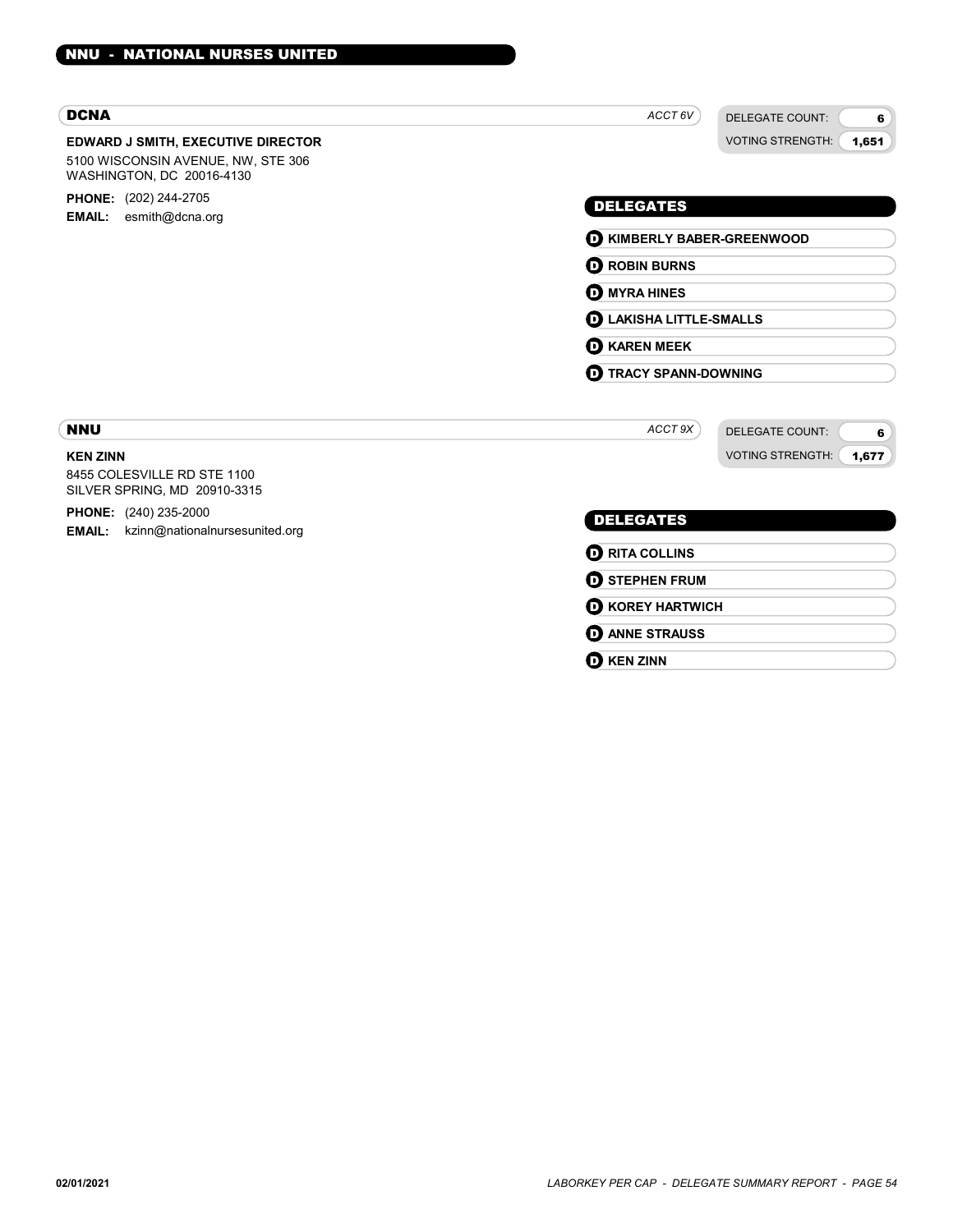### OPCMIA 891

### CARLOS C JIMENEZ, BUSINESS MANAGER 1517 KENILWORTH AVE NE

WASHINGTON, DC 20019-2006

PHONE: (202) 398-5858 EMAIL: cjimenezopcmdc@aol.com ACCT 4N

DELEGATE COUNT: VOTING STRENGTH:

3 275

### DELEGATES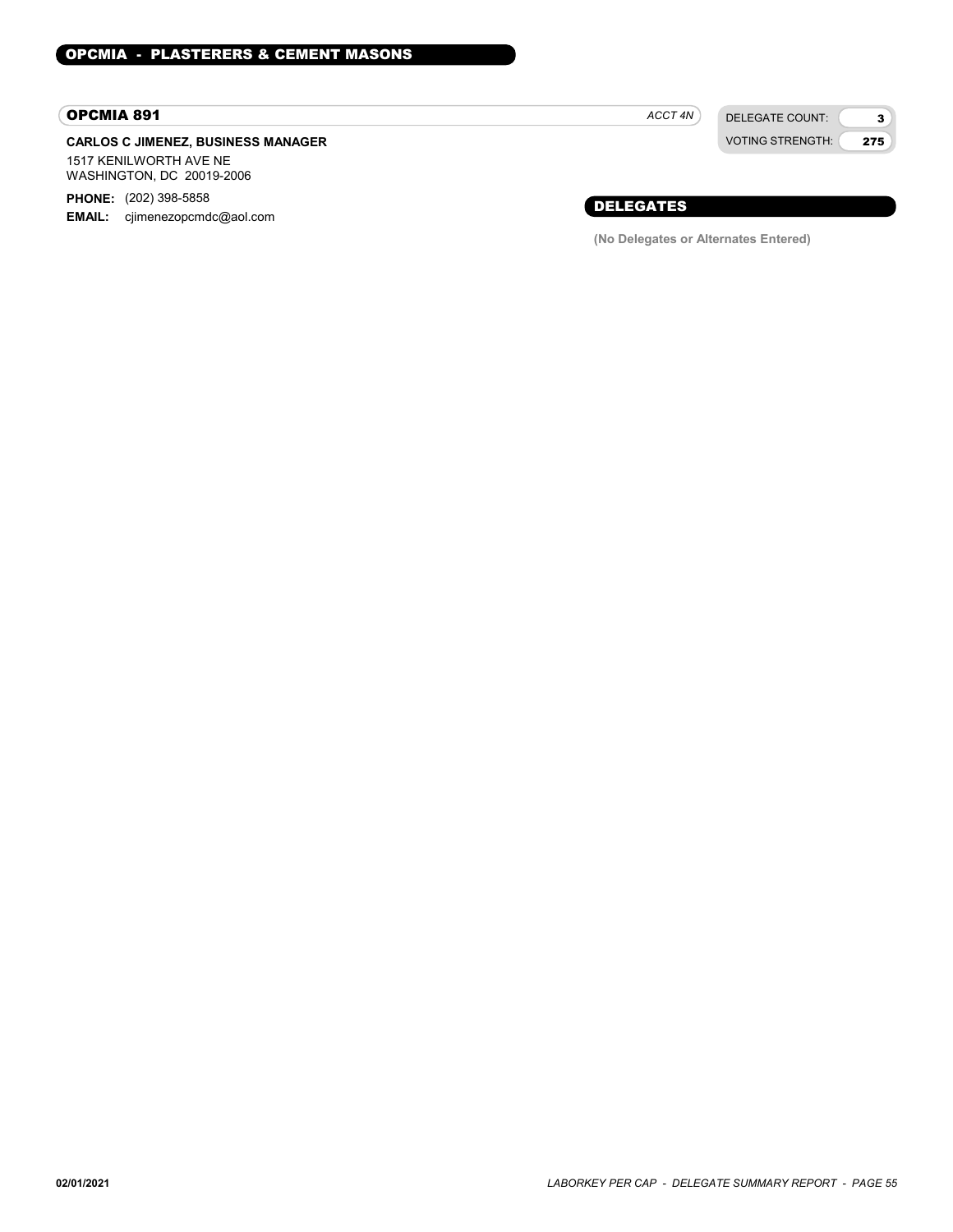| <b>OPEIU2</b>                                                                                        | ACCT <sub>3J</sub><br><b>DELEGATE COUNT:</b><br>8 |
|------------------------------------------------------------------------------------------------------|---------------------------------------------------|
| <b>DAN DYER, PRESIDENT</b><br>8555 16TH ST STE 550<br>SILVER SPRING, MD 20910-2840                   | <b>VOTING STRENGTH:</b><br>3,200                  |
| <b>PHONE:</b> (301) 608-8080                                                                         | <b>DELEGATES</b>                                  |
| ddyer@opeiu-local2.org<br><b>EMAIL:</b>                                                              | <b>D</b> APPOLLOS BAKER                           |
|                                                                                                      | <b>D</b> NEHA MISRA                               |
|                                                                                                      | <b>D</b> MIKE SPILLER                             |
|                                                                                                      | <b>D</b> IAN STUBLAREC                            |
|                                                                                                      | <b>DEMILY WILLIAMS</b>                            |
| OPEIU 153                                                                                            | ACCT 58<br><b>DELEGATE COUNT:</b><br>1            |
| <b>RICHARD LANIGAN, PRESIDENT</b><br>80 8TH AVE FL 20<br>NEW YORK, NY 10011-5126                     | <b>VOTING STRENGTH:</b><br>21                     |
| <b>PHONE:</b> (212) 675-3210                                                                         | <b>DELEGATES</b>                                  |
| rlanigan@opeiu.org<br><b>EMAIL:</b>                                                                  | (No Delegates or Alternates Entered)              |
| OPEIU 277                                                                                            | ACCT89<br><b>DELEGATE COUNT:</b><br>1             |
| <b>GEORGE FARENTHOLD, DC CONTACT</b><br>C/O AIL, 1701 K STREET NW, SUITE 300<br>WASHINGTON, DC 20006 | <b>VOTING STRENGTH:</b><br>5                      |
| <b>PHONE:</b> (202) 833-2030                                                                         | <b>DELEGATES</b>                                  |
| <b>EMAIL:</b><br>gefarenthold@ailife.com                                                             | <b>GEORGE E FARENTHOLD</b><br>O                   |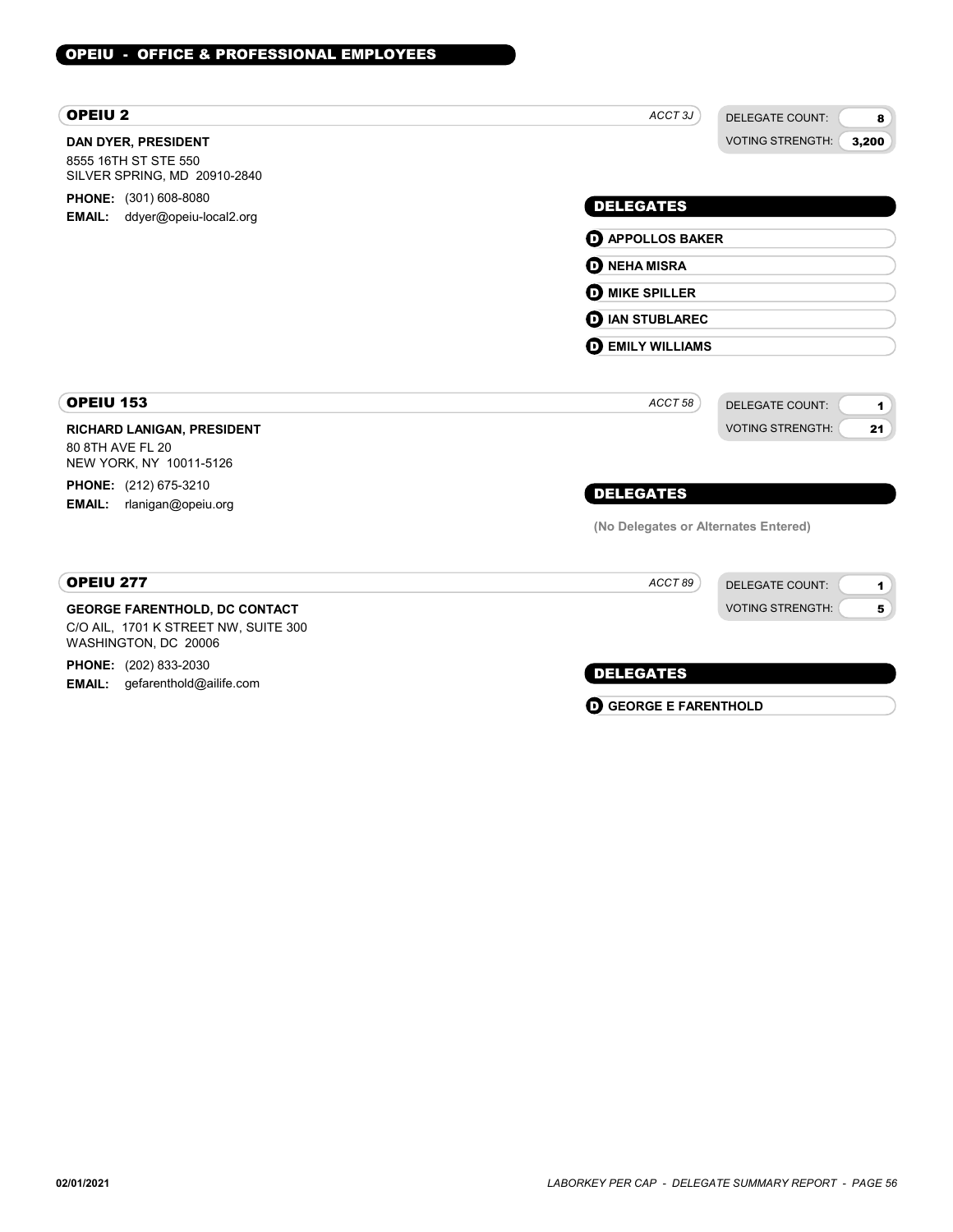#### ROOFERS 30

### SHAWN MCCULLOUGH, BUSINESS MANAGER 6447 TORRESDALE AVE

PHILADELPHIA, PA 19135-3320 PHONE: (215) 331-8771

EMAIL: rooferslocal30@yahoo.com

ACCT<sub>5L</sub>

DELEGATE COUNT: VOTING STRENGTH:

1 41

### DELEGATES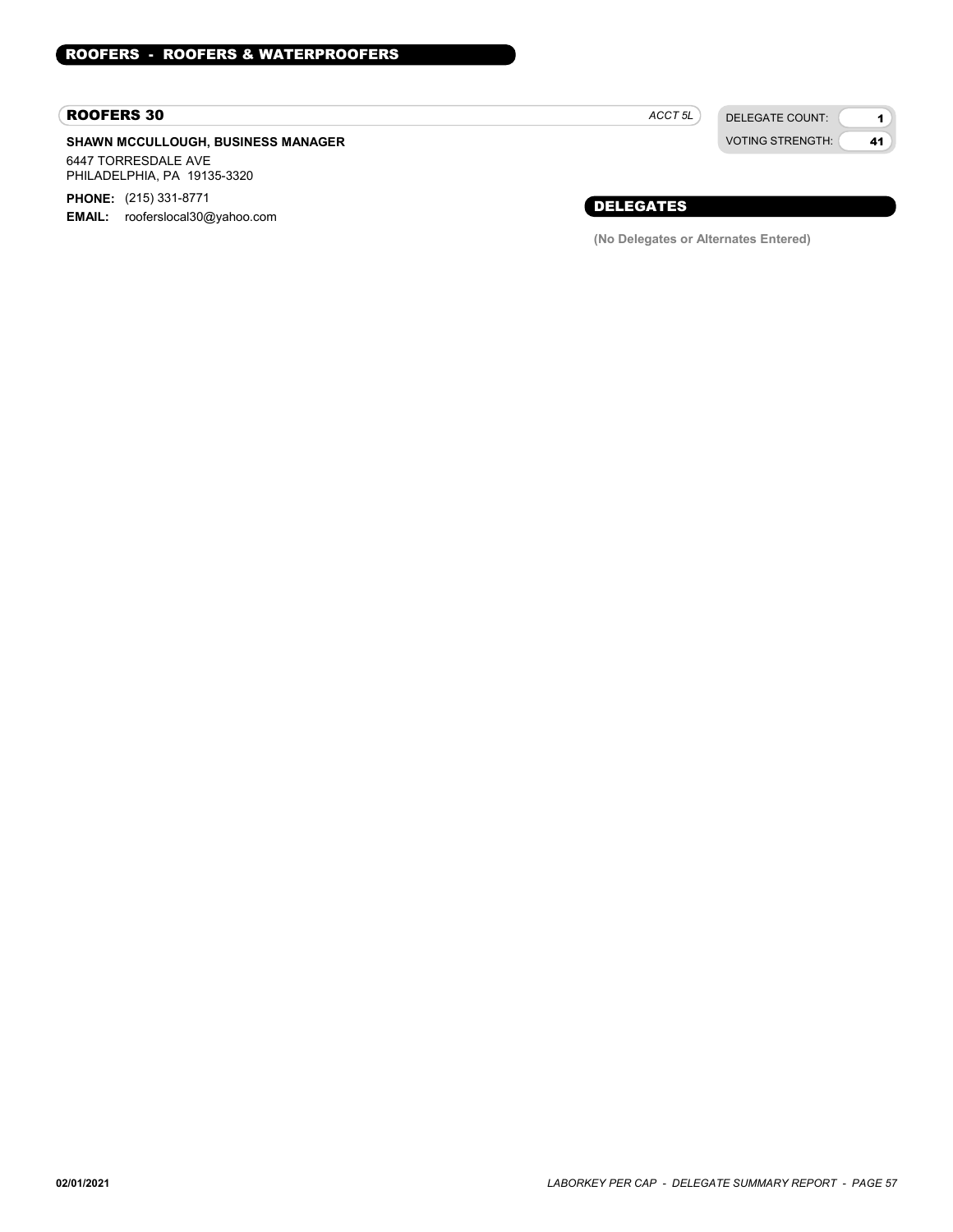### SAG-AFTRA WASHINGTON

### PATRICIA O'DONNELL, EXECUTIVE DIRECTOR 7735 OLD GEORGETOWN RD STE 950 BETHESDA, MD 20814-6215

**PHONE:** (301) 657-2560

EMAIL: pat.odonnell@sagaftra.org

 $ACCT 62$ 

DELEGATE COUNT: VOTING STRENGTH:

3 247

### DELEGATES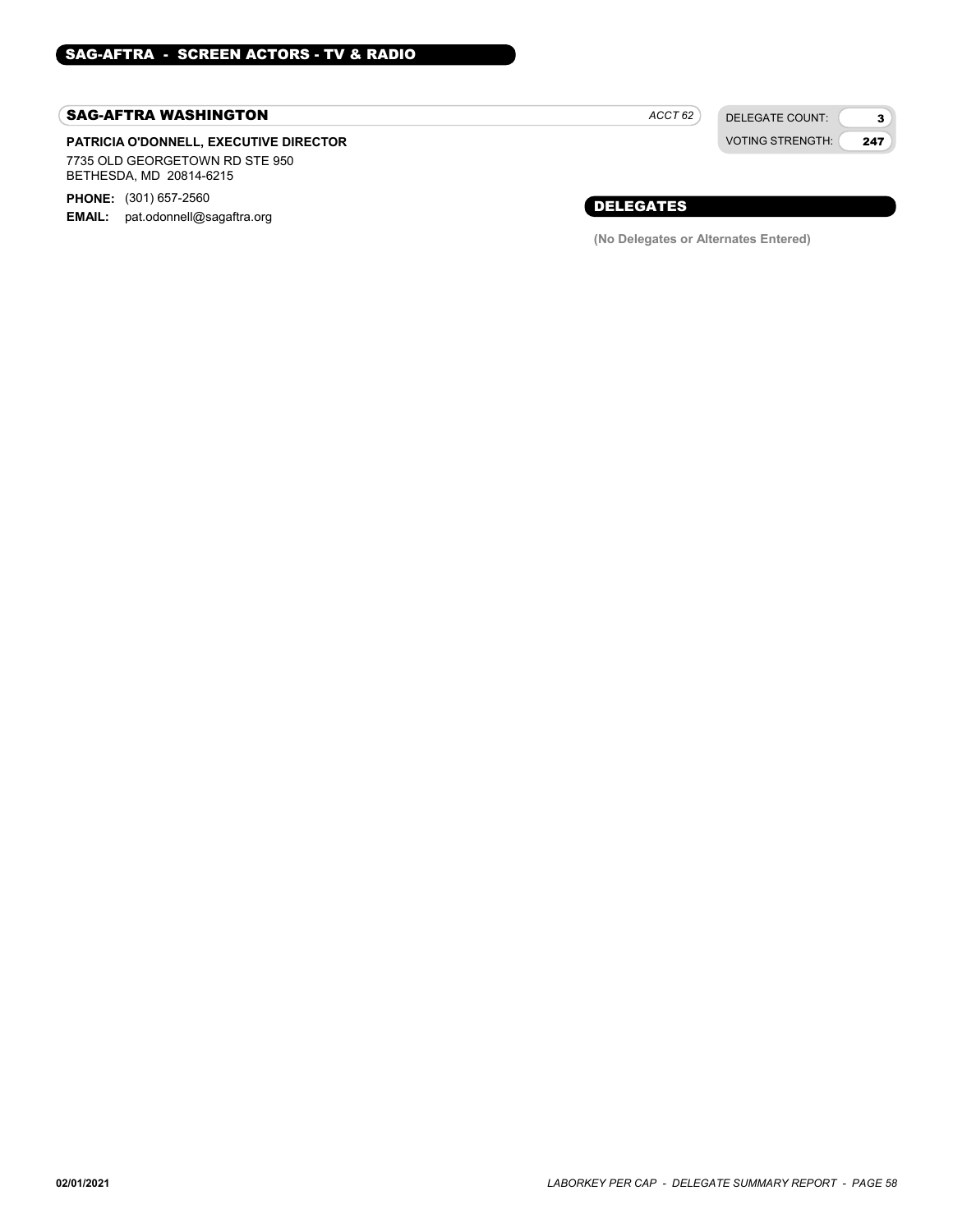### PATRICK JONES SR, REGIONAL DIRECTOR WORKERS UNITED MID-ATLANTIC JOINT BOARD 5735 INDUSTRY LANE, BLD. C, STE. 101 FREDERICK, MD 21704 DELEGATE COUNT: VOTING STRENGTH: 0  $\mathbf{0}$ EMAIL: pjaysr@marjb.org **EMAIL: pjaysr@marjb.org** ACCT 4Y **D** CHRISTOPHER ROELL **1** TOO MANY DELEGATES ASSIGNED ANTOINETTE BROWN WORKERS UNITED MID-ATLANTIC LOCAL 15 (SEIU) ACCTP ACCTP DELEGATE COUNT: VOTING STRENGTH: 1 12 DELEGATES EMAIL: antmbrown@msn.com ACCT<sub>P</sub> (No Delegates or Alternates Entered) JAIME CONTRERAS, DISTRICT CHAIR AND AREA DIRECTOR SEIU 32BJ 1025 VERMONT AVE NW FL 7 WASHINGTON, DC 20005-3577 **PHONE:** (202) 742-1633 EMAIL: jcontreras@seiu32bj.org DELEGATE COUNT: VOTING STRENGTH: 6 1,979 DELEGATES  $ACCT 36$ **D** JAIME CONTRERAS **D** LOUIS A DAVIS **D** DIMAS DIAZ **D** XIOMARA FLORES WILLIAM SELLMAN, PRESIDENT SEIU 400 PG 9700 PENNSYLVANIA AVE UPPER MARLBORO, MD 20772-3688 PHONE: (301) 403-0271 **EMAIL:** seiulocal400pgpres@gmail.com DELEGATE COUNT: VOTING STRENGTH: 5 704 DELEGATES ACCT 6P **D** CYNTHIA L. COLLINS **D** MARK HARRIS

**D** FRANKIE PINKNEY

SEIU - SERVICE EMPLOYEES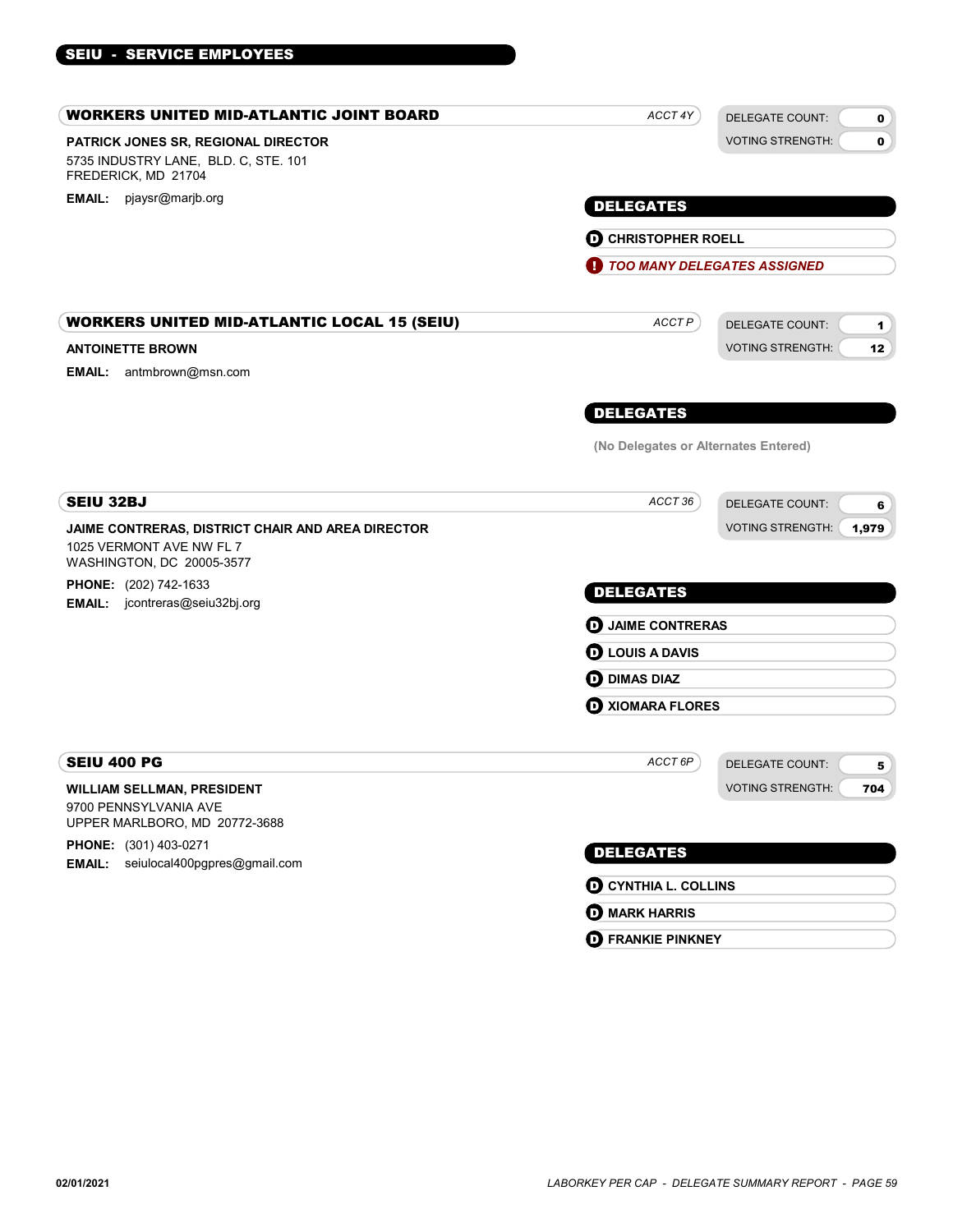| <b>SEIU 722</b>                                                                                | ACCT 3P                              | <b>DELEGATE COUNT:</b><br>$\overline{\mathbf{r}}$ |
|------------------------------------------------------------------------------------------------|--------------------------------------|---------------------------------------------------|
| <b>DANIEL FIELDS, PRESIDENT</b><br>1673 COLUMBIA RD NW STE 100<br>WASHINGTON, DC 20009-3612    |                                      | <b>VOTING STRENGTH:</b><br>2,017                  |
| <b>PHONE:</b> (202) 483-6221<br>EMAIL: seiu722@aol.com                                         | <b>DELEGATES</b>                     |                                                   |
|                                                                                                | <b>OD</b> DANIEL FIELDS              |                                                   |
| <b>WORKERS UNITED MID-ATLANTIC LOCAL 1071-2 (SEIU)</b>                                         | ACCT <sub>6B</sub>                   | <b>DELEGATE COUNT:</b><br>$\mathbf{z}$            |
| <b>WILLIAM RAMIREZ, STEWARD</b><br>5735 INDUSTRY LANE, BLD. C, STE. 101<br>FREDERICK, MD 21704 |                                      | <b>VOTING STRENGTH:</b><br>110                    |
| PHONE: (410) 659-2191<br>EMAIL: pjaysr@marjb.org                                               | <b>DELEGATES</b>                     |                                                   |
|                                                                                                | (No Delegates or Alternates Entered) |                                                   |
| <b>1199 SEIU UHE- MD/DC REGION</b>                                                             | ACCT 83                              | <b>DELEGATE COUNT:</b><br>7                       |
| LISA BROWN, EXECUTIVE VICE PRESIDENT<br>611 N. EUTAW STREET<br>BALTIMORE, MD 21201             |                                      | <b>VOTING STRENGTH:</b><br>2,567                  |
| <b>PHONE:</b> (410) 332-1199                                                                   | <b>DELEGATES</b>                     |                                                   |
| <b>EMAIL:</b> $\text{lisamg@1199.org}$                                                         | <b>O</b> YAHNAE BARNER               |                                                   |
|                                                                                                | <b>D</b> KERRY BROWN                 |                                                   |
|                                                                                                | <b>O LISA BROWN</b>                  |                                                   |
|                                                                                                | <b>OD</b> DJAWA HALL                 |                                                   |
|                                                                                                | <b>D</b> RICARRA JONES               |                                                   |
|                                                                                                | <b>O NATHAN LUECKING</b>             |                                                   |
|                                                                                                | $\mathbf 0$ TAREN PETERSON           |                                                   |
| <b>WORKERS UNITED MID-ATLANTIC LOCAL 2331 (SEIU)</b>                                           | ACCT <sub>5A</sub>                   | <b>DELEGATE COUNT:</b><br>3                       |
| <b>REUBEN LINDSAY, STEWARD</b><br>5735 INDUSTRY LANE, BLD. C, STE. 101<br>FREDERICK, MD 21704  |                                      | <b>VOTING STRENGTH:</b><br>222                    |
|                                                                                                |                                      |                                                   |

**PHONE:** (410) 659-2191 **EMAIL:** rlindsay41@aol.com

### DELEGATES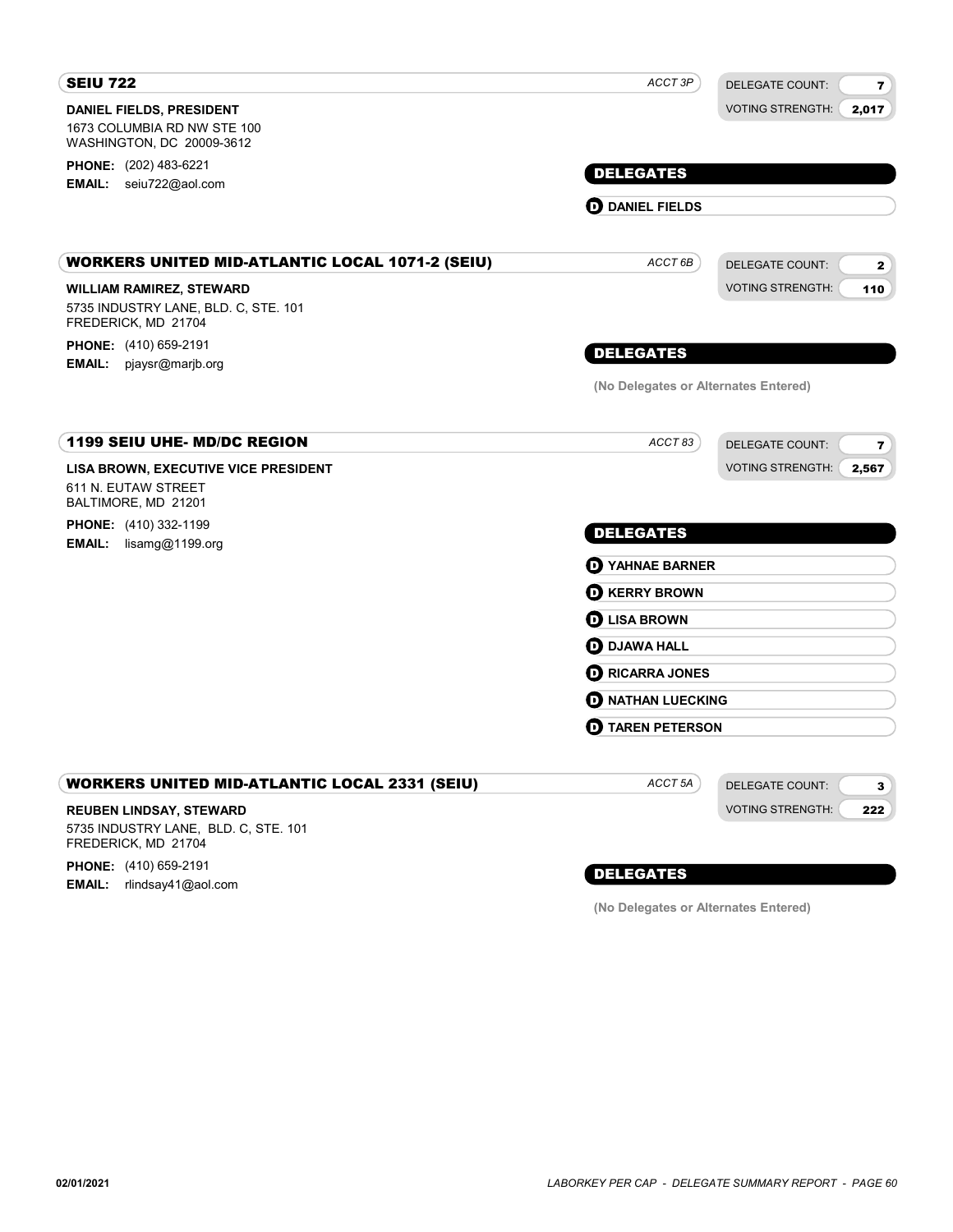### SEIU MARYLAND/DC STATE COUNCIL

TERRY CAVANAGH, EXECUTIVE DIRECTOR

1410 BUSH ST #F BALTIMORE, MD 21230-1939

PHONE: (202) 368-4814 EMAIL: tcavanagh@seiumddc.org

DELEGATE COUNT: VOTING STRENGTH:

 $\mathbf{0}$  $\bullet$ 

### DELEGATES

**D** TERRY CAVANAGH

**1** TOO MANY DELEGATES ASSIGNED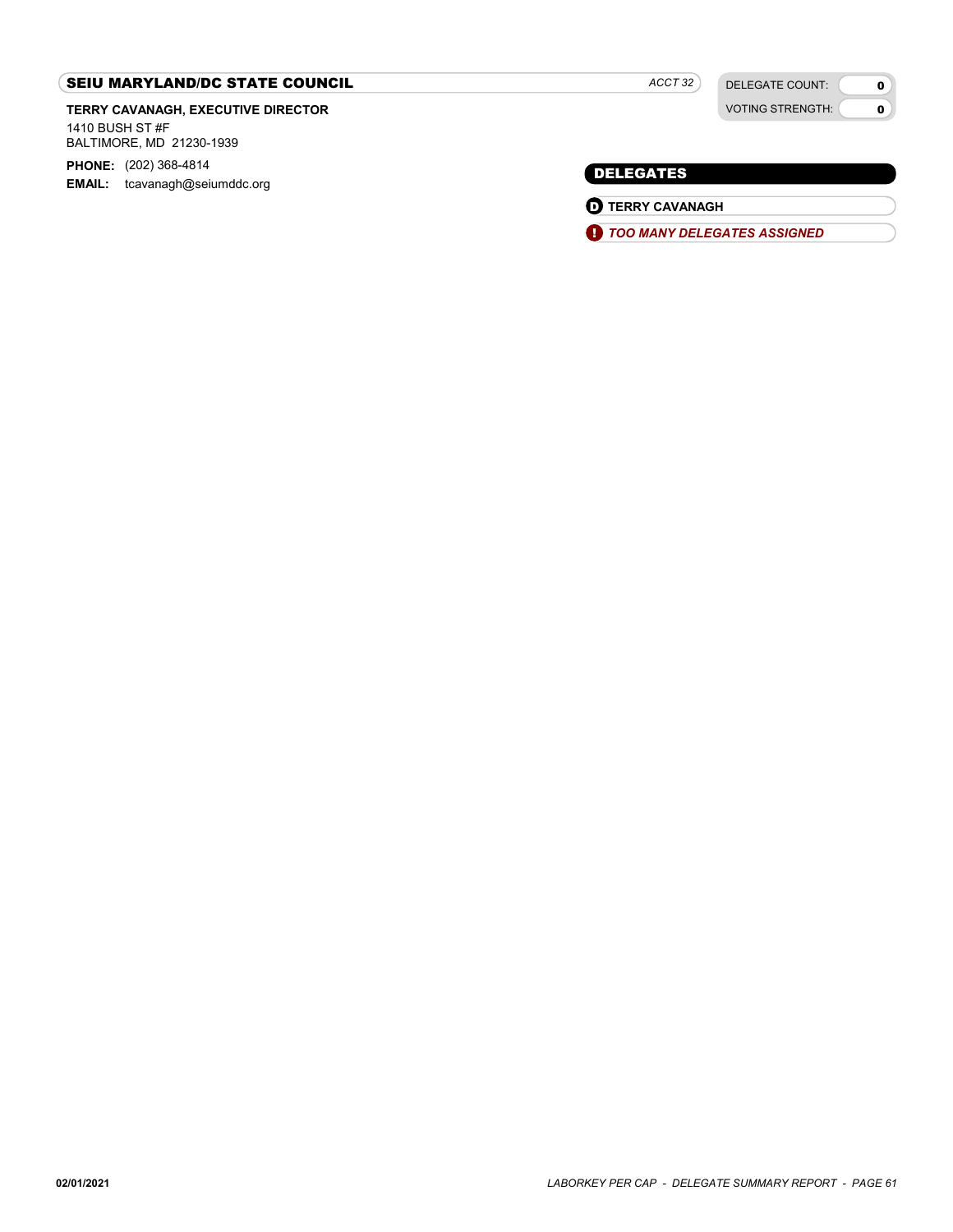| ACCT 8N                  | <b>DELEGATE COUNT:</b>  | $\mathbf{2}$                                                             |  |
|--------------------------|-------------------------|--------------------------------------------------------------------------|--|
|                          | <b>VOTING STRENGTH:</b> | 170                                                                      |  |
| <b>DELEGATES</b>         |                         |                                                                          |  |
| <b>D</b> WILLIAM H BATES |                         |                                                                          |  |
|                          |                         |                                                                          |  |
| ACCT 57                  | <b>DELEGATE COUNT:</b>  | 5                                                                        |  |
|                          | <b>VOTING STRENGTH:</b> | 861                                                                      |  |
|                          |                         |                                                                          |  |
| <b>DELEGATES</b>         |                         |                                                                          |  |
| ത                        |                         |                                                                          |  |
| ACCT84                   | DELEGATE COUNT:         | $\mathbf{2}$                                                             |  |
|                          | <b>VOTING STRENGTH:</b> | 193                                                                      |  |
|                          |                         |                                                                          |  |
| <b>DELEGATES</b>         |                         |                                                                          |  |
|                          |                         |                                                                          |  |
|                          | Đ                       | <b>D</b> JARAD JACKSON<br><b>THOMAS KILLEEN</b><br><b>LARRY KASECAMP</b> |  |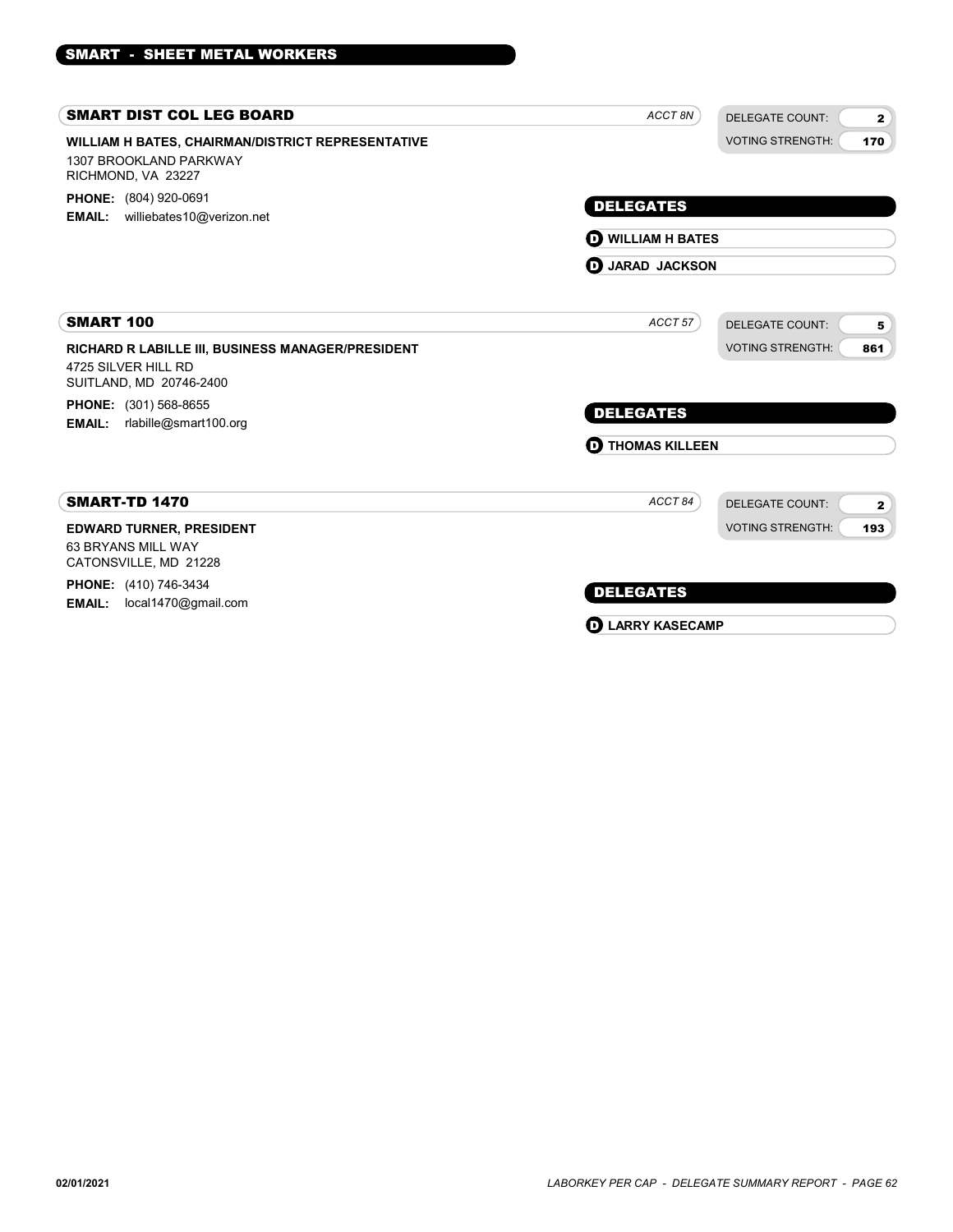#### PLUMBERS 5

JIM KILLEEN, BUSINESS MANAGER 5891 ALLENTOWN RD CAMP SPRINGS, MD 20746-4570

**PHONE:** (301) 899-7861 EMAIL: jimkilleen@comcast.net

### ROAD SPRINKLER FITTERS 669

#### BRIAN DUNNE, BUSINESS MANAGER

7050 OAKLAND MILLS RD STE 200 COLUMBIA, MD 21046-2194

PHONE: (410) 381-4300



DELEGATE COUNT: VOTING STRENGTH:

1 73

DELEGATES

ACCT 3H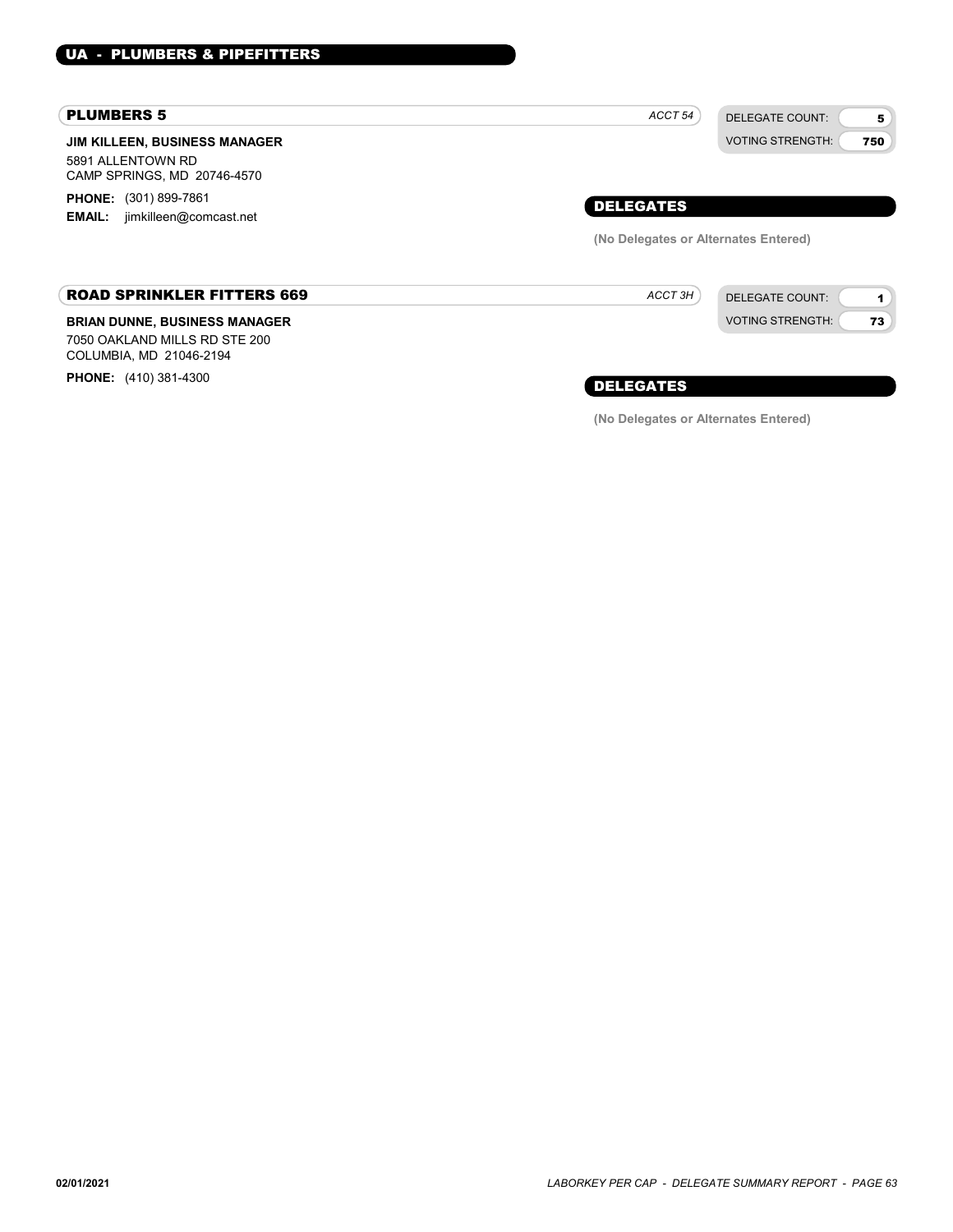### NOLSW/UAW LOCAL 2320

### ANN HOFFMAN

1390 KENYON ST NW #610 WASHINGTON, DC 20010

EMAIL: annfromdc@gmail.com example and the control of the control of the control of the DELEGATES

| <b>VOTING STRENGTH:</b> |
|-------------------------|
|                         |

DELEGATE COUNT:

1 4

ACCT A7

**O** ANN HOFFMAN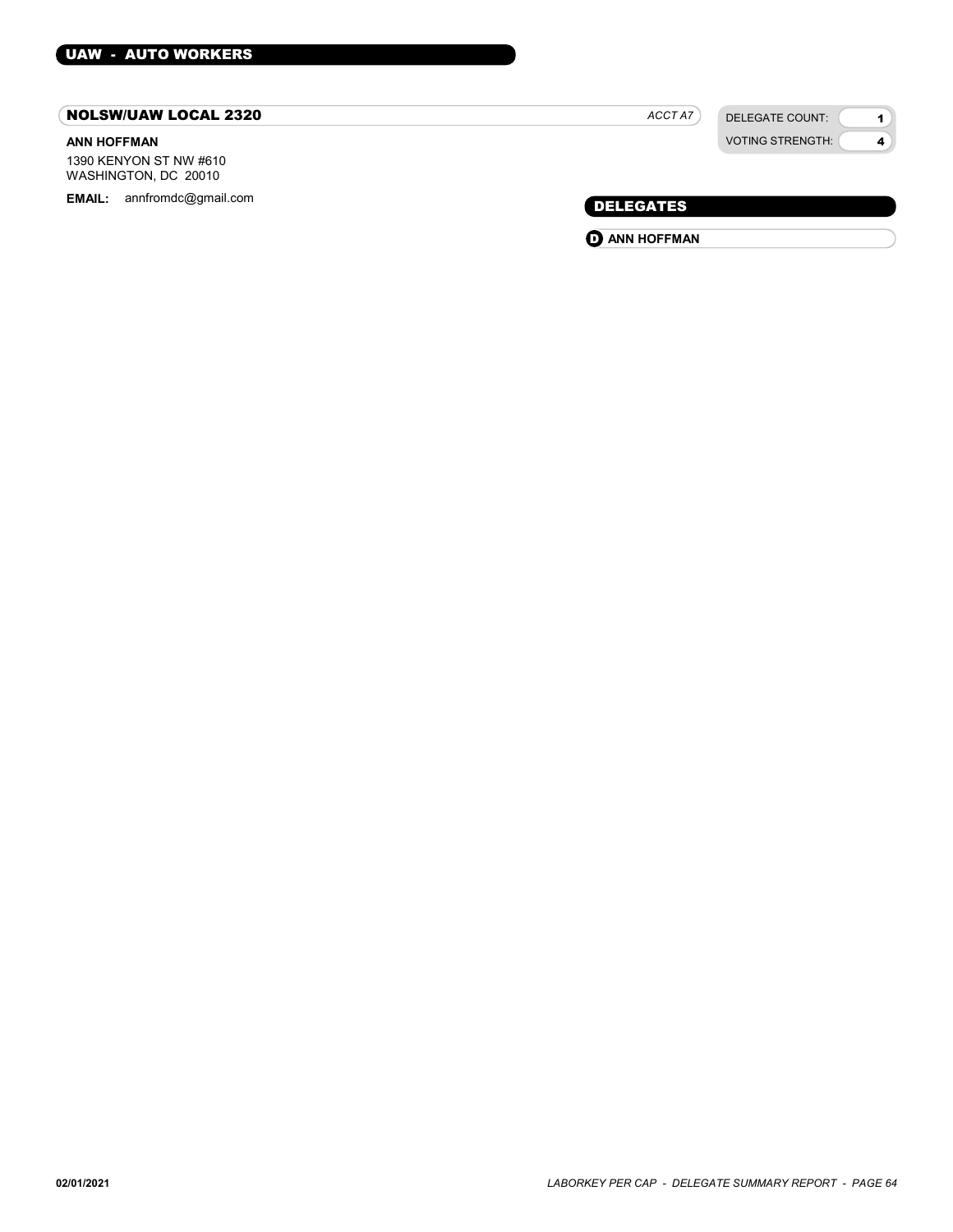### CARPENTERS 197

#### SCOTT BRUMBAUGH, PRESIDENT

8500 PENNSYLVANIA AVE UPPER MARLBORO, MD 20772-2659

PHONE: (240) 882-2001 **EMAIL:** sbrumbaugh@kmlcarpenters.org

 $ACCTR$ 

VOTING STRENGTH:

DELEGATE COUNT:

3 229

### DELEGATES

**O** KUNTA BEDNEY

**D** FRANCISCO ESPARZA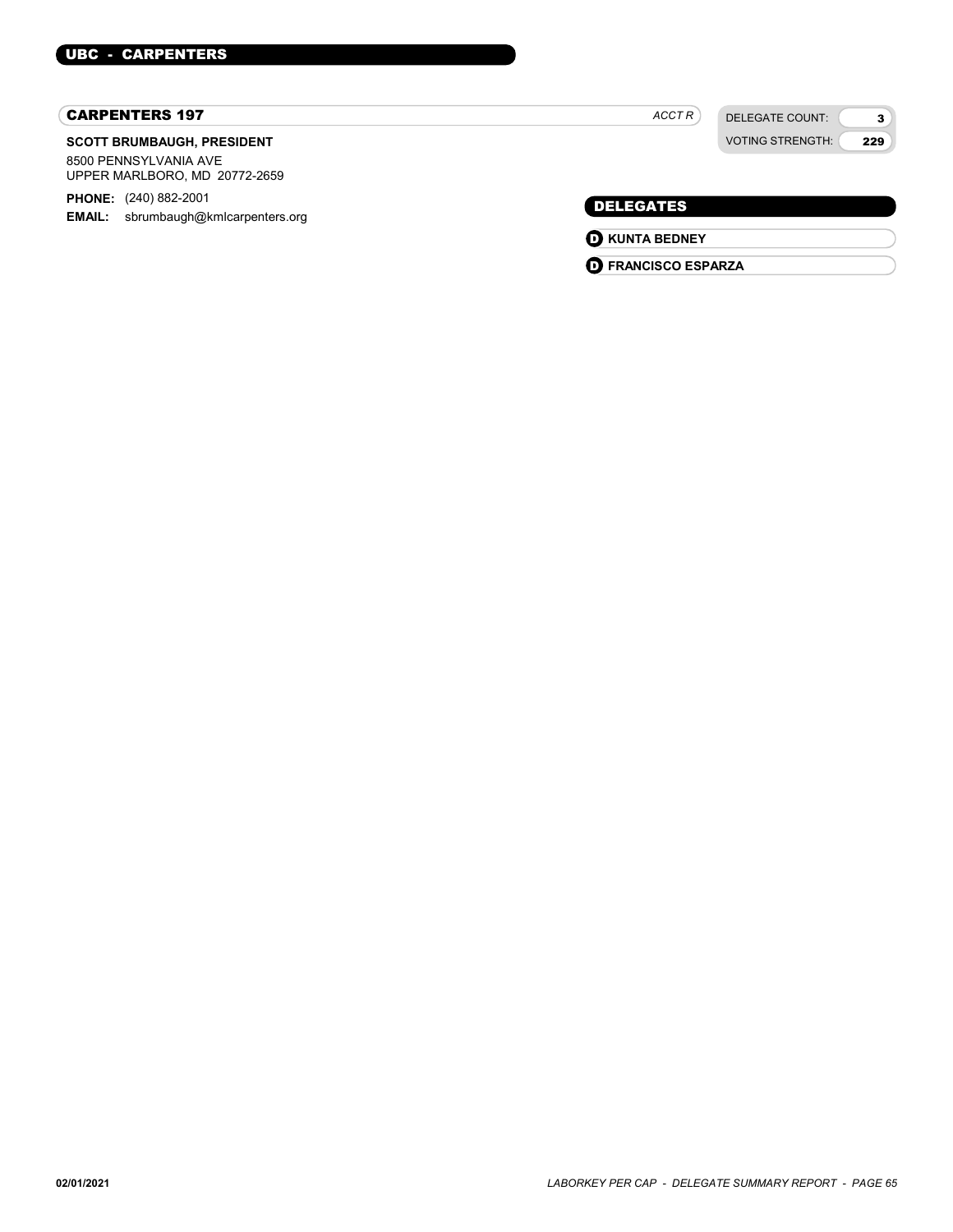#### UFCW 400

#### MARK FEDERICI, PRESIDENT

8400 CORPORATE DR STE 200 LANDOVER, MD 20785-2238

**PHONE:** (301) 459-3400 EMAIL: mfederici@local400.org

### ACCT<sub>3N</sub>

DELEGATE COUNT: VOTING STRENGTH:

8 3,017

### DELEGATES

- O YOLANDA ANWAR **O** MARK FEDERICI **O LINNETTE FLOYD**
- **D** DYANA N FORESTER

**D** ALAN HANSON

**D** FREDDIE PAYTON

**O** MICHAEL WILSON

ACCT 6E

DELEGATE COUNT: VOTING STRENGTH:

8 3,667

### UFCW 1994 MCGEO

#### GINO RENNE, PRESIDENT

600 S FREDERICK AVE STE 200 GAITHERSBURG, MD 20877-1276

PHONE: (301) 977-2447 EMAIL: grenne@mcgeo.org

### DELEGATES

| <b>D</b> LISA W BLACKWELL-BROWN |  |
|---------------------------------|--|
| <b>O RYAN T CONLON</b>          |  |
| <b>O YVETTE CUFFIE</b>          |  |
| <b>D</b> RAYMUN LEE             |  |
| <b>D</b> AMY MILLAR             |  |
| <b>O NELVIN RANSOME</b>         |  |
| <b>GINO RENNE</b>               |  |